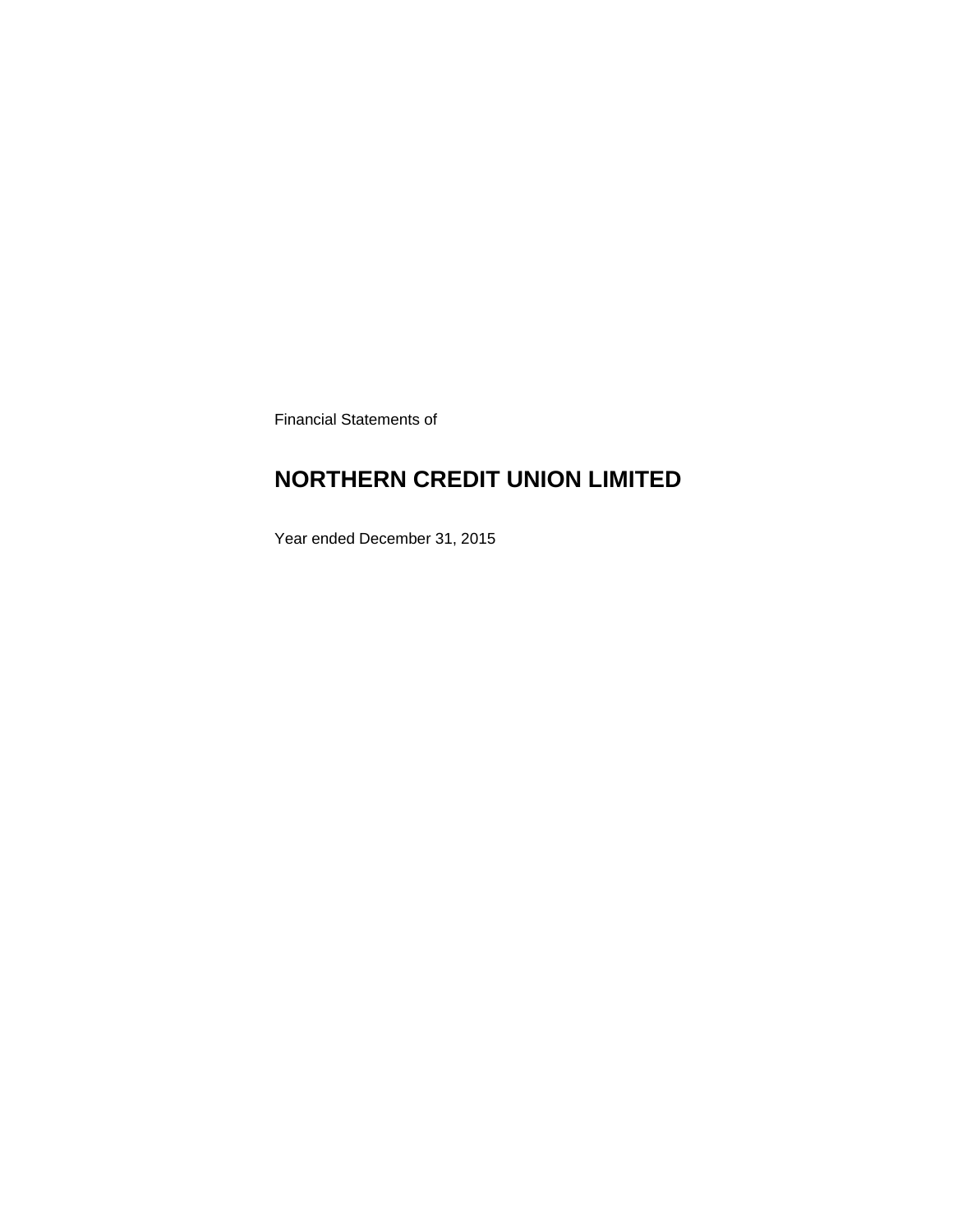

**KPMG LLP** Telephone (705) 949-5811 111 Elgin Street, PO Box 578 Fax (705) 949-0911 Sault Ste. Marie ON P6A 5M6 Internet www.kpmg.ca

### **INDEPENDENT AUDITORS' REPORT**

To the Members of Northern Credit Union Limited

We have audited the accompanying financial statements of Northern Credit Union Limited, which comprise the statement of financial position as at December 31, 2015, and the statements of income, comprehensive income (loss), changes in members' equity and cash flows for the year then ended, and notes, comprising a summary of significant accounting policies and other explanatory information.

#### *Management's Responsibility for the Financial Statements*

Management is responsible for the preparation and fair presentation of these financial statements in accordance with International Financial Reporting Standards, and for such internal control as management determines is necessary to enable the preparation of financial statements that are free from material misstatement, whether due to fraud or error.

#### *Auditors' Responsibility*

Our responsibility is to express an opinion on these financial statements based on our audit. We conducted our audit in accordance with Canadian generally accepted auditing standards. Those standards require that we comply with ethical requirements and plan and perform the audit to obtain reasonable assurance about whether the financial statements are free from material misstatement.

An audit involves performing procedures to obtain audit evidence about the amounts and disclosures in the financial statements. The procedures selected depend on our judgment, including the assessment of the risks of material misstatement of the financial statements, whether due to fraud or error. In making those risk assessments, we consider internal control relevant to the entity's preparation and fair presentation of the financial statements in order to design audit procedures that are appropriate in the circumstances, but not for the purpose of expressing an opinion on the effectiveness of the entity's internal control. An audit also includes evaluating the appropriateness of accounting policies used and the reasonableness of accounting estimates made by management, as well as evaluating the overall presentation of the financial statements.

We believe that the audit evidence we have obtained is sufficient and appropriate to provide a basis for our audit opinion.

#### *Opinion*

In our opinion, the financial statements present fairly, in all material respects, the financial position of Northern Credit Union Limited as at December 31, 2015 and its financial performance and its cash flows for the year then ended in accordance with International Financial Reporting Standards.

 $KPMG$  14P

Chartered Professional Accountants, Licensed Public Accountants

March 10, 2016 Sault Ste. Marie, Canada

> KPMG LLP, is a Canadian limited liability partnership and a member firm of the KPMG network of independent member firms affiliated with KPMG International **Cooperative ("KPMG International"), a Swiss entity**. KPMG Canada provides services to KPMG LLP.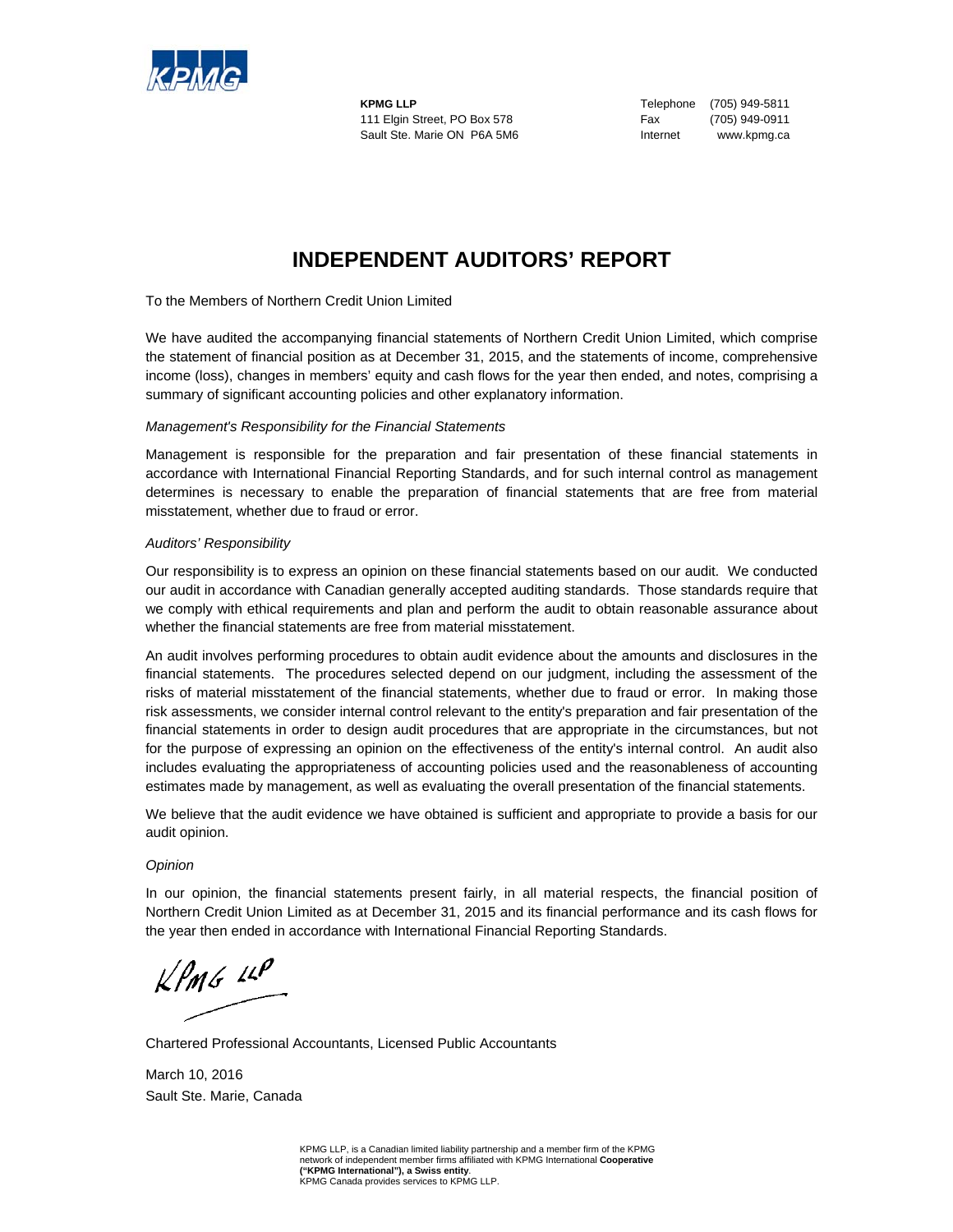Statement of Financial Position

December 31, 2015, with comparative information for 2014

|                                                                                                                                                                                                                                                               | 2015                                                                                           | 2014                                                                                             |
|---------------------------------------------------------------------------------------------------------------------------------------------------------------------------------------------------------------------------------------------------------------|------------------------------------------------------------------------------------------------|--------------------------------------------------------------------------------------------------|
| <b>Assets</b>                                                                                                                                                                                                                                                 |                                                                                                |                                                                                                  |
| Cash and cash equivalents (note 7)<br>Investments (note 9)<br>Other assets (note 10)<br>Loans to members (notes 5 and 6)<br>Deferred income taxes (note 17)<br>Property and equipment (note 11)<br>Intangible assets (note 11)                                | $\mathbb S$<br>28,773,709<br>80,095,434<br>2,719,687<br>891,963,798<br>19,371,769<br>1,836,731 | \$<br>21,934,700<br>56,791,514<br>1,550,845<br>711,717,482<br>222,600<br>18,665,365<br>1,684,223 |
| <b>Total assets</b>                                                                                                                                                                                                                                           | \$1,024,761,128                                                                                | \$812,566,729                                                                                    |
| <b>Liabilities and Members' Equity</b>                                                                                                                                                                                                                        |                                                                                                |                                                                                                  |
| Members' deposits (note 12)<br>Accounts payable and accrued liabilities<br>Short-term borrowings (note 13)<br>Securitized liabilities (note 8)<br>Liabilities qualifying as regulatory capital:<br>Share capital (note 14)<br>Deferred income taxes (note 17) | \$<br>863,875,886<br>5,801,284<br>71,091,745<br>30,780,821<br>947,000                          | \$683,237,189<br>7,082,447<br>8,000,000<br>43,098,353<br>30,563,942                              |
| <b>Total liabilities</b>                                                                                                                                                                                                                                      | 972,496,736                                                                                    | 771,981,931                                                                                      |
| Members' equity:<br>Contributed surplus<br>Retained earnings<br>Accumulated other comprehensive income                                                                                                                                                        | 17,802,856<br>32,975,321<br>1,486,215                                                          | 8,892,785<br>31,300,298<br>391,715                                                               |
| Total members' equity                                                                                                                                                                                                                                         | 52,264,392                                                                                     | 40,584,798                                                                                       |
| Commitments and contingencies (note 16)<br>Subsequent event (note 25)                                                                                                                                                                                         |                                                                                                |                                                                                                  |
| Total liabilities and members' equity                                                                                                                                                                                                                         | \$1,024,761,128                                                                                | \$812,566,729                                                                                    |

See accompanying notes to financial statements.

On behalf of the Board:

Director  $\bigotimes_{\mathcal{P}} \bigotimes_{\mathcal{P}} \bigotimes_{\mathcal{P}} \bigotimes_{\mathcal{P}}$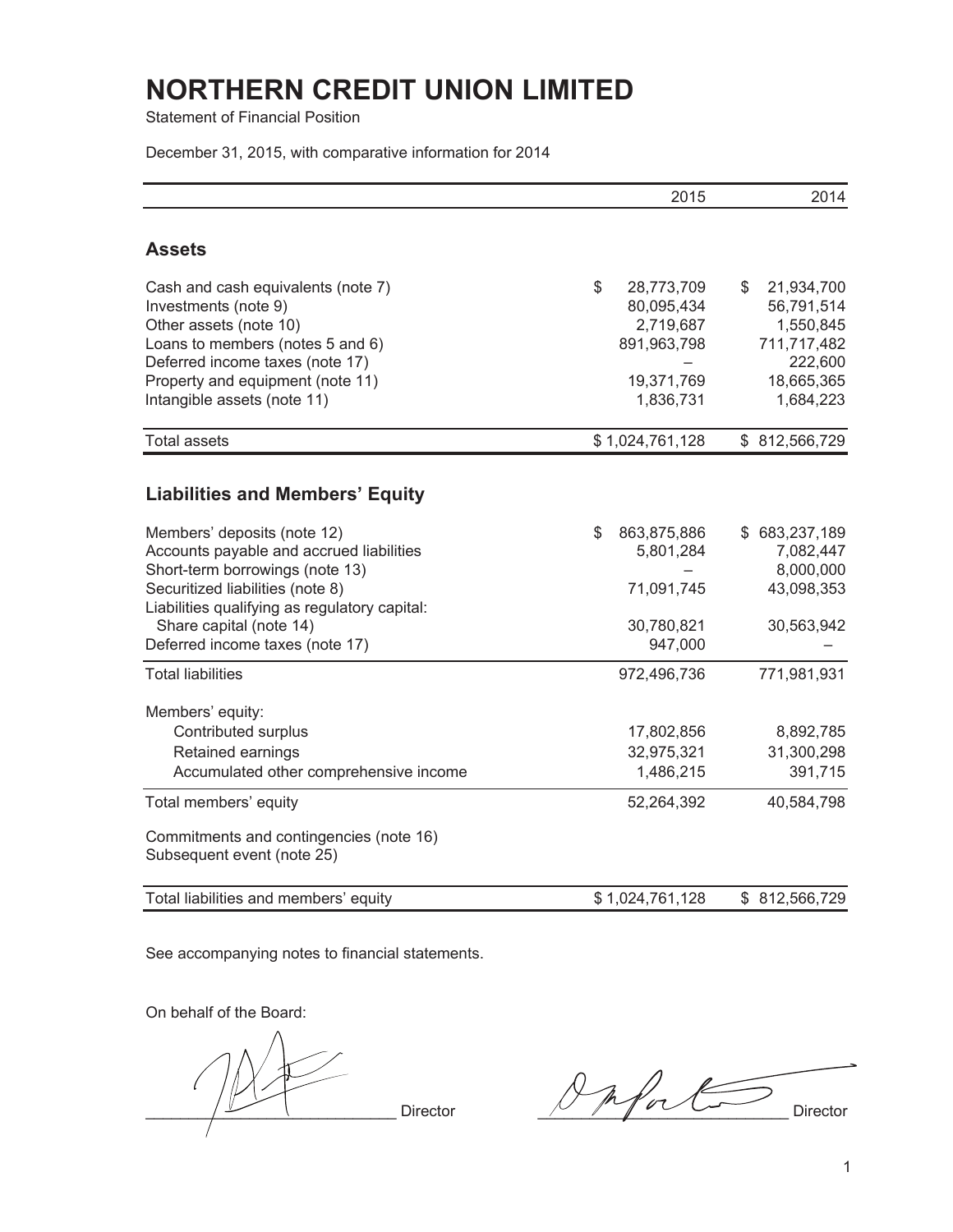Statement of Income

Year ended December 31, 2015, with comparative information for 2014

|                                                        | 2015            | 2014             |
|--------------------------------------------------------|-----------------|------------------|
| Revenue:                                               |                 |                  |
| Interest - residential mortgage loans                  | \$17,495,672    | 17,179,683<br>\$ |
| - personal loans                                       | 8,804,072       | 7,612,692        |
| - commercial loans                                     | 8,245,485       | 7,240,683        |
| Investment income                                      | 992,038         | 845,581          |
|                                                        | 35,537,267      | 32,878,639       |
| Cost of financing:                                     |                 |                  |
| Interest - demand deposits                             | 1,209,311       | 1,157,181        |
| - term deposits                                        | 3,470,935       | 3,219,852        |
| - registered savings plans                             | 3,514,532       | 3,282,933        |
| Distribution to members (note 14)                      | 873,140         | 612,635          |
| Interest on external borrowings                        | 1,358,633       | 815,174          |
|                                                        | 10,426,551      | 9,087,775        |
| Net interest income                                    | 25,110,716      | 23,790,864       |
| Net impairment loss on loans (note 6)                  | 964,323         | 1,468,556        |
| Net interest income after provision for impaired loans | 24,146,393      | 22,322,308       |
| Non-interest revenue                                   | 8,929,396       | 9,273,892        |
|                                                        | 33,075,789      | 31,596,200       |
| Operating expenses:                                    |                 |                  |
| Salaries, wages and benefits                           | 15,239,251      | 15,401,732       |
| Board, delegate and committee                          | 546,251         | 508,597          |
| Data processing and clearing                           | 1,310,333       | 1,136,545        |
| General and administration                             | 8,467,555       | 8,338,922        |
| Insurance                                              | 778,334         | 854,658          |
| Occupancy                                              | 2,570,965       | 2,236,331        |
| Depreciation and amortization                          | 2,230,024       | 2,008,712        |
|                                                        | 31,142,713      | 30,485,497       |
| Operating income                                       | 1,933,076       | 1,110,703        |
| Unrealized gains (losses):                             |                 |                  |
| Unrealized (loss) gain on interest rate swaps          | (107, 010)      | 28,566           |
| Unrealized gains on investments (note 9)               | 110,444         | 140,813          |
| Income before income taxes                             | 1,936,510       | 1,280,082        |
| Income taxes (note 17):                                |                 |                  |
| Current                                                | 495,887         | 363,951          |
| Deferred (recovery)                                    | (234, 400)      | (150,000)        |
|                                                        | 261,487         | 213,951          |
| Net income                                             | \$<br>1,675,023 | \$<br>1,066,131  |

See accompanying notes to financial statements.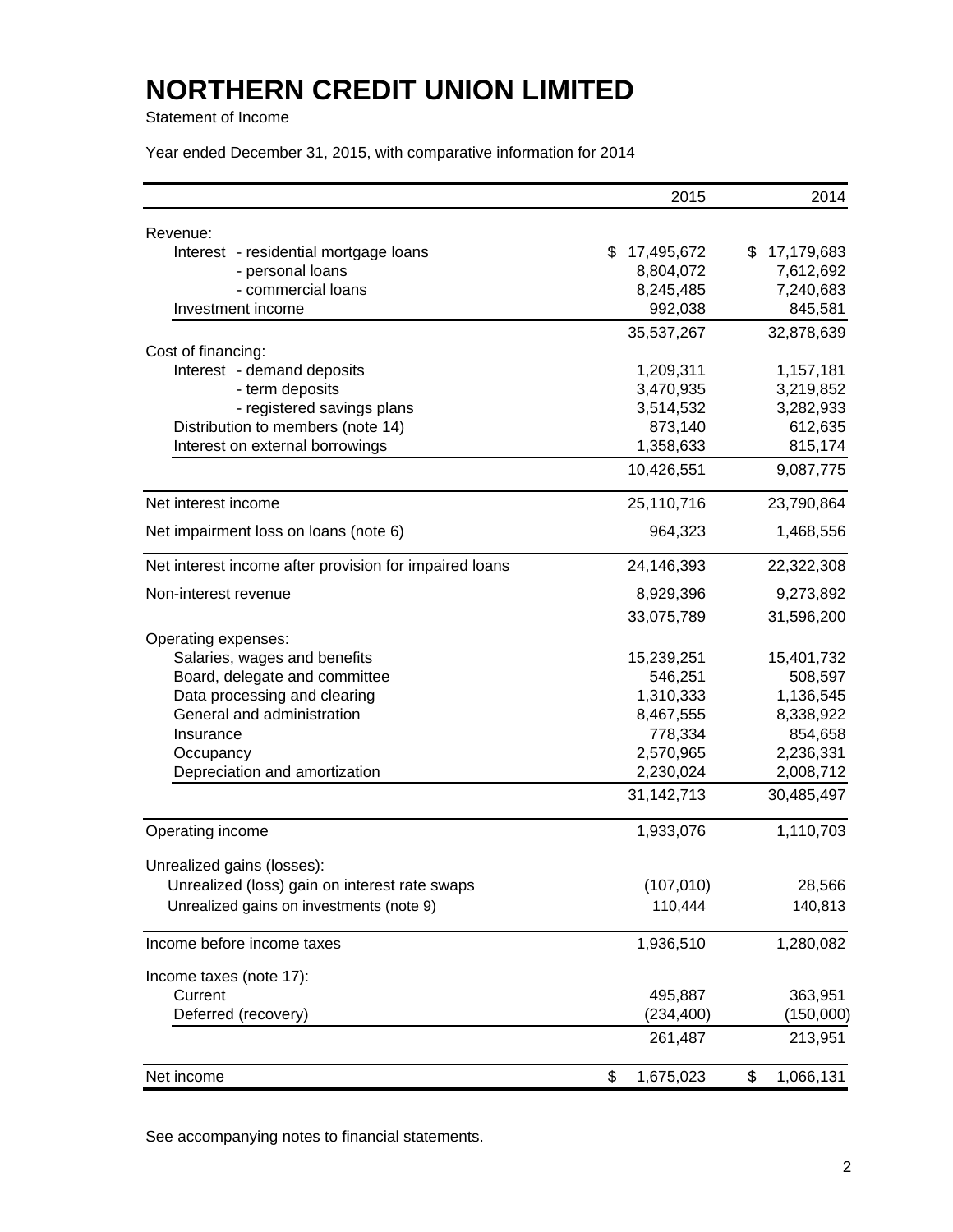Statement of Comprehensive Income (Loss)

Year ended December 31, 2015, with comparative information for 2014

|                                                                                                                                                                          | 2015             | 2014        |
|--------------------------------------------------------------------------------------------------------------------------------------------------------------------------|------------------|-------------|
| Net income                                                                                                                                                               | 1,675,023<br>\$. | 1,066,131   |
| Other comprehensive income, net of income taxes:<br>Items that are or may be reclassified to profit or loss:<br>Net change in fair value of available-for-sale financial |                  |             |
| assets, net of tax of \$Nil (2014 - \$3,700)<br>Items that will never be reclassified to profit or loss:                                                                 |                  | (10, 553)   |
| Defined benefit plan actuarial gain (losses) net of<br>income tax of \$395,000 (2014 - \$537,900)                                                                        | 1,094,500        | (1,255,100) |
| <b>Comprehensive income (loss)</b>                                                                                                                                       | 2.769.523        | (199,522)   |

### Statement of Changes in Members' Equity

Year ended December 31, 2015, with comparative information for 2014

|                                                                                        | 2015             | 2014             |
|----------------------------------------------------------------------------------------|------------------|------------------|
|                                                                                        |                  |                  |
| Contributed surplus:                                                                   |                  |                  |
| Balance, beginning of year                                                             | 8,892,785<br>\$  | 8,892,785<br>\$. |
| Acquisition of Saugeen Community Credit                                                |                  |                  |
| Union Limited (note 24)                                                                | 8,910,071        |                  |
| Balance, end of year                                                                   | 17,802,856       | 8,892,785        |
| Retained earnings:                                                                     |                  |                  |
| Balance, beginning of year                                                             | 31,300,298       | 30,234,167       |
| Net income                                                                             | 1,675,023        | 1,066,131        |
| Balance, end of year                                                                   | 32,975,321       | 31,300,298       |
| Accumulated other comprehensive income (loss):<br>Representing the fair value reserve: |                  |                  |
| Balance, beginning of year                                                             | 391,715          | 1,657,368        |
| Net change in fair value of available-for-sale                                         |                  |                  |
| financial assets, net of tax                                                           |                  | (10, 553)        |
| Defined benefit plan actuarial (losses) gains, net of tax                              | 1,094,500        | (1,255,100)      |
| Balance, end of year                                                                   | 1,486,215        | 391,715          |
| Members' equity, end of year                                                           | \$<br>52,264,392 | \$<br>40,584,798 |

See accompanying notes to financial statements.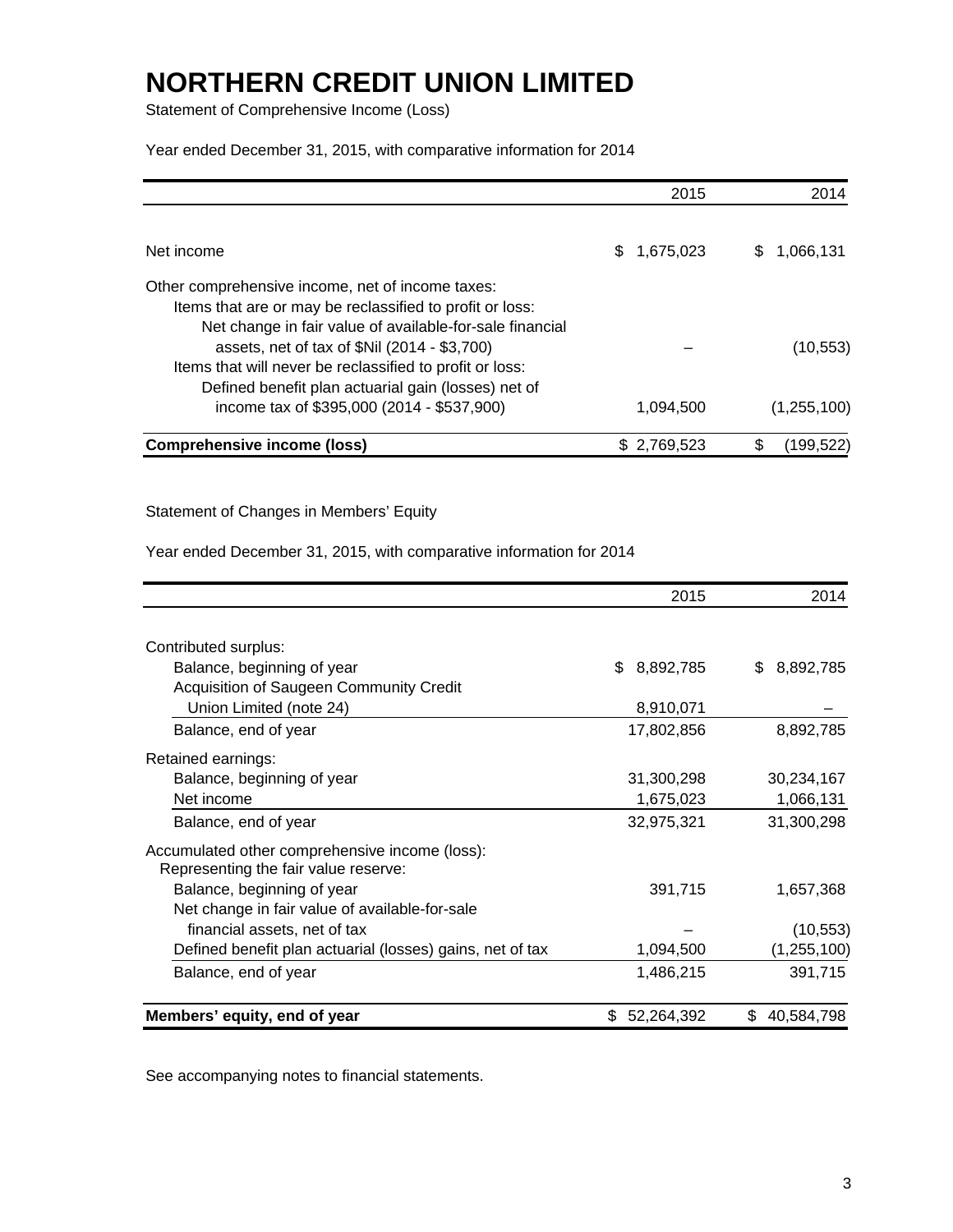Statement of Cash Flows

Year ended December 31, 2015, with comparative information for 2014

|                                                             | 2015             | 2014             |
|-------------------------------------------------------------|------------------|------------------|
| Cash flows from operating activities:                       |                  |                  |
| Net income                                                  | \$<br>1,675,023  | \$<br>1,066,131  |
| Adjustments for:                                            |                  |                  |
| Change in non-cash items:                                   |                  |                  |
| Net interest income                                         | (25, 110, 716)   | (23,790,864)     |
| Provision for impaired loans                                | 964,323          | 1,468,556        |
| Provision for income tax                                    | 261,487          | 213,951          |
| Depreciation and amortization                               | 2,230,024        | 2,008,712        |
| Unrealized gains on investments                             | (110, 444)       | (140, 813)       |
| Unrealized loss on interest rate swaps                      | 107,010          | (28, 566)        |
| Gain on disposal of property and equipment                  | (1,500)          | (2, 210)         |
|                                                             | (19, 984, 793)   | (19, 205, 103)   |
| Changes in other assets:                                    |                  |                  |
| Changes in other assets                                     | (1, 126, 450)    | (272, 877)       |
| Changes in accounts payable and accrued liabilities         | (186, 663)       | 981,759          |
|                                                             | (1,313,113)      | 708,882          |
| Changes in member activities (net):                         |                  |                  |
| Changes in member loans                                     | (180, 968, 062)  | (40, 736, 560)   |
| Changes in member deposits                                  | 179,566,832      | (2,603,090)      |
|                                                             | (1,401,230)      | (43, 339, 650)   |
| Cash flows related to interest, dividends and income taxes: |                  |                  |
| Interest received on member loans                           | 34,302,653       | 31,965,485       |
| Interest received on investments                            | 1,286,725        | 935,259          |
| Interest paid on member deposits                            | (7, 122, 913)    | (8,329,193)      |
| Interest paid on external borrowings                        | (1,358,633)      | (815, 174)       |
| Dividends paid                                              | (873, 140)       | (612, 635)       |
| Income taxes paid                                           | (166, 700)       | (212, 931)       |
|                                                             | 26,067,992       | 22,930,811       |
|                                                             | 3,368,856        | (38,905,060)     |
| Cash flows from financing activities:                       |                  |                  |
| Issuance of membership shares                               | 145,933          | 8,399            |
| Redemption of Class A patronage shares                      | (56, 448)        | (80, 284)        |
| <b>Issuance of Class B investment shares</b>                | 127,394          | 20,216,717       |
| Repayment of Central 1 Credit Union Ioan                    | (8,002,204)      | (1,998,287)      |
| Proceeds from securitized loans                             | 27,993,392       | 28,205,892       |
|                                                             | 20,208,067       | 46,352,437       |
| Cash flows from investing activities:                       |                  |                  |
| (Purchase of) proceeds from sale of investments             | (23, 488, 955)   | (1,828,034)      |
| Additions to intangible assets                              | (457, 862)       | (47, 949)        |
| Additions to property and equipment                         | (2,633,900)      | (2,507,377)      |
| Disposal of property and equipment                          | 2,825            | 259,863          |
| Net cash inflow from purchase of Saugeen Community          |                  |                  |
| Credit Union Limited (note 24)                              | 9,839,978        |                  |
|                                                             | (16, 737, 914)   | (4, 123, 497)    |
| Net increase in cash and cash equivalents                   | 6,839,009        | 3,323,880        |
| Cash and cash equivalents, beginning of year                | 21,934,700       | 18,610,820       |
| Cash and cash equivalents, end of year                      | \$<br>28,773,709 | \$<br>21,934,700 |

See accompanying notes to financial statements.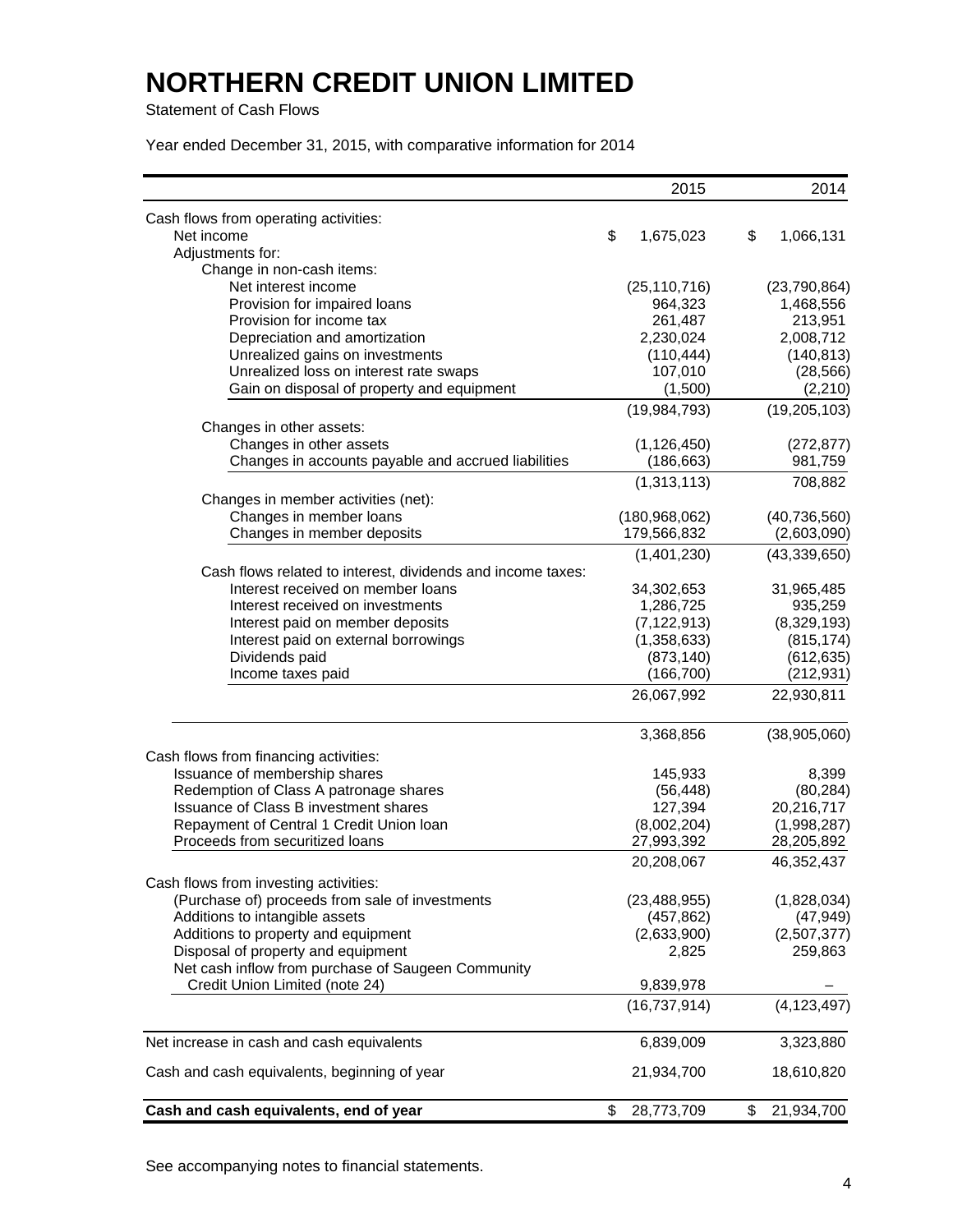Notes to Financial Statements

Year ended December 31, 2015

#### **1. Reporting entity:**

Northern Credit Union Limited (the "Credit Union"), was incorporated under the laws of Ontario and operates in compliance with the Credit Union ("Unions") and Caisse Populaires ("Caisses") Act of Ontario (the "Act"). The Credit Union is a member of the Deposit Insurance Corporation of Ontario ("DICO") and of the Central 1 Credit Union ("Central 1"). The Credit Union is domiciled in Canada. The address of the Credit Union's registered office is 280 McNabb Street, Sault Ste. Marie, Ontario. The Credit Union is primarily involved in corporate and retail banking.

### **2. Basis of preparation:**

(a) Statement of compliance:

These financial statements have been prepared in accordance with International Financial Reporting Standards (IFRS) as issued by the International Accounting Standards Board (the IASB).

These financial statements have been authorized for issue by the Board of Directors on March 10, 2016.

(b) Functional and presentation currency:

The Credit Union's functional and presentation currency is the Canadian dollar. The financial statements are presented in Canadian dollars.

(c) Use of estimates and judgments:

The preparation of financial statements in compliance with IFRS requires management to make certain critical accounting estimates. It also requires management to exercise judgment in applying the Credit Union's accounting policies. The areas involving a higher degree of judgment or complexity, or areas where assumptions and estimates are significant to the financial statements are disclosed in note 4.

#### **3. Significant accounting policies:**

The accounting policies set out below have been applied consistently to all periods presented in these financial statements.

(a) Loans receivable from members:

Loans are initially measured at fair value plus incremental direct transaction costs less loan fees received and subsequently remeasured at their amortized cost using the effective interest method. Loans receivable from members are reported net of an allowance for credit losses.

(i) Loan interest:

 Interest income from loans is recorded on the effective yield basis. Accrued but uncollected interest is provided for when loans are determined to be impaired.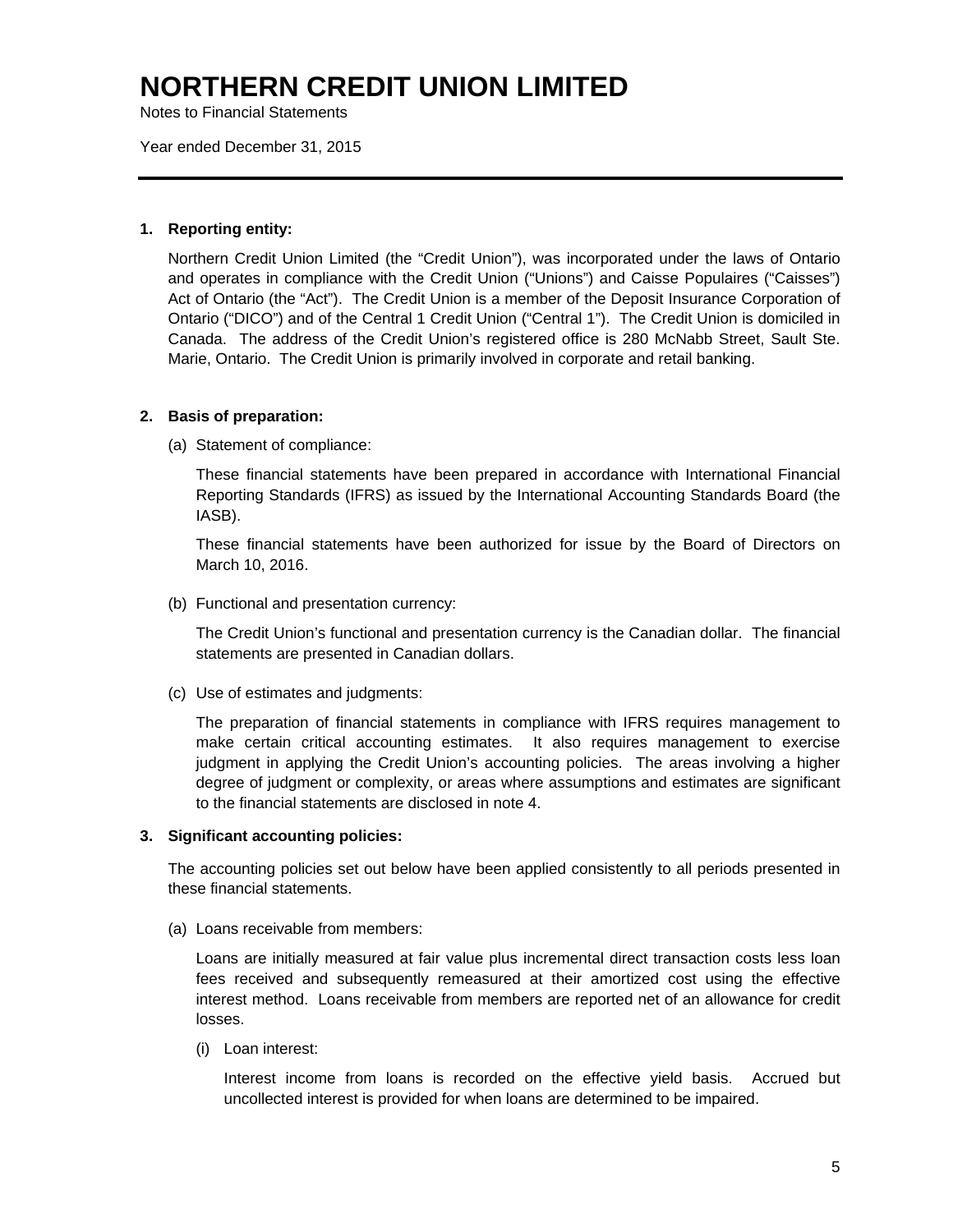Notes to Financial Statements

Year ended December 31, 2015

### **3. Significant accounting policies (continued):**

- (a) Loans receivable from members (continued):
	- (ii) Provision for credit losses:

 The Credit Union maintains a provision for credit losses, which, in management's opinion, is considered adequate to provide for credit-related losses.

 The Credit Union considers evidence of impairment for loans receivable at both a specific asset and collective level. All individually significant receivables are assessed for specific impairment. All individually significant receivables found not to be specifically impaired are then collectively assessed for any impairment that has been incurred but not yet identified. Receivables that are not individually significant are collectively assessed for impairment by grouping together receivables with similar risk characteristics.

 In assessing collective impairment the Credit Union uses historical trends of the probability of default, timing of recoveries and the amount of loss incurred, adjusted for management's judgment as to whether current economic and credit conditions are such that the actual losses are likely to be greater or less than suggested by historical trends.

 An impairment loss in respect of a financial asset measured at amortized cost is calculated as the difference between its carrying amount and the present value of the estimated future cash flows discounted at the asset's original effective interest rate. Losses are recognized in profit or loss and reflected in an allowance account against receivables. Interest on the impaired asset continues to be recognized through the unwinding of the discount. When a subsequent event causes the amount of impairment loss to decrease, the decrease in impairment loss is reversed through profit or loss.

(b) Interest income and expense:

 Interest income and expense are recognized in the statement of income using the effective interest method. The effective interest rate is the rate that exactly discounts the estimated future cash payments and receipts through the expected life of the financial asset or liability to its fair value at inception. The effective interest rate is established on initial recognition of the financial asset or liability and is not revised subsequently.

 The calculation of the effective interest rate includes all fees and points paid or received and transaction costs and discounts or premiums that are an integral part of the effective interest rate. Transaction costs include incremental costs that are directly attributable to the acquisition or issue of a financial asset or liability.

(c) Non-interest revenue:

Fees and commission income and expense that are integral to the effective interest rate on a financial asset or liability are included in the measurement of the effective interest rate.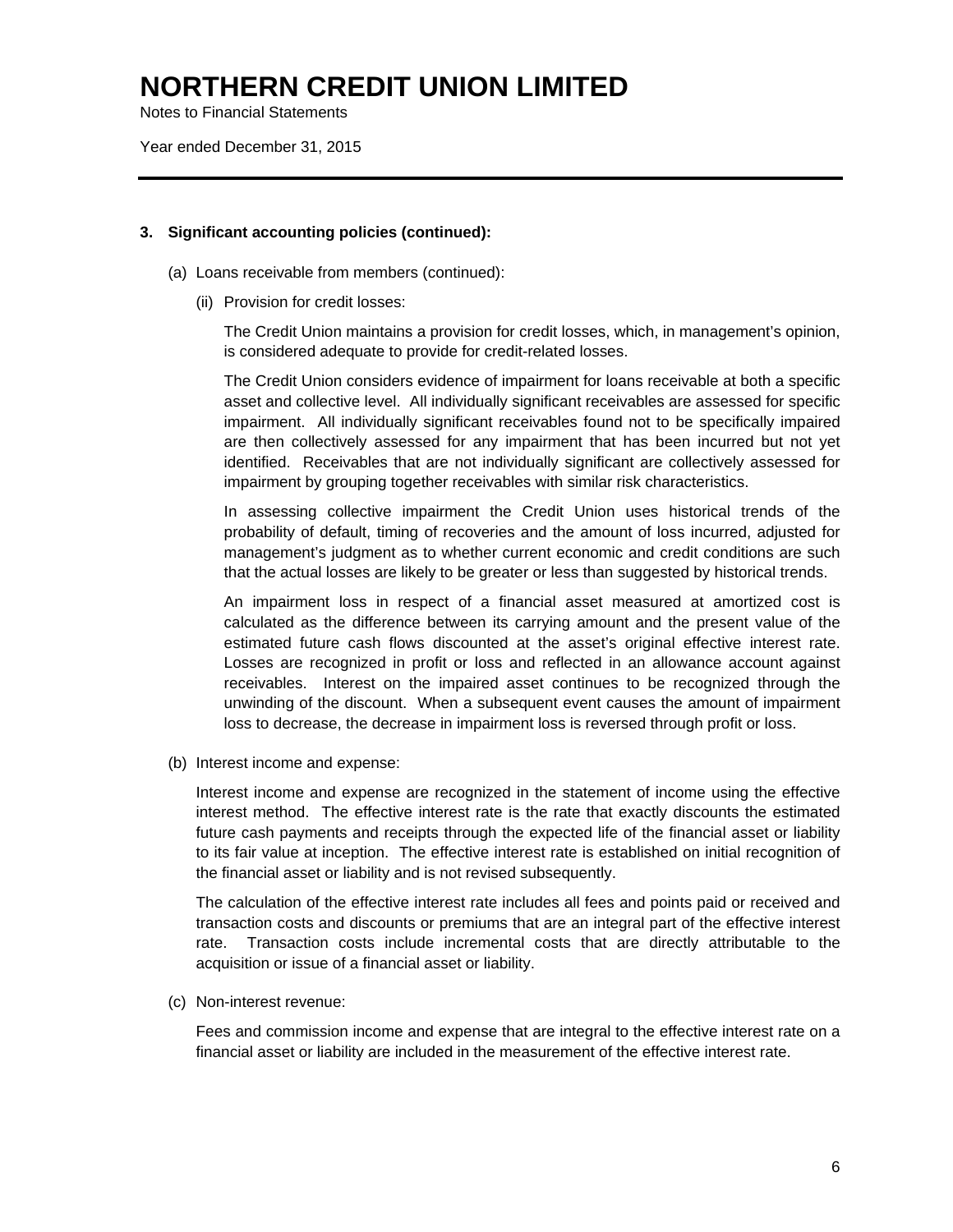Notes to Financial Statements

Year ended December 31, 2015

#### **3. Significant accounting policies (continued):**

(c) Non-interest revenue (continued):

Other fees and commission income, including account servicing fees, investment management fees, sales commission, placement fees and syndication fees, are recognized as the related services are performed. When a loan commitment is not expected to result in the draw-down of a loan, the related loan commitment fees are recognized on a straight-line basis over the commitment period.

Other fees and commission expense relate mainly to transaction and service fees, which are expensed as the services are received.

Net income from other financial instruments designated at fair value through profit or loss relates to non-trading derivatives held for risk management purposes that do not form part of qualifying hedge relationships and financial assets and liabilities so designated, and includes all realized and unrealized fair value changes, interest, dividends and foreign exchange differences.

Dividend income is recognized when the right to receive income is established. Usually this is the ex-dividend date for equity securities. Dividends are reflected as a component of net trading income, net income from other financial instruments at fair value through profit or loss or other operating income based on the underlying classification of the equity investment.

(d) Cash and cash equivalents:

Cash and cash equivalents includes cash on hand, current accounts, cheques and other items in transit. Given their short-term nature, the carrying value of cash and cash equivalents equals fair value.

(e) Financial instruments - non-derivative financial instruments:

 The Credit Union initially recognizes loans and receivables and deposits on the date that they are originated. All other financial assets (including assets designated at fair value through profit or loss) are recognized initially on the trade date at which the Credit Union becomes a party to the contractual provisions of the instrument.

The Credit Union derecognizes a financial asset when the contractual rights to the cash flows from the asset expire, or it transfers the rights to receive the contractual cash flows on the financial asset in a transaction in which substantially all the risks and rewards of ownership of the financial asset are transferred. Any interest in transferred financial assets that is created or retained by the Credit Union is recognized as a separate asset or liability.

The Credit Union has the following non-derivative financial assets: financial assets at fair value through profit or loss, held-to-maturity financial assets, loans and receivables and available-for-sale financial assets.

 Non-derivative financial instruments comprise cash and cash equivalents, investments, loans to members, members' deposits, accounts payable and accrued liabilities and liabilities qualifying as regulatory capital.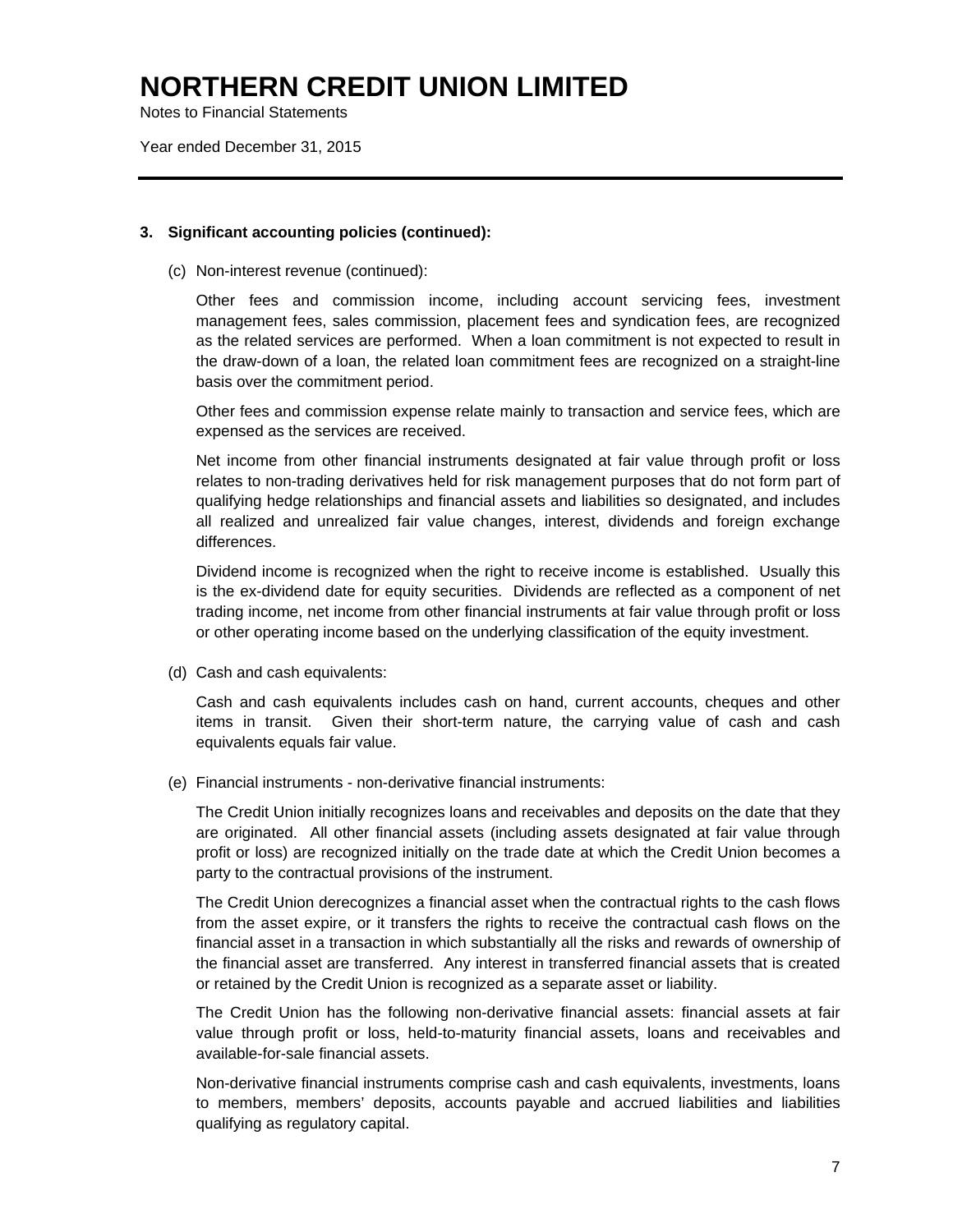Notes to Financial Statements

Year ended December 31, 2015

### **3. Significant accounting policies (continued):**

(e) Financial instruments - non-derivative financial instruments (continued):

### *Fair value through profit and loss*:

 Financial assets and liabilities designated as fair value through profit and loss ("FVTPL") are financial instruments either classified as held for trading ("HFT") or are managed and evaluated on a fair value basis in accordance with a documented risk management strategy. HFT financial assets and liabilities are acquired or incurred principally for resale, generally within a short period of time.

 FVTPL financial assets and liabilities are measured at fair value at each reporting date. Gains and losses realized on disposal together with dividends and interest earned on these instruments are reported in interest and investment income. Unrealized gains and losses from market fluctuations are reported separately in the statement of income. There are regulatory restrictions imposed by the Financial Services Commission of Ontario on the use of this designation including that loan financial assets are precluded from being designated at FVTPL and that the fair value designated financial instruments are managed on a fair value basis.

### *Offsetting*:

Financial assets and liabilities are offset and the net amount presented in the statement of financial position when, and only when, the Credit Union has the legal right to set off the recognized amounts and it intends either to settle on a net basis or to realized the asset and settle the liability simultaneously.

Income and expenses are presented on a net basis only when permitted under IFRSs, or for gains and losses arising from a group of similar transactions such as the Credit Union's trading activities.

#### *Held to maturity:*

Held to maturity financial assets are non-derivative financial assets with fixed or determinable payments and a fixed maturity, other than loans and receivables that the Credit Union has the positive intention and ability to hold to maturity. These financial assets are initially recognized at fair value including direct and incremental transaction costs. They are subsequently accounted for at amortized cost using the effective interest rate method.

#### *Available for sale:*

 Available-for-sale financial assets are non-derivative financial assets that are designated as available-for-sale and that are not classified in any of the previous categories. The Credit Union's investments in equity securities and certain debt securities are classified as available-for-sale financial assets. Subsequent to initial recognition, they are measured at fair value and changes therein, other than impairment losses (see note 3(a) (ii)), are recognized in other comprehensive income and presented within equity in the fair value reserve. When an investment is derecognized, the cumulative gain or loss in other comprehensive income is transferred to profit or loss.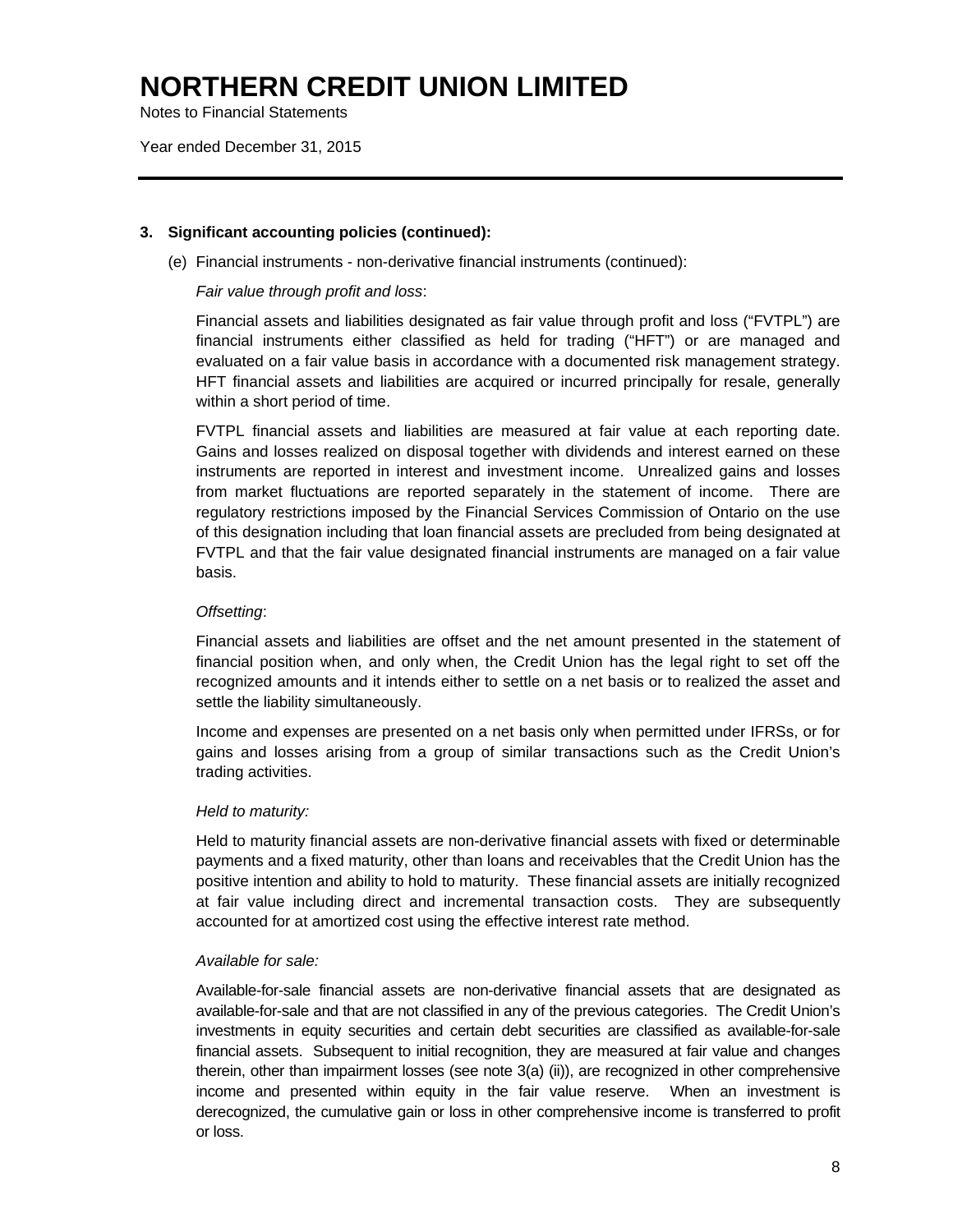Notes to Financial Statements

Year ended December 31, 2015

### **3. Significant accounting policies (continued):**

(e) Financial instruments – non-derivative financial instruments (continued):

#### *Loans and receivables:*

Loans and receivables are financial assets with fixed or determinable payments that are not quoted in an active market. Such assets are recognized initially at fair value plus any directly attributable transaction costs. Subsequent to initial recognition, loans and receivables are measured at amortized cost using the effective interest method, less any impairment losses.

Loans and receivables comprise trade and other receivables.

### *Other liabilities:*

 The Credit Union has designated all financial liabilities with the exception of derivatives as Other Liabilities. Financial liabilities designated as Other Liabilities are recorded at amortized cost. Interest incurred on these liabilities is included in interest expense. Transaction costs related to Other Liabilities are capitalized and then amortized over the life of the instrument using the effective interest method.

(f) Financial instruments - derivative financial instruments:

 Derivative financial instruments are financial contracts that require or provide an option to exchange cash flows or payments determined by applying certain rates, indices or changes therein to notional contract amounts. The Credit Union periodically enters into derivative contracts to manage financial risks associated with movements in interest rates and other financial indices such as interest rate swaps and equity swap agreements. The Credit Union's policy is not to utilize derivative financial instruments for trading or speculative purposes.

Derivative financial instruments are recorded on the statement of financial position at fair value, including those derivatives that are embedded in financial or non-financial contracts that are closely related to the host contracts. Changes in the fair value of those derivative instruments are recognized in net income for the year. The Credit Union does not apply hedge accounting on its derivative portfolio.

(g) Financial instruments - derecognition:

For securitization transactions initiated prior to the date of transition to IFRS, in accordance with pre-changeover Canadian GAAP, the loan securitizations were treated as a sale, provided that control over the transferred loans has been surrendered and consideration other than beneficial interests in the transferred loans has been received in exchange. Gains on these transactions were reported as non-interest revenue. The amount of these gains are based on the present value of expected future cash flows using management's best estimates and key assumptions such as prepayment rates, excess spread, credit (losses) and discount rates. The Credit Union has a contractual obligation to service the loans on behalf of the transferee.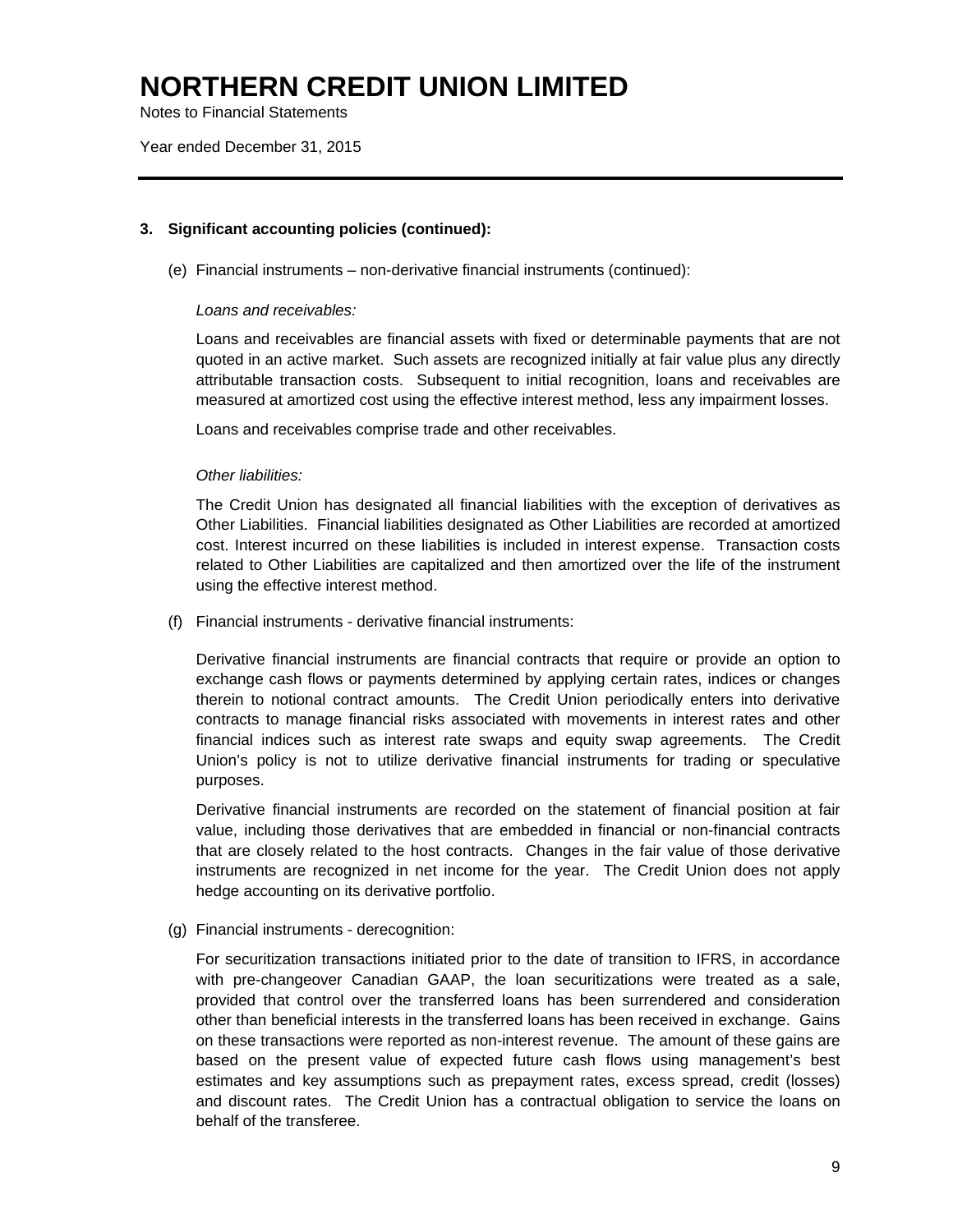Notes to Financial Statements

Year ended December 31, 2015

#### **3. Significant accounting policies (continued):**

(g) Financial instruments – derecognition (continued):

For securitization transactions initiated after the date of transition to IFRS, loans are derecognized only when the contractual rights to receive the cash flows from these assets have ceased to exist or substantially all the risks and rewards of the loans have been transferred. If the criteria for derecognition has not been met, the securitization is reflected as a financing transaction and the related liability is initially recorded at fair value and subsequently measured at amortized costs, using the effective interest rate method.

(h) Investments:

 Investments are recorded at fair value unless the investment is designated as Loans and Receivables. Any gains and losses on disposal of investments are recorded in the year they occur and are included in other investment income in the Statement of Income.

(i) Other assets:

 Included in other assets are costs incurred in equity swap agreement hedge premiums and prepaid software maintenance costs. Hedge premiums are recorded as expense using the effective interest rate method over the term of the agreement.

(j) Intangible assets:

Computer software that is not an integral part of other property and equipment is accounted for as intangible assets. Computer software is stated at cost less accumulated amortization and is presented as part of property and equipment on the statement of financial position. Amortization of computer software is calculated by applying the straight-line method at rates based on estimated useful lives between 3 and 10 years.

(k) Property and equipment:

 Property and equipment is stated at cost less accumulated depreciation and accumulated impairment losses. Depreciation is provided on the straight-line basis over the estimated useful lives of the assets as follows:

| Buildings and improvements<br>Parking areas<br>Furniture, office and computer equipment<br>Automated banking machines<br>Leasehold improvements | 3 to 10 years<br>3 to 20 years<br>5 to 10 years<br>5 to 15 years |
|-------------------------------------------------------------------------------------------------------------------------------------------------|------------------------------------------------------------------|
|-------------------------------------------------------------------------------------------------------------------------------------------------|------------------------------------------------------------------|

Depreciation methods, useful lives and residual values are reviewed annually and adjusted if necessary.

(l) Revenue recognition:

Loan interest and revenue is recognized on the effective yield basis.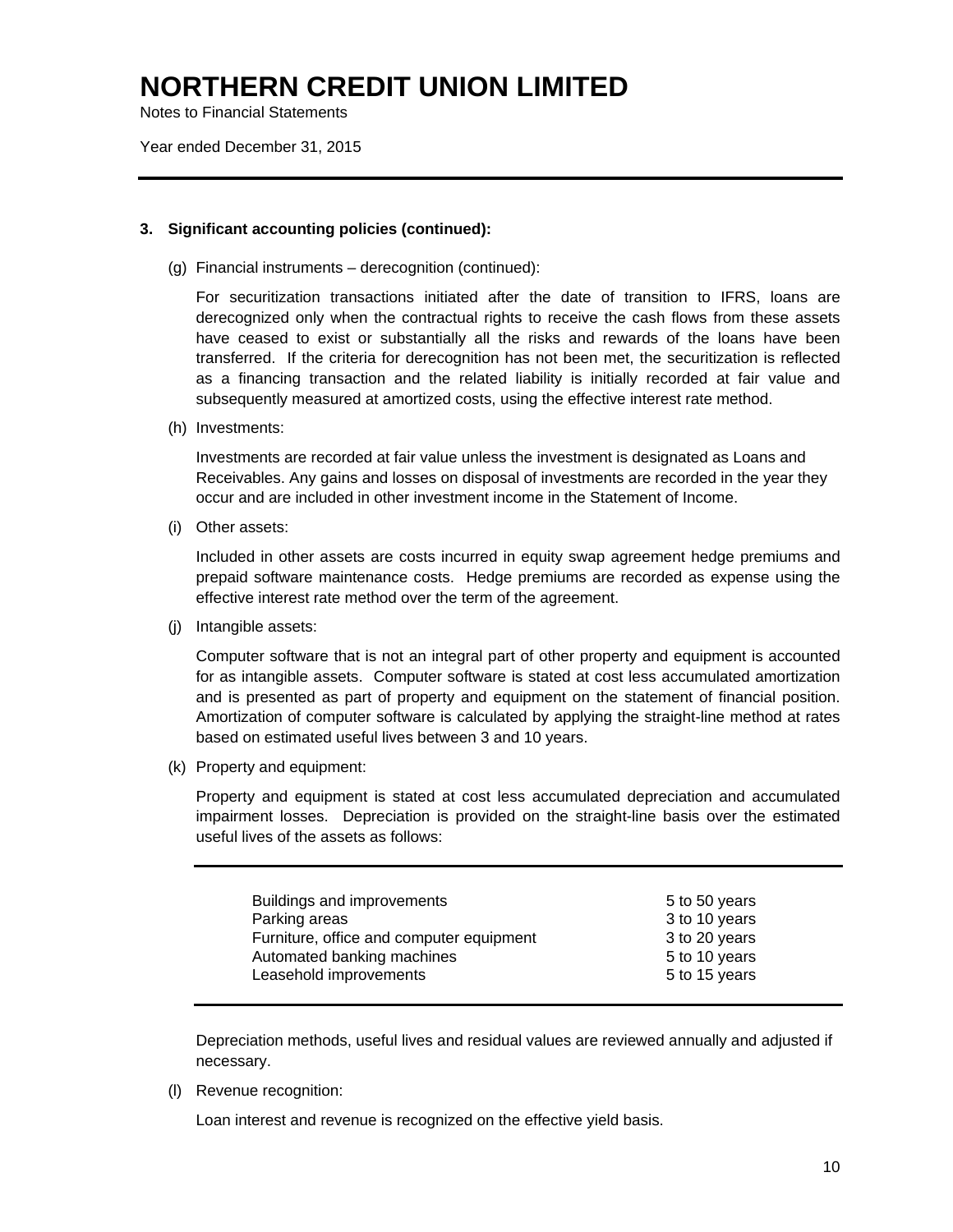Notes to Financial Statements

Year ended December 31, 2015

#### **3. Significant accounting policies (continued):**

(m) Impairment of non-financial assets:

Non-financial assets are subject to impairment tests whenever events or changes in circumstances indicate that their carrying amount may not be recoverable. Where the carrying value of an asset exceeds its recoverable amount, which is the higher of value in use and fair value less costs to sell, the asset is written down accordingly.

Where it is not possible to estimate the recoverable amount of an individual asset, the impairment test is carried out on the asset's cash-generating unit, which is the lowest group of assets in which the asset belongs for which there are separately identifiable cash flows. The Credit Union has 30 cash-generating units. Impairment charges are included in net income.

(n) Income taxes:

 Income tax expense comprises current and deferred tax. Current tax and deferred tax are recognized in net income except to the extent that it relates to a business combination, or items recognized directly in equity or in other comprehensive income.

 Current income taxes are recognized for the estimated income taxes payable or receivable on taxable income or loss for the current year and any adjustment to income taxes payable in respect of previous years. Current income taxes are measured at the amount expected to be recovered from or paid to the taxation authorities. This amount is determined using tax rates and tax laws that have been enacted or substantively enacted by the reporting date.

 Deferred tax assets and liabilities are recognized where the carrying amount of an asset or liability differs from its tax base, except for taxable temporary differences arising on the initial recognition of goodwill and temporary differences arising on the initial recognition of an asset or liability in a transaction that is not a business combination and at the time of the transaction affects neither accounting or taxable profit or loss.

 Recognition of deferred tax assets for unused tax (losses), tax credits and deductible temporary differences is restricted to those instances where it is probable that future taxable profit will be available which allow the deferred tax asset to be utilized. Deferred tax assets are reviewed at each reporting date and are reduced to the extent that it is no longer probable that the related tax benefit will be realized.

 The amount of the deferred tax asset or liability is measured at the amount expected to be recovered from or paid to the taxation authorities. This amount is determined using tax rates and tax laws that have been enacted or substantively enacted by the reporting date and are expected to apply when the liabilities / (assets) are settled / (recovered).

Deferred tax assets and liabilities are offset if there is a legally enforceable right to offset current tax liabilities and assets, and they relate to income taxes levied by the same tax authority on the same taxable entity, or on different tax entities, but they intend to settle current tax liabilities and assets on a net basis or their tax assets and liabilities will be realized simultaneously.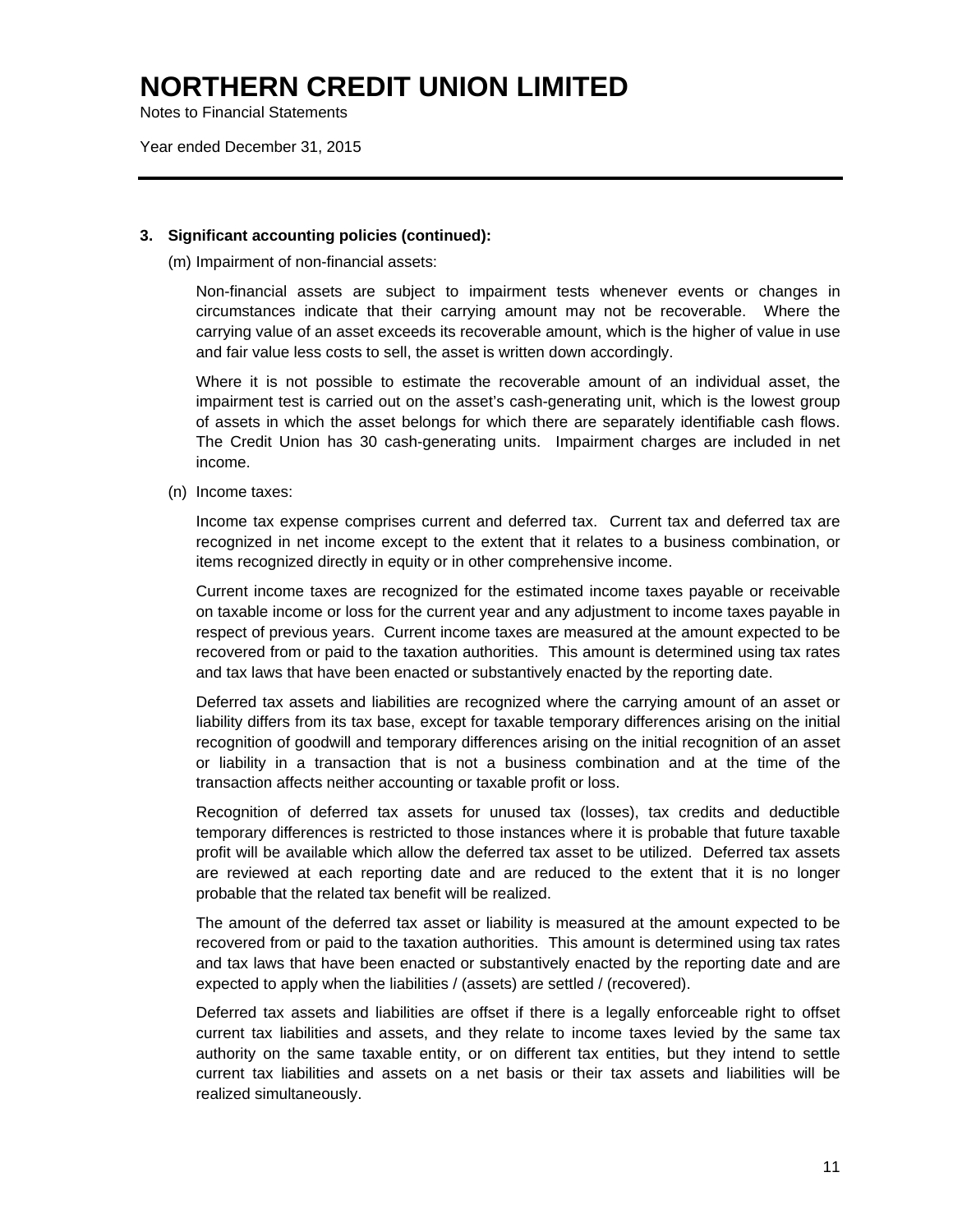Notes to Financial Statements

Year ended December 31, 2015

#### **3. Significant accounting policies (continued):**

(o) Foreign currency translation:

 The financial statements are presented in Canadian dollars, which is the Credit Union's presentation and functional currency. Assets and liabilities denominated in foreign currencies, primarily US dollars, are translated into Canadian dollars at rates prevailing at the year-end date. Income and expenses are translated at the exchanges rates in effect on the date of the transactions. The foreign currency gain or loss on monetary items is the difference between amortized cost in the functional currency at the beginning of the period, adjusted for effective interest and payments during the period, and the amortized cost in foreign currency translated at the exchange rate at the end of the reporting period. Non-monetary assets and liabilities denominated in foreign currencies that are measured at fair value are retranslated to the functional currency at the exchange rate at the date that the fair value was determined. Foreign currency differences arising on retranslation are recognized in profit or loss, except for differences arising on the retranslation of available-for-sale equity instruments are recognized in other comprehensive income. Non-monetary items that are measured in terms of historical cost in a foreign currency are translated using the exchange rate at the date of the transaction.

- (p) Employee retirement benefits:
	- i) Defined benefit plans:

The Credit Union's net obligation in respect of defined benefit plans is calculated separately for each plan by estimating the amount of future benefit that employees have earned in the current and prior periods, discounting that amount and deducting the fair value of any plan assets.

The calculation of defined benefit obligations is performed annually by a qualified actuary using the projected unit credit method. When the calculation results in a potential asset for the Credit Union, the recognized asset is limited to the present value of economic benefits available in the form of any future refunds from the plan or reductions in future contributions to the plan. To calculate the present value of economic benefits, consideration is given to any applicable minimum funding requirements.

Remeasurements of the net defined benefit liability, which comprise actuarial gains and losses, the return on plan assets (excluding interest) and the effect of the asset ceiling (if any, excluding interest), are recognized immediately in OCI. The Credit Union determines the net interest expense (income) on the net defined benefit liability (asset) for the period by applying the discount rate used to measure the defined benefit obligation at the beginning of the annual period to the then-net defined benefit liability (asset), taking into account any changes in the net defined benefit liability (asset) during the period as a result of contributions and benefit payments. Net interest expense and other expenses related to defined benefit plans are recognized in personnel expenses in profit or loss.

When the benefits of a plan are changed or when a plan is curtailed, the resulting change in benefit that relates to past service or the gain or loss on curtailment is recognized immediately in profit or loss. The Credit Union recognizes gains and losses on the settlement of a defined benefit plan when the settlement occurs.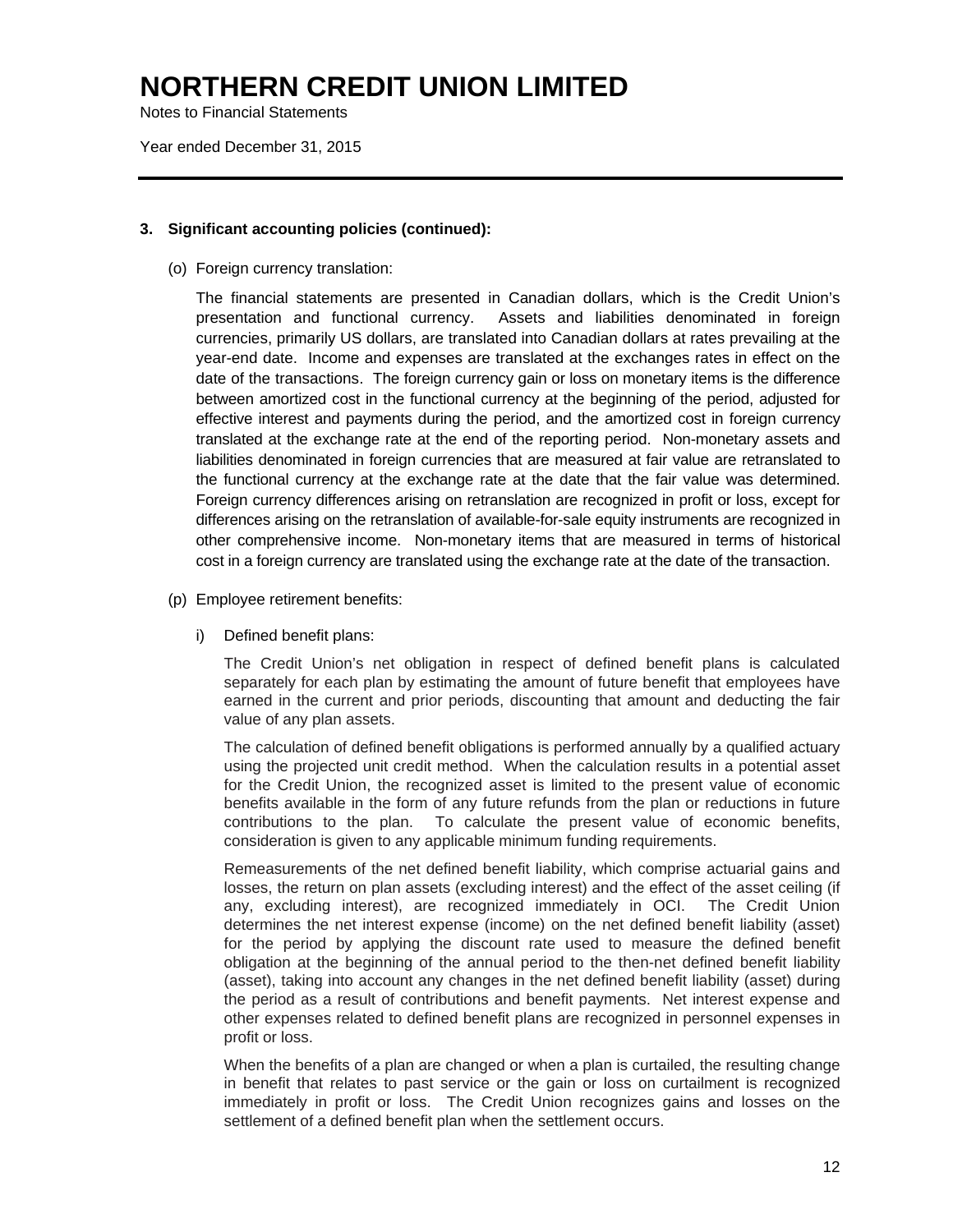Notes to Financial Statements

Year ended December 31, 2015

### **3. Significant accounting policies (continued):**

- (p) Employee retirement benefits (continued):
	- ii) Defined contribution plans:

The Credit Union also has defined contribution plans providing pension benefits for eligible employees not included in the defined benefit plan.

A defined contribution plan is a post-employment benefit plan under which an entity pays fixed contributions into a separate entity and will have no legal or constructive obligation to pay further amounts. Obligations for contributions to defined contribution pension plans are recognized as an employee benefit expense in profit or loss in the periods during which services are rendered by employees. Prepaid contributions are recognized as an asset to the extent that a cash refund or a reduction in future payments is available. Contributions to a defined contribution plan that are due more than 12 months after the end of the period in which the employees render the service are discounted to their present value.

(q) Leased assets:

 Leases in terms of which the Credit Union assumes substantially all the risks and rewards of ownership are classified as finance leases. Upon initial recognition the leased asset is measured at an amount equal to the lower of its fair value and the present value of the minimum lease payments. Subsequent to initial recognition, the asset is accounted for in accordance with the accounting policy applicable to that asset.

 Other leases are operating leases and, except for investment property, the leased assets are not recognized in the Credit Union's statement of financial position.

(r) Provisions:

A provision is recognized if, as a result of a past event, the Credit Union has a present legal or constructive obligation that can be estimated reliably, and it is probable that an outflow of economic benefits will be required to settle the obligation. Provisions are determined by discounting the expected future cash flows at a pre-tax rate that reflects current market assessments of the time value of money and the risks specific to the liability. The unwinding of the discount is recognized as financing cost.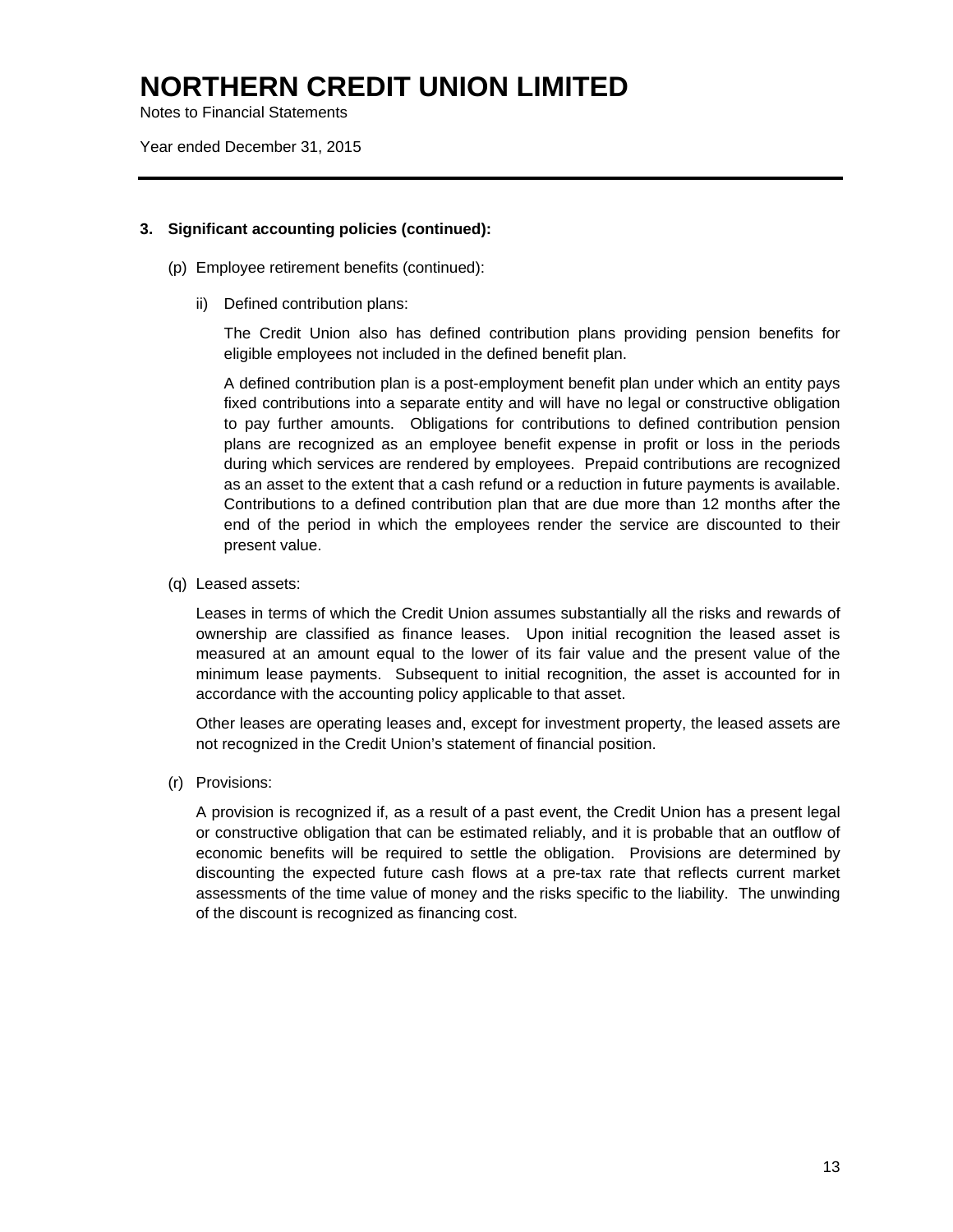Notes to Financial Statements

Year ended December 31, 2015

#### **3. Significant accounting policies (continued):**

- (s) New standards and interpretations not yet effective:
	- i) IFRS 15 *Revenue from Contracts with Customers*

On May 28, 2014, the IASB issued IFRS 15 Revenue from Contracts with Customers. The new standard is effective for annual periods beginning on or after January 1, 2018. Earlier application is permitted.

IFRS 15 will replace IAS 11 Construction Contracts, IAS 18 Revenue, IFRIC 13 Customer Loyalty Programs, IFRIC 15 Agreements for the Construction of Real Estate, IFRIC 18 Transfer of Assets from Customers, and SIC 31 Revenue – Barter Transactions Involving Advertising Services.

The standard contains a single model that applies to contracts with customers and two approaches to recognizing revenue: at a point in time or over time. The model features a contract-based five-step analysis of transactions to determine whether, how much and when revenue is recognized. New estimates and judgmental thresholds have been introduced, which may affect the amount and/or timing of revenue recognized.

The new standard applies to contracts with customers. It does not apply to insurance contracts, financial instruments or lease contracts, which fall in the scope of other IFRSs.

The Credit Union intends to adopt IFRS 15 in its financial statements for the annual period beginning on January 1, 2018. The extent of the impact of adoption of the standard has not yet been determined.

#### ii) IFRS 9 *Financial Instruments* ("IFRS 9"(2014))

IFRS 9 (2014) introduces new requirements for the classification and measurement of financial assets. Under IFRS 9 (2014), financial assets are classified and measured based on the business model in which they are held and the characteristics of their contractual cash flows.

The standard introduces additional changes relating to financial liabilities.

It also amends the impairment model by introducing a new 'expected credit loss' model for calculating impairment.

IFRS 9 (2014) also includes a new general hedge accounting standard which aligns hedge accounting more closely with risk management. This new standard does not fundamentally change the types of hedging relationships or the requirement to measure and recognize ineffectiveness, however it will provide more hedging strategies that are used for risk management to qualify for hedge accounting and introduce more judgment to assess the effectiveness of a hedging relationship.

Special transitional requirements have been set for the application of the new general hedging model.

The mandatory effective date of IFRS 9 is for annual periods beginning on or after January 1, 2018 and must be applied retrospectively with some exemptions. Early adoption is permitted. The restatement of prior periods is not required and is only permitted if information is available without the use of hindsight.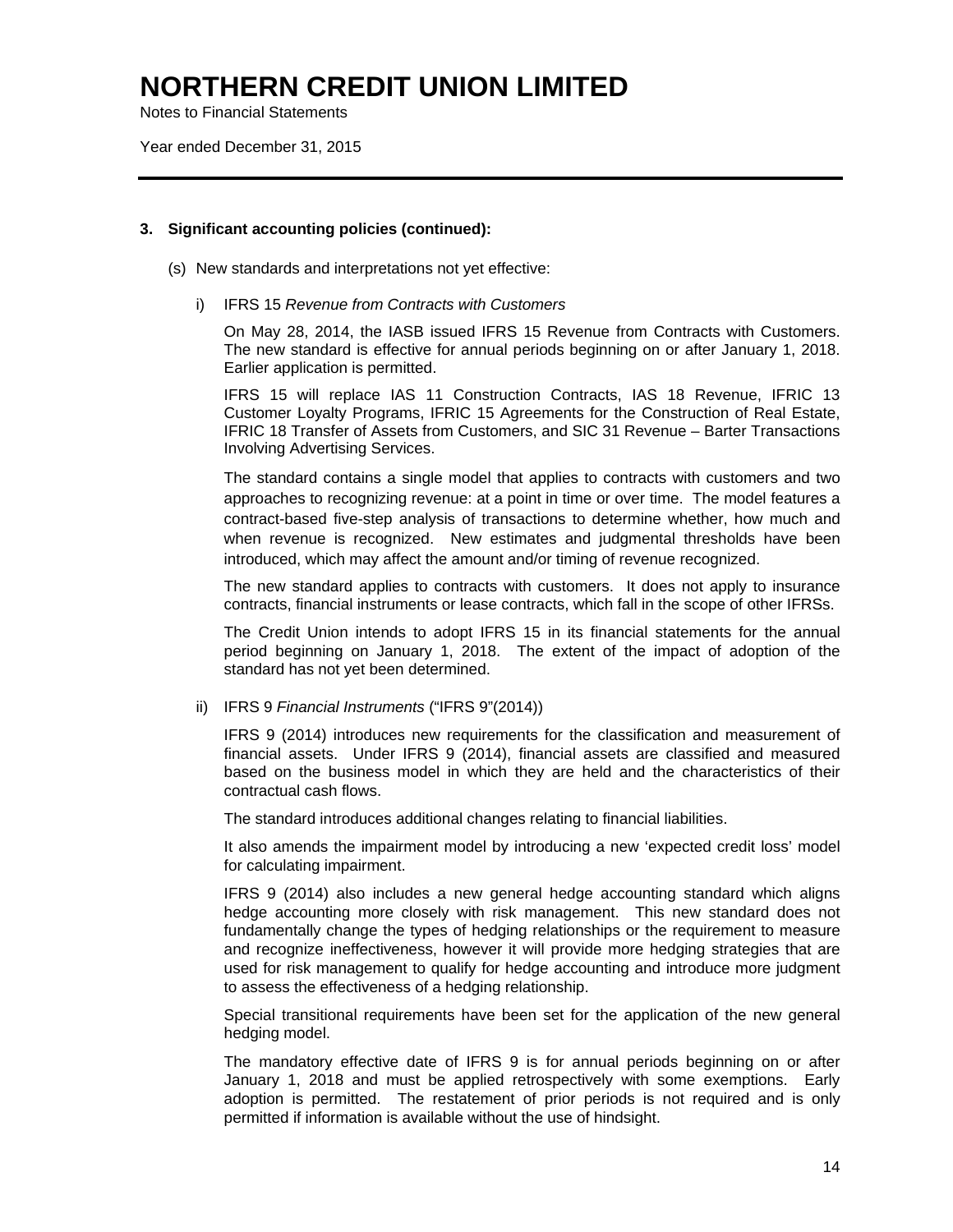Notes to Financial Statements

Year ended December 31, 2015

#### **3. Significant accounting policies (continued):**

- (s) New standards and interpretations not yet effective (continued):
	- ii) IFRS 9 *Financial Instruments* ("IFRS 9"(2014)) (continued):

The Credit Union intends to adopt IFRS 9 in its financial statements for its fiscal year beginning on January 1, 2018. It is expected that IFRS 9, when initially applied, will have a significant impact on the Credit Union's financial statements. As well, the implementation and ability to elect options provided by the new standards may be influenced by the regulators (DICO).

#### iii) IFRS 16 Leases

On January 13, 2016, the IASB issued IFRS 16 Leases. The new standard is effective for annual periods beginning on or after January 1, 2019. Earlier application is permitted for entities that apply IFRS 15 Revenue from Contracts with Customers at or before the date of initial adoption of IFRS 16. IFRS 16 will replace IAS 17 Leases.

This standard introduces a single lessee accounting model and requires a lessee to recognize assets and liabilities for all leases with a term of more than 12 months, unless the underlying asset is of low value. A lessee is required to recognize a right-of-use asset representing its right to use the underlying asset and a lease liability representing its obligation to make lease payments.

This standard substantially carries forward the lessor accounting requirements of IAS 17, while requiring enhanced disclosures to be provided by lessors.

Other areas of the lease accounting model have been impacted, including the definition of a lease. Transitional provisions have been provided.

The Credit Union intends to adopt IFRS 16 in its financial statements for the annual period beginning on January 1, 2019. The extent of the impact of adoption of the standard has not yet been determined.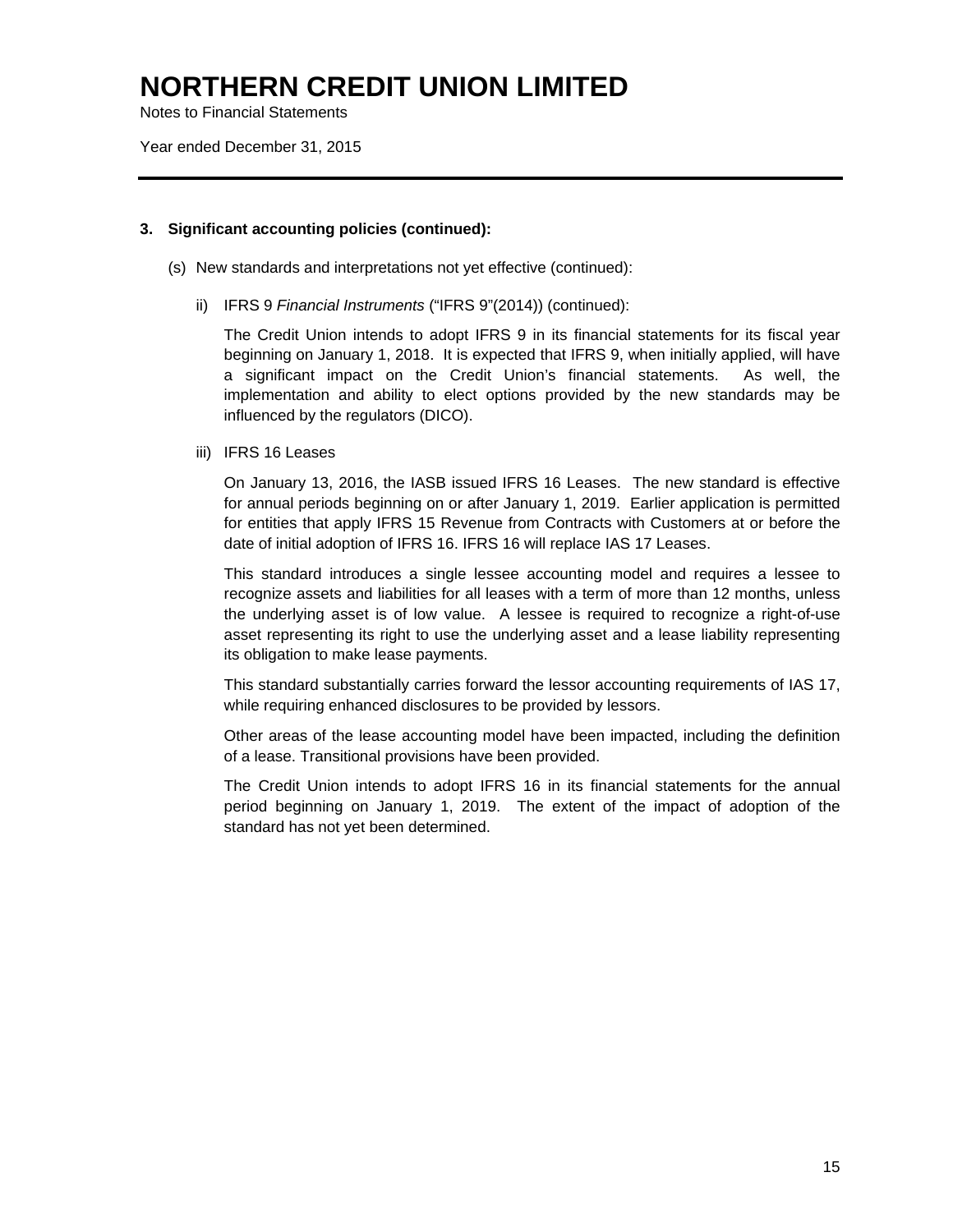Notes to Financial Statements

Year ended December 31, 2015

#### **4. Critical accounting estimates and judgments:**

The Credit Union makes estimates and assumptions about the future that affect the reported amounts of assets and liabilities. Estimates and judgments are continually evaluated based on historical experience and other factors, including expectations of future events that are believed to be reasonable under the circumstances. In the future, actual experience may differ from these estimates and assumptions.

The effect of a change in an accounting estimate is recognized prospectively by including it in comprehensive income in the period of the change, if the change affects that period only; or in the period of the change and future periods, if the change affects both.

### Fair value of financial instruments:

The Credit Union determines the fair value of financial instruments that are not quoted in an active market, using valuation techniques. Those techniques are significantly affected by the assumptions used, including discount rates and estimates of future cash flows. In that regard, the derived fair value estimates cannot always be substantiated by comparison with independent markets and, in many cases, may not be capable of being realized immediately.

The methods, and assumptions applied, and the valuation techniques used, for financial instruments that are not quoted in an active market are disclosed in note 19.

#### Member loan loss provision:

In determining whether an impairment loss should be recorded in the statement of comprehensive income, the Credit Union makes judgment on whether objective evidence of impairment exists individually for financial assets that are individually significant. Where this does not exist, the Credit Union uses its judgment to group member loans with similar credit risk characteristics to allow a collective assessment of the group to determine any impairment loss.

In determining the collective loan loss provision management uses estimates based on historical loss experience for assets with similar credit risk characteristics and objective evidence of impairment. Further details on the estimates used to determine the allowance for impaired loans collective provision are provided in note 6.

#### Income taxes:

The Credit Union periodically assesses its liabilities and contingencies related to income taxes for all years open to audit by the tax authorities based on the latest information available. For matters where it is probable that an adjustment will be made, the Credit Union records its best estimate of the tax liability including the related interest and penalties in the current tax provision. Management believes they have adequately provided for the probable outcome of these matters; however, the final outcome may result in a materially different outcome than the amount included in the tax liabilities.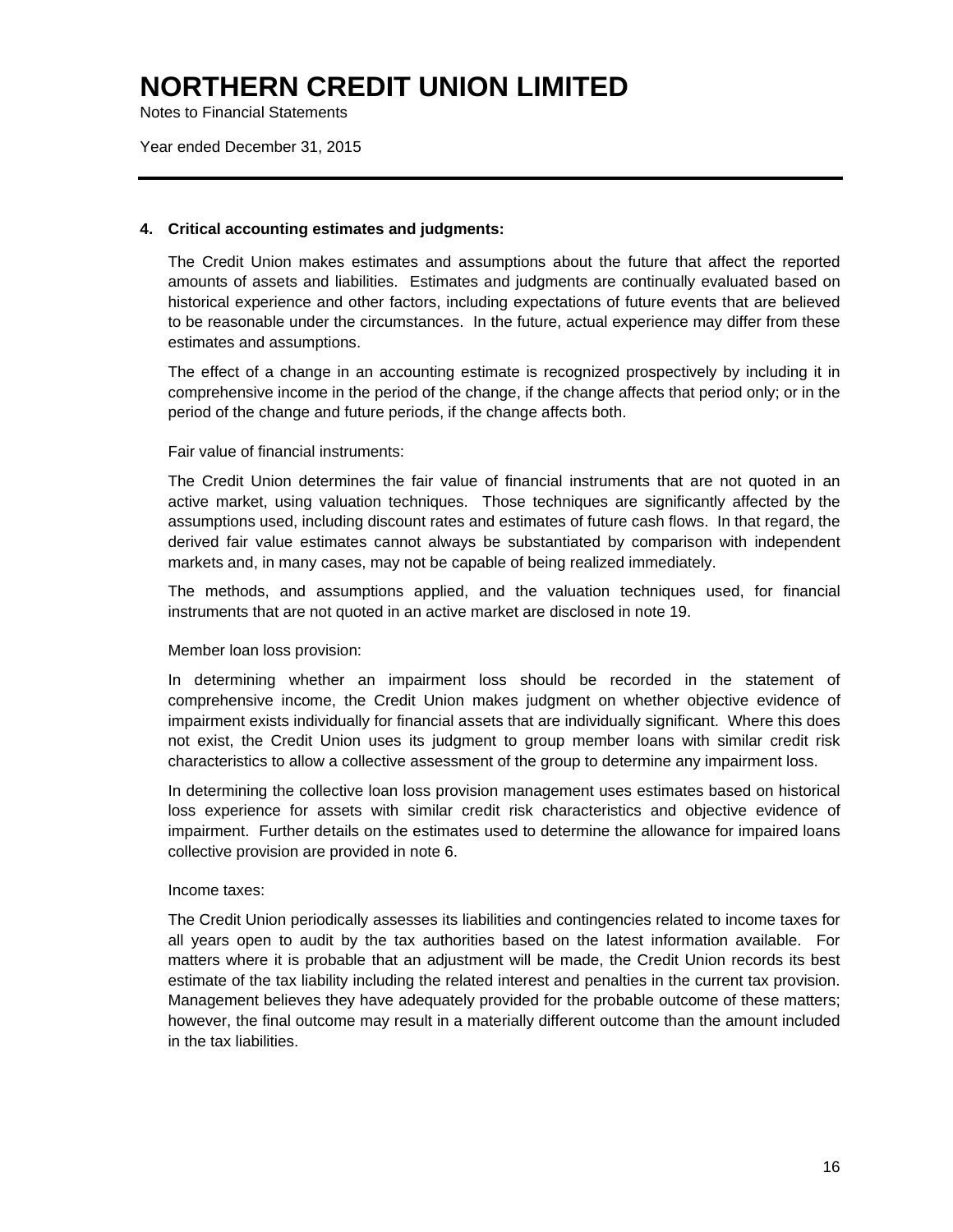Notes to Financial Statements

Year ended December 31, 2015

### **5. Loans to members:**

|                                                                         |                                                 |                                      | 2015                                            |
|-------------------------------------------------------------------------|-------------------------------------------------|--------------------------------------|-------------------------------------------------|
|                                                                         | Principal and<br>interest                       | Allowance for<br>impaired loans      | <b>Net</b>                                      |
| Residential mortgage loans<br>Personal loans<br><b>Commercial loans</b> | \$<br>522,978,670<br>159,581,976<br>212,430,712 | \$<br>60,384<br>2,305,996<br>661,180 | \$<br>522,918,286<br>157,275,980<br>211,769,532 |
|                                                                         | \$<br>894,991,358                               | \$<br>3,027,560                      | \$<br>891,963,798                               |
|                                                                         |                                                 |                                      | 2014                                            |
|                                                                         | Principal and<br>interest                       | Allowance for<br>impaired loans      | Net                                             |
| Residential mortgage loans<br>Personal loans<br>Commercial loans        | \$<br>446,149,799<br>130,972,417<br>137,433,402 | \$<br>37,470<br>2,002,690<br>797,976 | \$<br>446,112,329<br>128,969,727<br>136,635,426 |
|                                                                         | \$<br>714,555,618                               | \$<br>2,838,136                      | \$<br>711,717,482                               |

Commercial loans consist of the following loan types:

|                              | 2015               | 2014          |
|------------------------------|--------------------|---------------|
|                              |                    |               |
| Commercial                   | 148,637,992<br>\$. | \$116,465,964 |
| Syndicated                   | 20,578,887         | 18,353,228    |
| Agricultural                 | 40,679,402         |               |
| Institutional                | 2,332,406          | 2,422,976     |
| Unincorporated associations  | 202,025            | 191,234       |
| Allowance for impaired loans | (661, 179)         | (797, 976)    |
|                              | \$211,769,533      | 136,635,426   |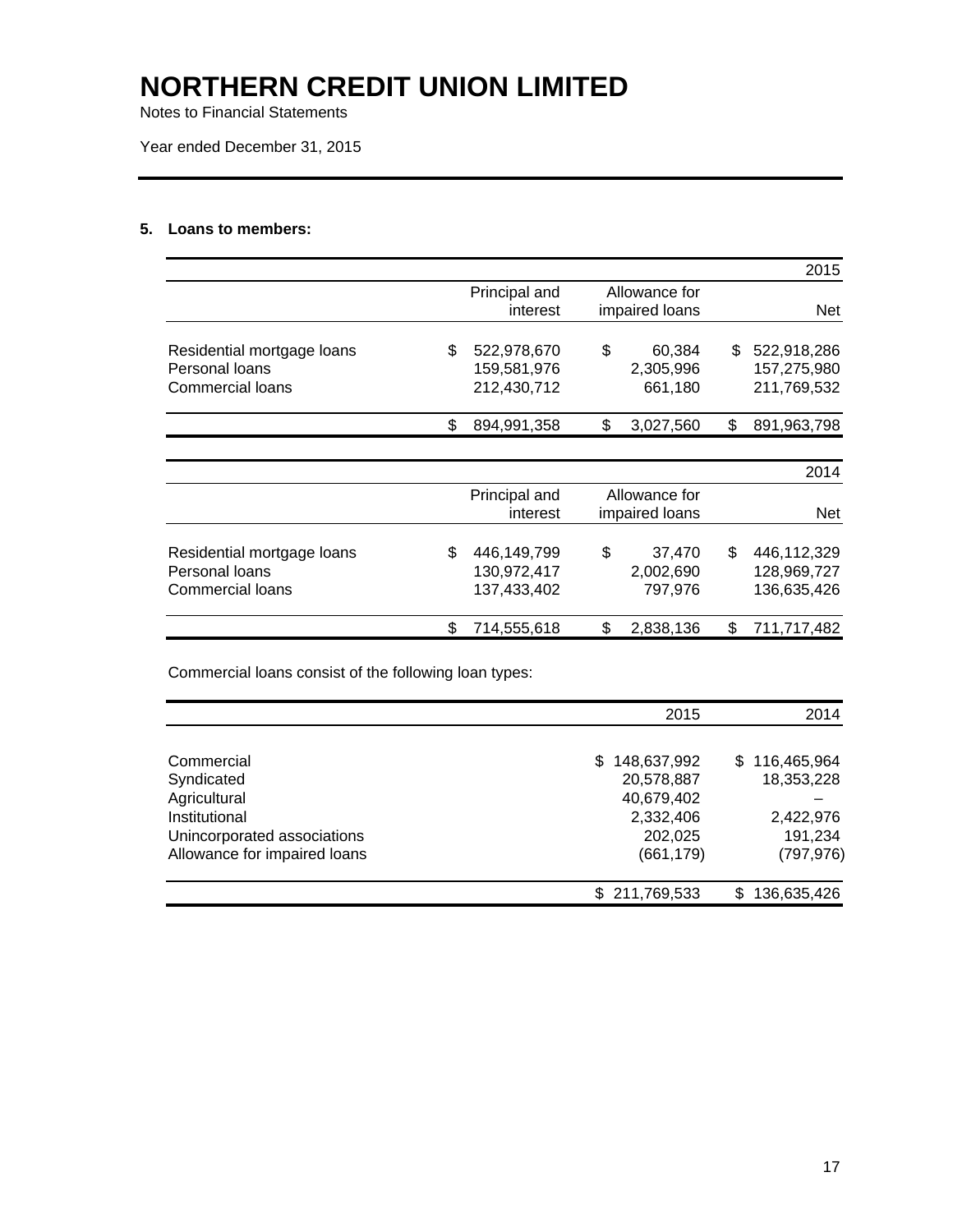Notes to Financial Statements

Year ended December 31, 2015

#### **5. Loans to members (continued):**

Certain Residential Mortgage Loans are securitized and have been legally transferred to other entities for funding purposes. These loans are administered by the Credit Union and recognized on the statement of financial position to the extent of the Credit Union's continuing involvement. The remaining balance of loans securitized at December 31, 2015, is \$71,091,745 (2014 - \$43,098,353).

Total fees paid to third parties associated with lending activities capitalized in other assets were \$1,211,566 as at December 31, 2015 (2014 - \$1,026,998). Charges amortized into interest expense in respect of these fees was \$92,626 (2014 - \$64,799).

The following summarizes the Credit Union's loan portfolio by the contractual repricing or maturity date, whichever is earlier:

|                              |                      | 2015             |    |                             | 2014             |  |
|------------------------------|----------------------|------------------|----|-----------------------------|------------------|--|
|                              | Principal<br>Balance | Average<br>Yield |    | Principal<br><b>Balance</b> | Average<br>Yield |  |
| Floating                     | \$203,652,546        | 5.15%            | S. | 156,878,387                 | 5.48%            |  |
| Within 1 year                | 147,473,182          | 4.54%            |    | 160,237,004                 | 5.63%            |  |
| Over 1 year                  | 543,865,630          | 3.99%            |    | 397,440,227                 | 4.44%            |  |
|                              | 894,991,358          | 4.34%            |    | 714,555,618                 | 4.93%            |  |
| Allowance for impaired loans | 3,027,560            |                  |    | 2,838,136                   |                  |  |
|                              | 891,963,798          |                  |    | 711,717,482                 |                  |  |

#### **6. Allowance for impaired loans:**

Details of the activity in the allowance for impaired loans are as follows:

|                                 | Residential<br>Mortgage Loans | Personal<br>Loans | Commercial<br>Loans | 2015<br>Total | 2014<br>Total   |
|---------------------------------|-------------------------------|-------------------|---------------------|---------------|-----------------|
| Balance, beginning of year      | \$<br>37.470                  | 2.002.690         | 797.976             | 2,838,136     | S.<br>2,675,172 |
|                                 |                               |                   |                     |               |                 |
| <b>Recoveries</b>               |                               | 113,256           |                     | 113,256       | 145,429         |
| Loans written-off               | (26,076)                      | (1, 117, 358)     | (152, 266)          | (1,295,700)   | (1,451,021)     |
| Provision for impaired loans    |                               |                   |                     |               |                 |
| during the year                 | (12,066)                      | 1.270.171         | (293,781)           | 964,323       | 1,468,556       |
| Provision acquired from Saugeen |                               |                   |                     |               |                 |
| Community CU                    | 61.056                        | 37.237            | 309.251             | 407.544       |                 |
| Balance, end of year            | \$<br>60.384                  | 2,305,996         | 661,180             | 3,027,560     | \$<br>2,838,136 |

For the year ended December 31, 2015, accrued interest of \$155,900 was recorded on impaired loans (2014 - \$124,343).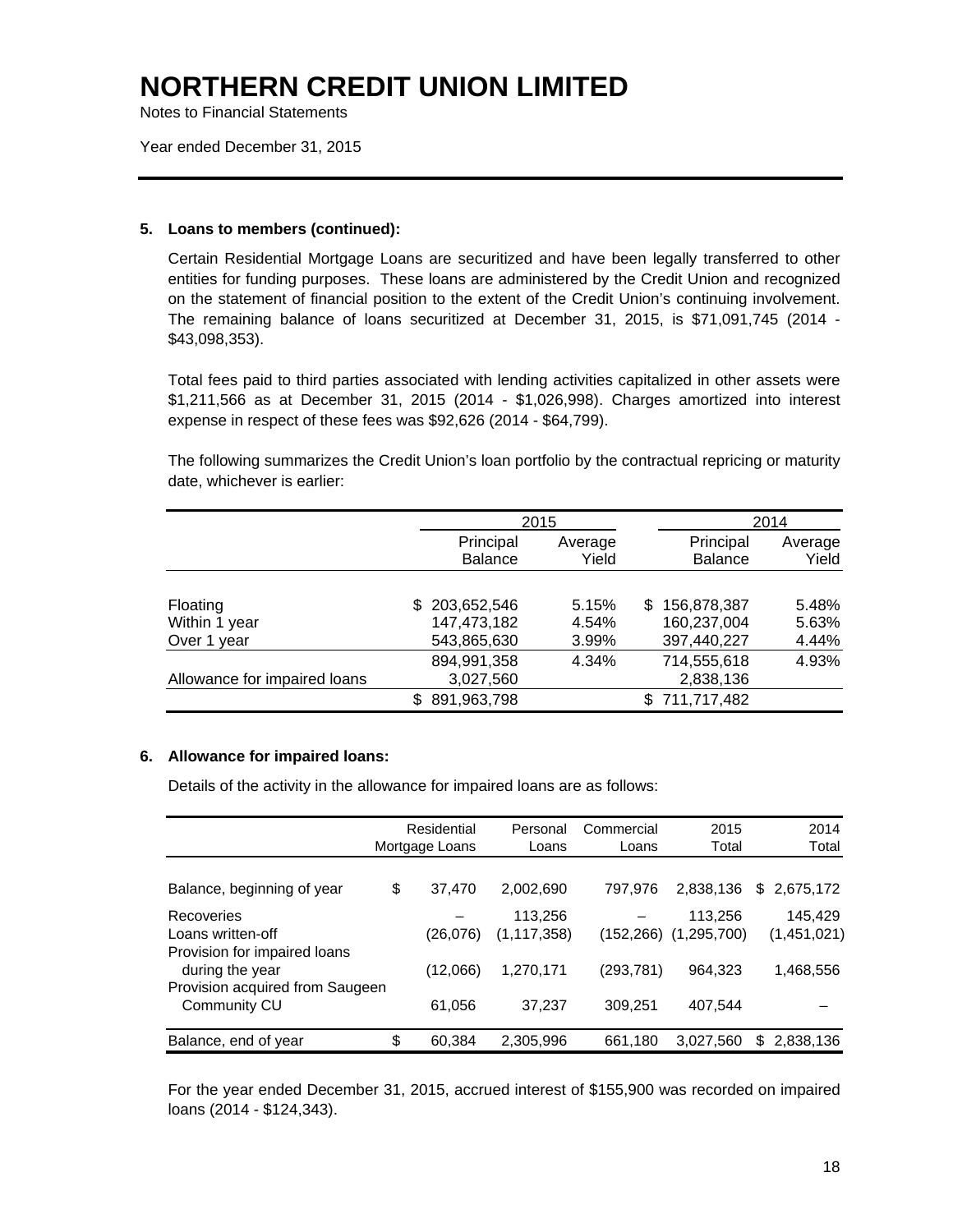Notes to Financial Statements

### **6. Allowance for impaired loans:**

Details of the impaired loans, net of specific allowances are as follows:

|                    | Residential      | Personal  | Commercial |            |
|--------------------|------------------|-----------|------------|------------|
| 2015               | Mortgage Loans   |           | Loans      | Total      |
|                    |                  |           |            |            |
| Impaired loans     | 12,971,464<br>\$ | 3,744,720 | 4,637,335  | 21,353,519 |
| Specific allowance | 44,663           | 2,108,913 | 320,712    | 2,474,288  |
| <b>Net</b>         | 12,926,801<br>S  | 1,635,807 | 4,316,623  | 18,879,231 |
|                    |                  |           |            |            |
|                    | Residential      | Personal  | Commercial |            |
| 2014               | Mortgage Loans   | Loans     | Loans      | Total      |
| Impaired loans     | \$<br>8,275,048  | 3,140,455 | 6,036,248  | 17,451,751 |
| Specific allowance | 37,222           | 1,936,299 | 274.461    | 2,247,982  |
| <b>Net</b>         | \$<br>8,237,826  | 1,204,156 | 5,761,787  | 15,203,769 |

The Credit Union's commercial loan portfolio contains Member concentration risk, whereby a large amount of the loans are connected to certain individuals. Collectively, the largest five commercial Members by loan dollar value are associated with approximately 16% (2014 - 20%) of the commercial loan portfolio.

The Credit Union's commercial loan portfolio consists of the following industry sectors:

|                                        | 2015 | 2014 |
|----------------------------------------|------|------|
|                                        |      |      |
| Hospitality                            | 18%  | 24%  |
| <b>Retail and Commercial Buildings</b> | 33%  | 49%  |
| Agriculture                            | 20%  |      |
| Other                                  | 29%  | 27%  |

#### *Past due but not impaired loans:*

The Credit Union has the following loans that are past due but not impaired:

|                        |     | 2015      | 2014         |
|------------------------|-----|-----------|--------------|
| 31 to 90 days past due | \$. | 4,421,581 | \$ 3,938,846 |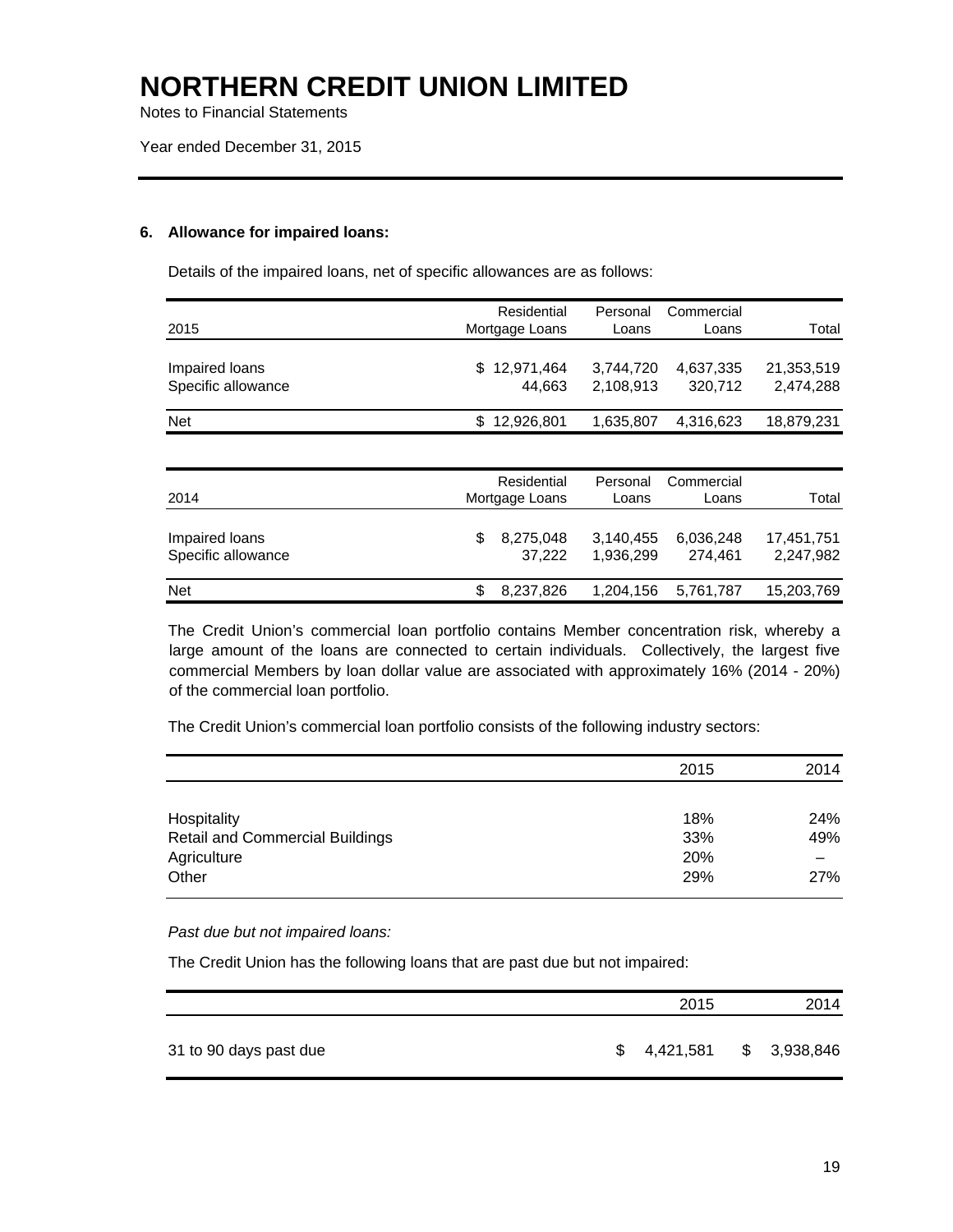Notes to Financial Statements

Year ended December 31, 2015

### **6. Allowance for impaired loans (continued):**

#### *Collateral:*

There are documented policies and procedures in place for the valuation of financial and nonfinancial collateral. The fair valuation exercise of non-financial collateral is performed if there has been a significant change in the terms and conditions of the loan and (or) the loan is considered impaired. For impaired loans, an assessment of the collateral is taken into consideration when estimating the net realizable amount of the loan.

The amount and type of collateral and other credit enhancements required depend upon the Credit Union's assessment of counterparty credit quality and repayment capacity. The Credit Union complies with industry standards for collateral valuation, frequency of recalculation of the collateral requirements, documentation, registration and perfection procedures and monitoring.

Non-financial assets accepted by the Credit Union as collateral include vehicles, residential real estate, real estate under development, commercial real estate and certain business assets (accounts receivable, inventory, property and equipment). Financial collateral includes cash and negotiable securities issued by governments and investment grade issuers. Guarantees and are also accepted to reduce credit risk. The Credit Union also uses credit insurance on mortgage loans to reduce the credit risk.

The fair value of collateral held with respect to assets that are either past due greater than 30 days or impaired is \$25,966,605 as at December 31, 2015 (2014 - \$19,480,705).

#### *Credit risk:*

The following tables illustrate the credit quality of loans that are neither past due nor impaired:

|                   |                                           | Credit quality of loans - December 31, 2015 |                         |
|-------------------|-------------------------------------------|---------------------------------------------|-------------------------|
|                   | <b>Retail Mortgage and Personal Loans</b> |                                             | <b>Commercial Loans</b> |
| Rating            | % of Portfolio                            | Rating                                      | % of Portfolio          |
| Undoubted         | 19%                                       | Undoubted                                   | 5%                      |
| Superior          | 18%                                       | Superior                                    | 14%                     |
| Satisfactory      | 62%                                       | Satisfactory                                | 74%                     |
| <b>Watch List</b> | $1\%$                                     | Watch list                                  | 7%                      |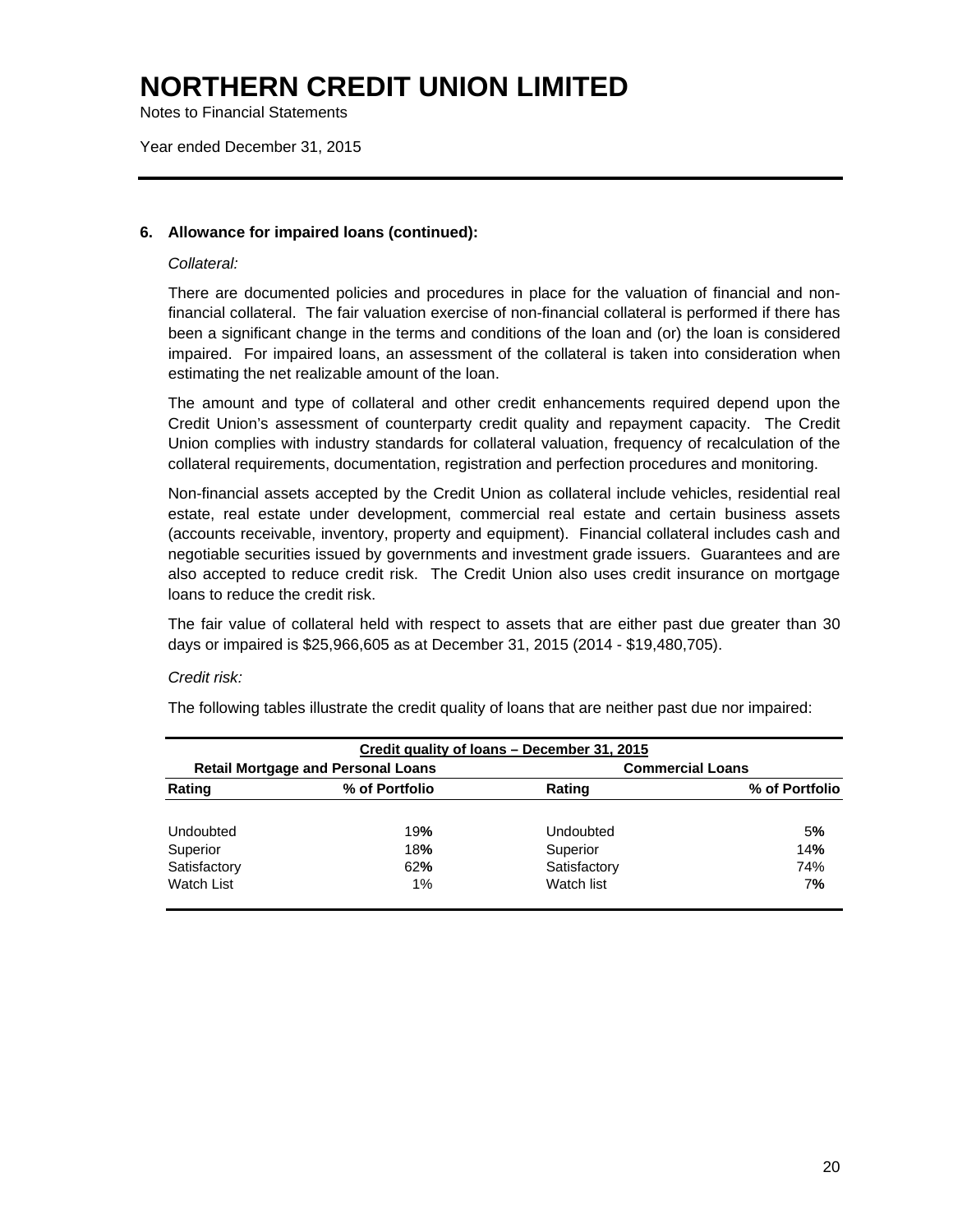Notes to Financial Statements

### **6. Allowance for impaired loans (continued):**

|              |                                           | Credit quality of loans - December 31, 2014 |                         |
|--------------|-------------------------------------------|---------------------------------------------|-------------------------|
|              | <b>Retail Mortgage and Personal Loans</b> |                                             | <b>Commercial Loans</b> |
| Rating       | % of Portfolio                            | Rating                                      | % of Portfolio          |
| Undoubted    | 15%                                       | Undoubted                                   | 0%                      |
| Superior     | <b>21%</b>                                | Superior                                    | 6%                      |
| Satisfactory | 63%                                       | Satisfactory                                | 90%                     |
| Watch List   | $1\%$                                     | Watch list                                  | 4%                      |
|              |                                           |                                             |                         |

Refer to Note 22 – Financial Risk Management for a detailed explanation of the credit risk rating process of both portfolios.

### **7. Cash and cash equivalents:**

|                                                                      | 2015                                       | 2014                                 |
|----------------------------------------------------------------------|--------------------------------------------|--------------------------------------|
| Cash on hand<br>Cash at Central 1<br>Other cash and cash equivalents | \$<br>6,597,520<br>22,257,589<br>(81, 400) | 6,682,052<br>15,282,110<br>(29, 462) |
|                                                                      | 28,773,709                                 | 21,934,700                           |

#### **8. Securitized liabilities:**

 As part of its program of liquidity, capital, and interest rate risk management, the Credit Union enters into arrangements to fund loan growth by selling residential mortgages to unrelated third parties.

 As part of these mortgage receivable transfers, the Credit Union retains mortgage servicing responsibilities but does not receive an explicit servicing fee for its servicing responsibilities. The Credit Union's retained interest in the mortgages sold also consists of their right to future cash flows arising from any excess of the mortgage cash flows over and above the contractual return due to the mortgage pool investors. The Credit Union's retained interests are subject to credit, prepayment, and interest rate risks on the securitized mortgages.

 The third parties, as holders of the securitized mortgages, have recourse only to a cash collateral account and cash flow from the securitized mortgages. The investors and the third parties have no recourse to the Credit Union's other assets.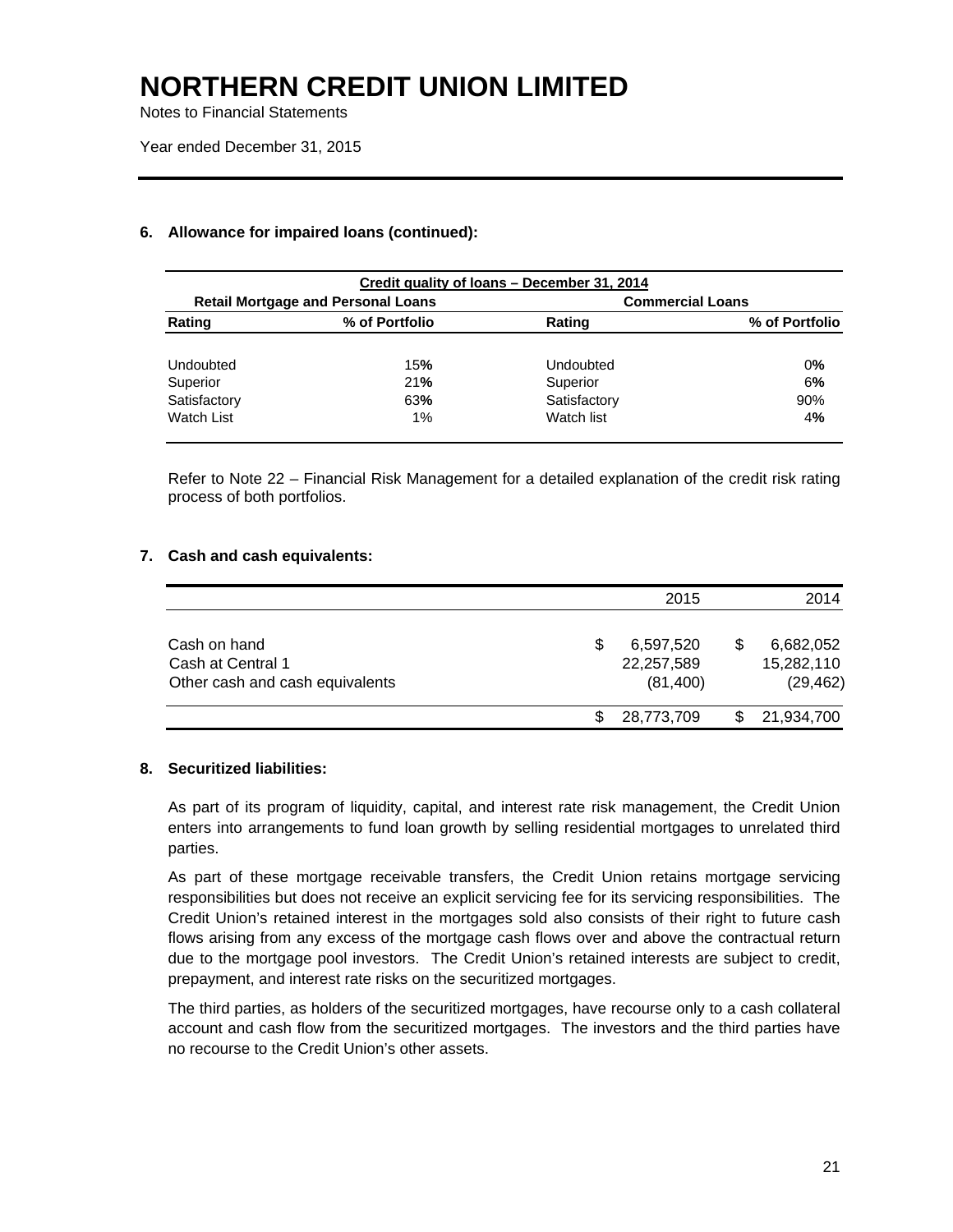Notes to Financial Statements

Year ended December 31, 2015

#### **8. Securitized liabilities (continued):**

In accordance with the Credit Unions accounting policy, the transferred financial assets continue either to be recognized in their entirety or to the extent of the continuing involvement, are derecognized in their entirety.

### *i) Transferred Financial Assets that are recognized in their entirety:*

At year end, Mortgage Backed Securities secured by residential mortgage loans of \$71,091,745 (2014 - \$43,098,353) bearing a weighted average fixed interest rate of 1.7382% (2014 – 1.8611%), expected weighted average maturity date of 2019 were outstanding under this arrangement.

The total amount of securitized mortgages under administration as at December 31, 2015 was \$71,091,745 (2014 - \$43,098,353).

### **9. Investments:**

|                                                                            | 2015             | 2014         |
|----------------------------------------------------------------------------|------------------|--------------|
|                                                                            |                  |              |
| Available for sale:                                                        |                  |              |
| Central 1 Credit Union Limited:                                            |                  |              |
| Class A shares                                                             | \$.<br>3,540,730 | \$2,782,660  |
| Class E shares                                                             | 3,373,200        | 2,970,700    |
| Cost, net of distributions received                                        | 6,913,930        | 5,753,360    |
| Other investments                                                          | 6,682            | 6,682        |
| Fair value through profit and loss:<br><b>CUCO Cooperative Association</b> | 2,066,075        | 1,710,389    |
| Loans and receivables:                                                     |                  |              |
| Central 1 liquidity reserve deposits                                       | 70,451,704       | 48,479,105   |
| Accrued interest on investments                                            | 376,943          | 561,978      |
| Other investment                                                           | 280,100          | 280,000      |
|                                                                            | 80,095,434<br>S  | \$56,791,514 |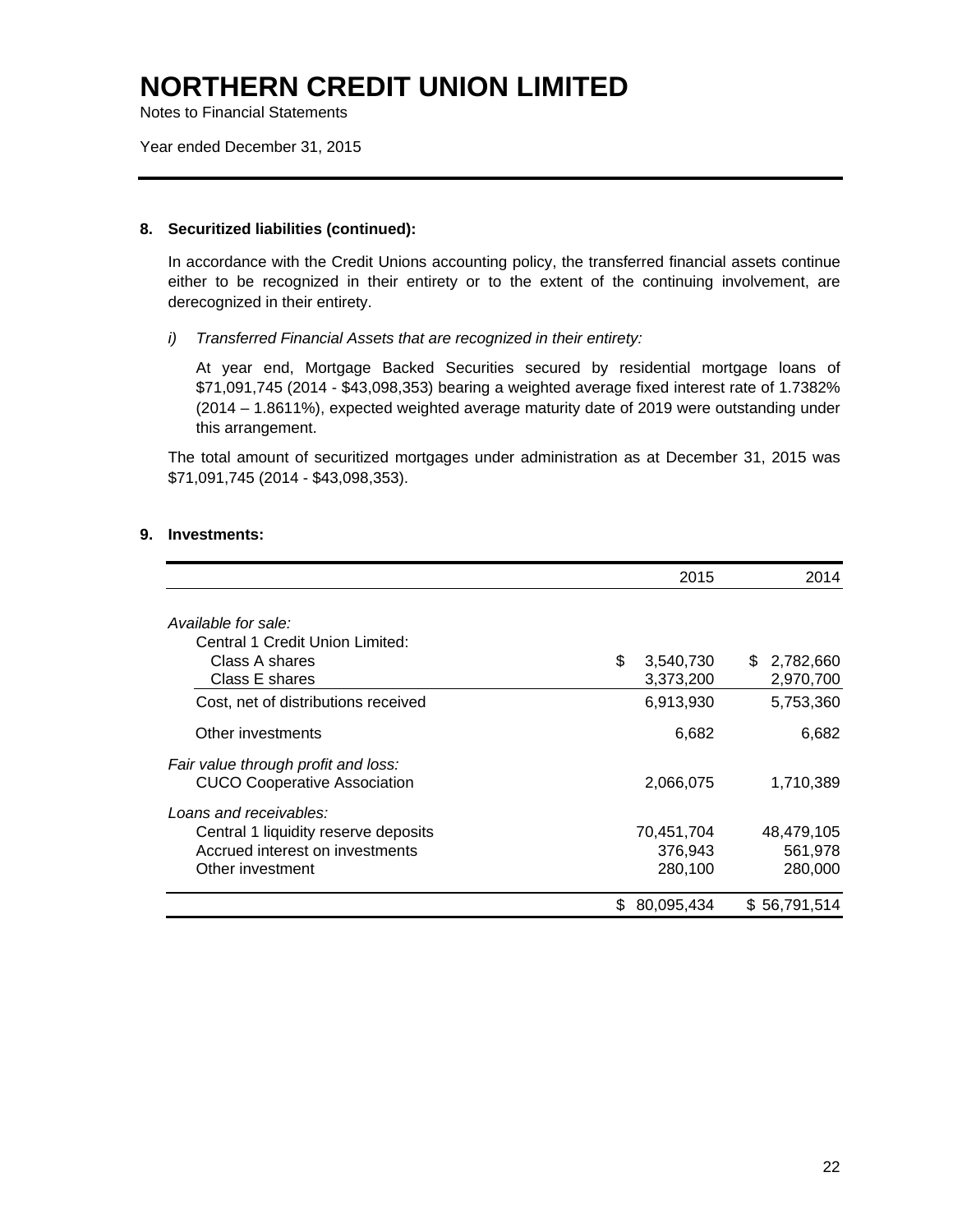Notes to Financial Statements

### **9. Investments (continued):**

The following summarizes the Credit Union's investments by the contractual repricing or maturity date, whichever is earlier:

|                    |                   | 2015    | 2014              |         |
|--------------------|-------------------|---------|-------------------|---------|
|                    | Principal         | Average | Principal         | Average |
|                    | <b>Balance</b>    | Yield   | <b>Balance</b>    | Yield   |
|                    |                   |         |                   |         |
| Within 1 year      | 64,138,727<br>\$. | 0.95%   | 24,855,480<br>SS. | 1.48%   |
| Over 1 year        | 6,312,977         | 1.09%   | 23,623,625        | 1.23%   |
|                    | 70,451,704        | 0.97%   | 48,479,105        | 1.36%   |
| Non-rate sensitive | 9,266,787         |         | 7,750,431         |         |
| Accrued interest   | 376,943           |         | 561,978           |         |
|                    | 80,095,434<br>\$. |         | 56,791,514        |         |

### a) Shares in Central 1:

As a member of Central 1, the Credit Union is required to maintain an investment in Central 1 shares equal to its share of the level of capital required by Central 1. The Credit Union's Share of Central 1 capital requirements are based on asset size relative to other Class "A" members. Central 1 rebalances the investment annually. During 2015, the Credit Union purchased 338,377 (2014 - 296,850) Central 1 Class A shares and received \$185,356 (2014 - \$114,573) in dividends. In addition, in 2015 as part of the merger with Saugeen Community Credit Union Limited, an additional 419,693 Central 1 Class A shares and 402,500 Central 1 Class E shares were acquired.

When Credit Union Central of Ontario Limited ("CUCO") and Credit Union Central of British Columbia ("CUCBC") merged to form Central 1, CUCO sold substantially all of its assets to Central 1 in exchange for Class A and Class E shares. As there is no active market for these shares, the shares are not sellable, and, as a result of continued investment in these shares, the Credit Union receives significant benefits from Central 1, fair market value is not reliably determinable as future cash flows cannot be adequately predicted with a standard valuation technique. As a result, these shares are carried at cost. The Credit Union does not intend to dispose of the shares in the near future.

The shares may be surrendered upon withdrawal from membership for proceeds equal to the paid-in value, to be received in accordance with a Central 1 by-law providing for the redemption of its share capital.

b) Investment in CUCO Cooperative Association:

 As a result of the merger between CUCO and CUCBC to form Central 1 in 2008, member credit unions were required to invest in a limited partnership ("ABCP LP") in order to acquire third-party asset-backed commercial paper ("ABCP"). Members of CUCO were required to purchase units in the ABCP LP based on their proportionate asset size.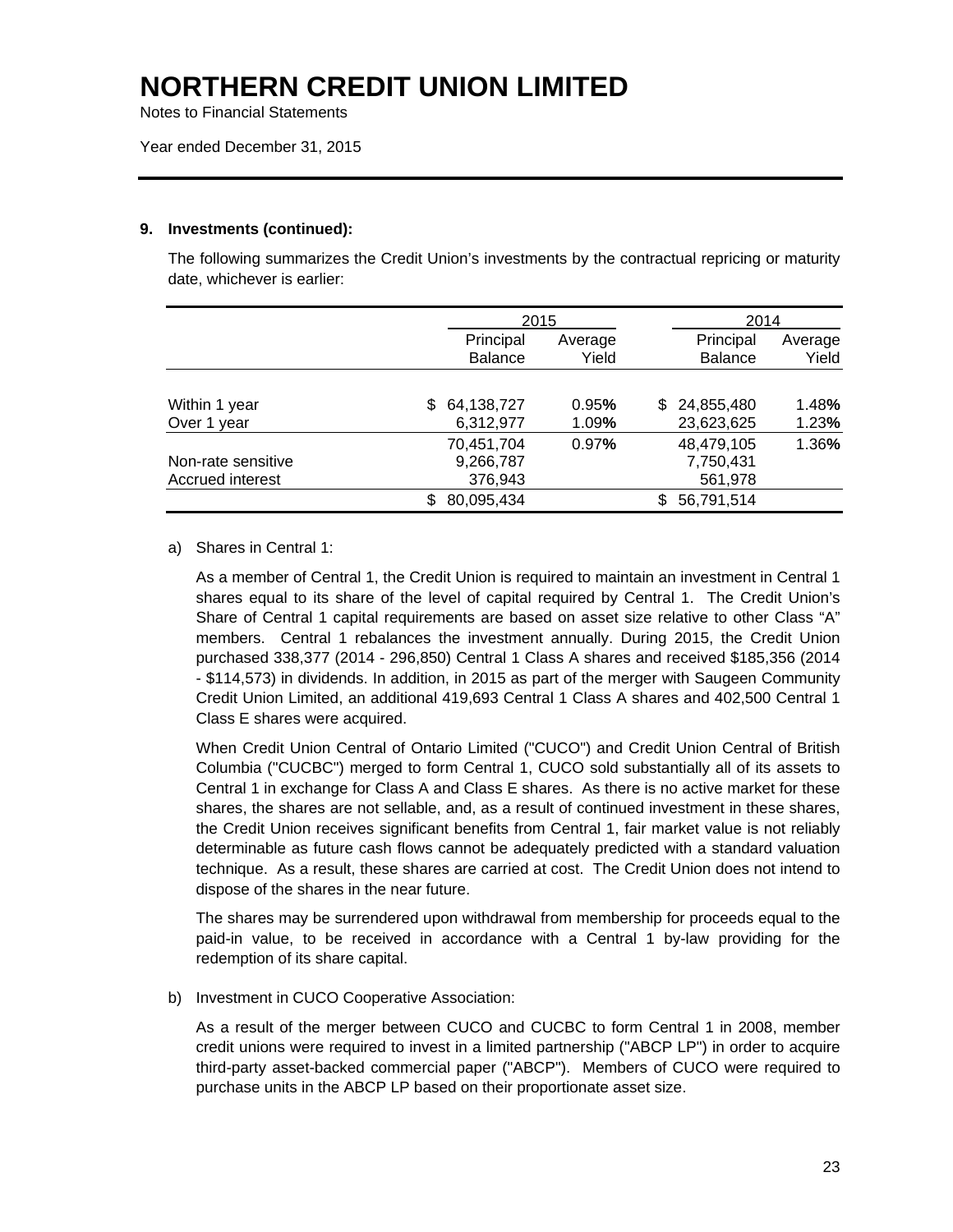Notes to Financial Statements

Year ended December 31, 2015

#### **9. Investments (continued):**

b) Investment in CUCO Cooperative Association (continued):

On August 31, 2011, ABCP LP sold all of its assets to the CUCO Cooperative Association ("CUCO Co-op") in exchange for CUCO Co-op Class B Investment Shares. Subsequently, on September 2, 2011, ABCP transferred to the Credit Union its proportionate share of CUCO Co-op Class B Investment Shares. As a result, the Credit Union received 1,081,848,866 Class B Shares.

An independent valuation was completed on the underlying investments of the CUCO Co-op utilizing valuation techniques based on discounting expected future cash flows. The valuation was based on conditions existing at the statement of financial position date. As a result of this valuation and distributions from CUCO Co-op, the carrying value of the investment in the CUCO Co-op on the Credit Union's balance sheet was decreased to \$2,066,075 (2014 - \$1,710,388). During the year, the Credit Union received \$Nil from the CUCO Co-op, of which \$Nil has been recorded as a return of the initial capital invested and \$Nil has been recorded as interest income. In addition, as these investments have been designated as FVTPL a fair value adjustment of \$110,444 has been recorded in income for 2015 (2014 - \$140,813).

c) Central 1 Liquidity reserve deposits:

The Credit Union is a member of Central 1. As a condition of maintaining membership in Central 1 in good standing, the Credit Union is required to maintain on deposit an amount equal to 6% of its assets as at each preceding month end. The deposits bear interest at varying rates, dependent upon the term of the investment, and have been designated as Loans and Receivables.

d) Other shares:

The Credit Union maintains other instruments which are non-interest bearing. These shares have been designated as Available for Sale, but carried at cost as they are not traded in an active market and fair value cannot be measured reliably.

#### **10. Other assets:**

|                      | 2015                       | 2014                       |
|----------------------|----------------------------|----------------------------|
| Other<br>Prepayments | 259,602<br>\$<br>2,460,085 | 535,725<br>\$<br>1,015,120 |
|                      | \$2,719,687                | \$1,550,845                |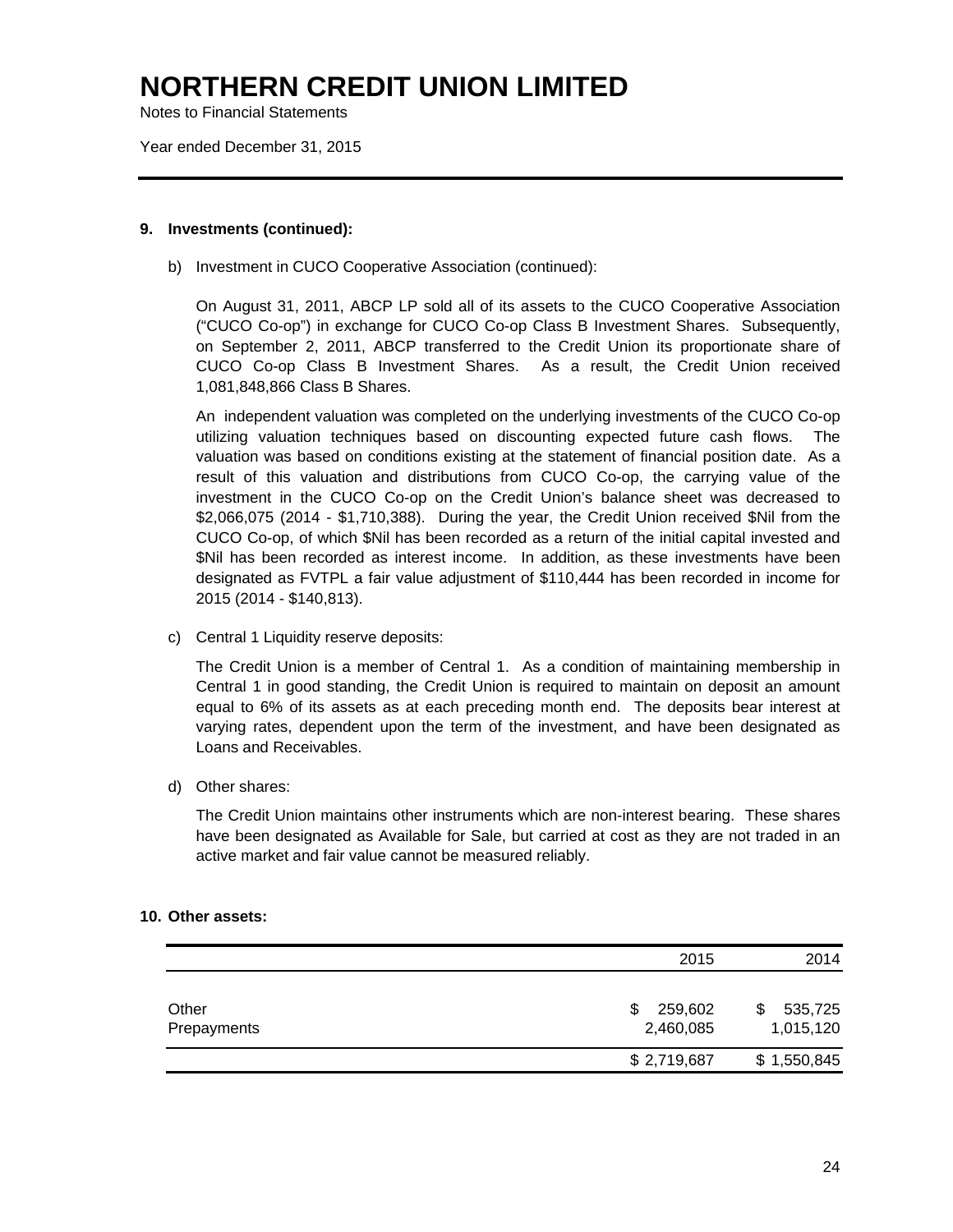Notes to Financial Statements

Year ended December 31, 2015

### **11. Property and equipment and intangible assets:**

|                                          |                  |    |                             | 2015               |
|------------------------------------------|------------------|----|-----------------------------|--------------------|
|                                          | Cost             |    | Accumulated<br>depreciation | Carrying<br>amount |
|                                          |                  |    |                             |                    |
| Land                                     | \$<br>2,569,622  | \$ |                             | \$<br>2,569,622    |
| Parking areas                            | 190,552          |    | 131,317                     | 59.235             |
| Buildings and improvements               | 17,766,209       |    | 8,023,510                   | 9,742,699          |
| Leasehold improvements                   | 5,303,455        |    | 2,253,509                   | 3,049,946          |
| Furniture, office and computer equipment | 14,516,509       |    | 11,296,339                  | 3,220,170          |
| Automated banking machines               | 1,427,690        |    | 697,593                     | 730,097            |
| Tangible assets                          | 41,774,037       |    | 22,402,268                  | 19,371,769         |
| Intangible assets (software)             | 3,009,237        |    | 1,172,506                   | 1,836,731          |
|                                          | \$<br>44,783,274 | S  | 23,574,774                  | \$<br>21,208,500   |

|                                          |                  |   |                             | 2014               |
|------------------------------------------|------------------|---|-----------------------------|--------------------|
|                                          | Cost             |   | Accumulated<br>depreciation | Carrying<br>amount |
| Land                                     | \$<br>2,495,352  | S |                             | \$<br>2,495,352    |
| Parking areas                            | 154.820          |   | 99.220                      | 55,600             |
| Buildings and improvements               | 16,420,650       |   | 7,400,434                   | 9,020,216          |
| Leasehold improvements                   | 4,356,694        |   | 1,965,338                   | 2,391,356          |
| Furniture, office and computer equipment | 13,205,880       |   | 9,521,151                   | 3,684,729          |
| Automated banking machines               | 1,247,848        |   | 543,660                     | 704,188            |
| Construction-in-progress                 | 313,924          |   |                             | 313,924            |
| Tangible assets                          | 38,195,168       |   | 19,529,803                  | 18,665,365         |
| Intangible assets (software)             | 2,551,375        |   | 867,152                     | 1,684,223          |
|                                          | \$<br>40,746,543 | S | 20,396,955                  | \$<br>20,349,588   |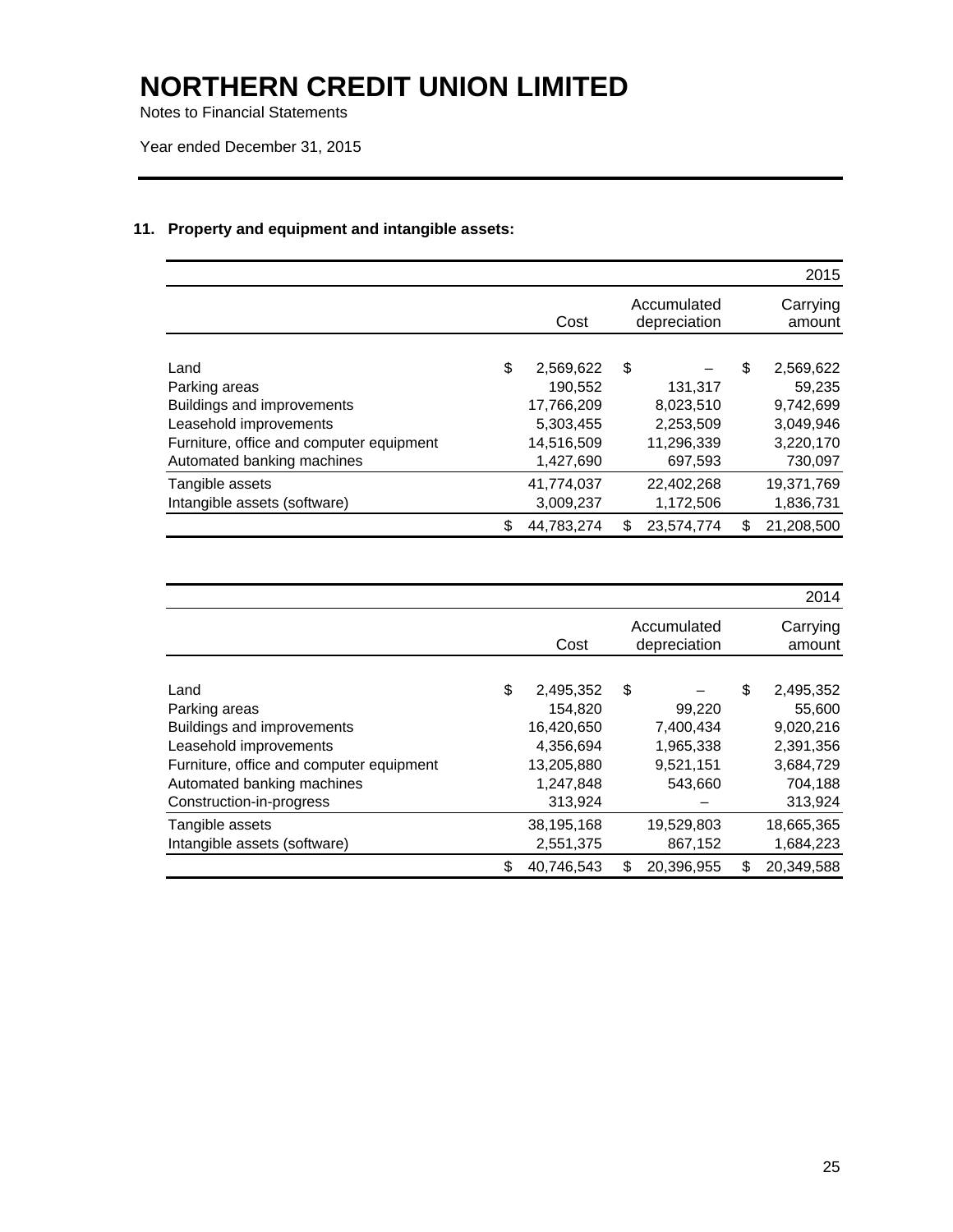Notes to Financial Statements

### **11. Property and equipment and intangible assets (continued):**

Depreciation and amortization in respect of the above assets for the year amounts to \$2,230,024 (2014 - \$2,008,712). Reconciliations of the carrying amount for each class of fixed asset are summarized below.

|                                                                                  | 2015                                       | 2014                                   |
|----------------------------------------------------------------------------------|--------------------------------------------|----------------------------------------|
| Land                                                                             |                                            |                                        |
| Carrying amount at the beginning of the year<br><b>Additions</b>                 | \$<br>2,495,352<br>74,270                  | \$<br>2,495,352                        |
| Carrying amount at the end of the year                                           | \$<br>2,569,622                            | \$<br>2,495,352                        |
| Parking areas                                                                    |                                            |                                        |
| Carrying amount at the beginning of the year<br>Addition<br>Depreciation         | \$<br>55,600<br>14,059<br>(10, 424)        | \$<br>65,686<br>(10,086)               |
| Carrying amount at the end of the year                                           | \$<br>59,235                               | \$<br>55,600                           |
| Buildings and improvements                                                       |                                            |                                        |
| Carrying amount at the beginning of the year<br>Additions<br>Depreciation        | \$<br>9,020,216<br>1,353,666<br>(631, 183) | \$<br>9,635,492<br>(615, 276)          |
| Carrying amount at the end of the year                                           | \$<br>9,742,699                            | \$<br>9,020,216                        |
| Leasehold improvements                                                           |                                            |                                        |
| Carrying amount at the beginning of the year<br><b>Additions</b><br>Depreciation | \$<br>2,391,356<br>946,760<br>(288, 170)   | \$1,474,170<br>1,128,525<br>(211, 339) |
| Carrying amount at the end of the year                                           | \$<br>3,049,946                            | \$2,391,356                            |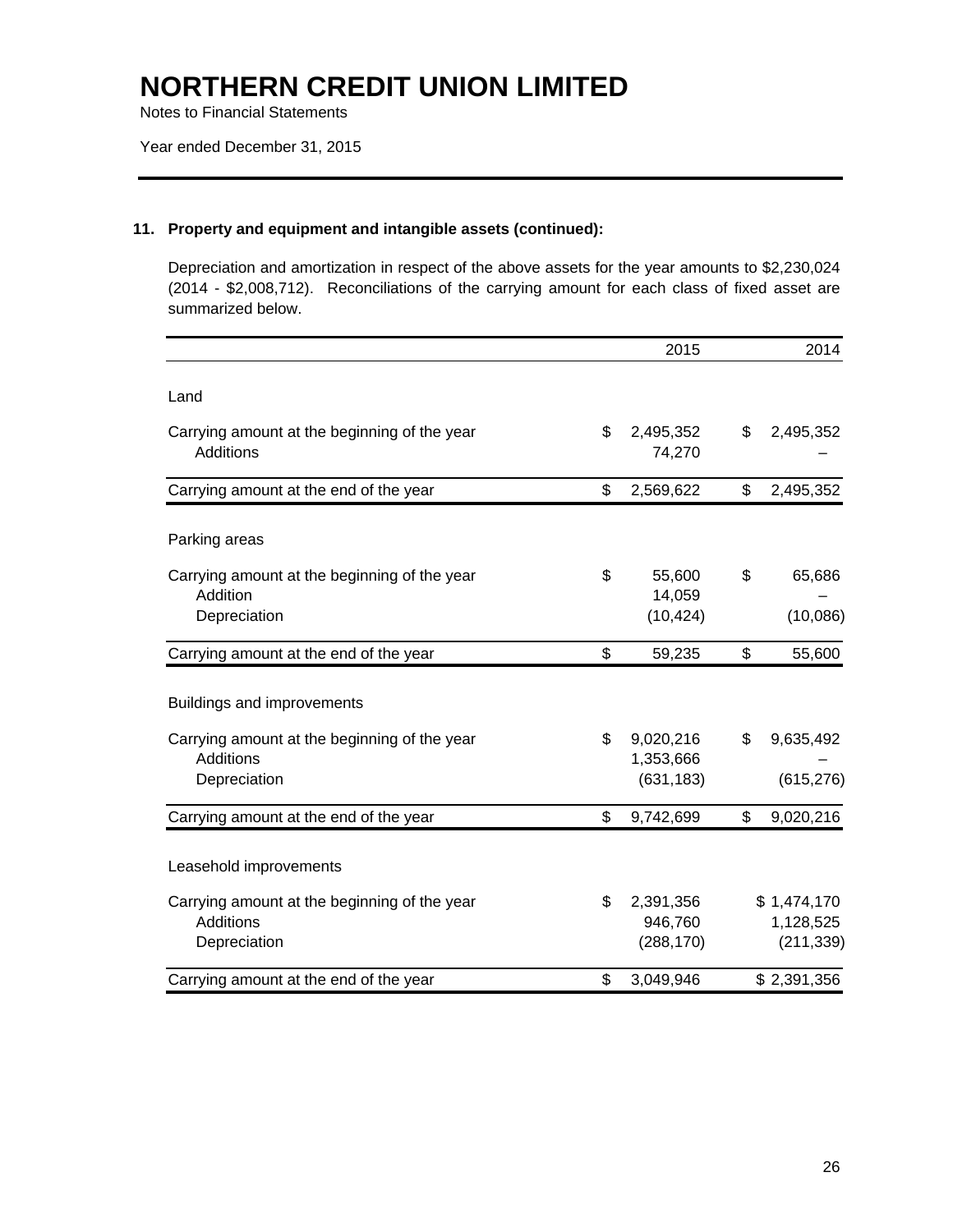Notes to Financial Statements

Year ended December 31, 2015

### **11. Property and equipment and intangible assets (continued):**

| 2015                       |                         | 2014                                 |
|----------------------------|-------------------------|--------------------------------------|
|                            |                         |                                      |
| \$<br>3,684,729<br>376,402 | \$                      | 3,524,135<br>1,193,243<br>(259, 863) |
| (840, 960)                 |                         | (772, 786)                           |
| \$<br>3,220,170            | \$                      | 3,684,729                            |
|                            |                         |                                      |
| \$<br>704,188              | \$                      | 741,987                              |
| (153, 933)                 |                         | 81,637<br>(119, 436)                 |
| \$<br>730,097              | \$                      | 704,188                              |
|                            |                         |                                      |
| \$<br>313,924              | \$                      | 209,952<br>1,232,499                 |
| (2,825)<br>(311,099)       |                         | (1, 128, 527)                        |
| \$                         | \$                      | 313,924                              |
|                            |                         |                                      |
| \$<br>1,684,223<br>457,862 | \$                      | 1,916,063<br>47,949                  |
| (305, 354)                 |                         | (279, 789)                           |
| \$<br>1,836,731            | \$                      | 1,684,223                            |
|                            |                         | \$ 20,349,588                        |
|                            | 179,842<br>\$21,208,500 |                                      |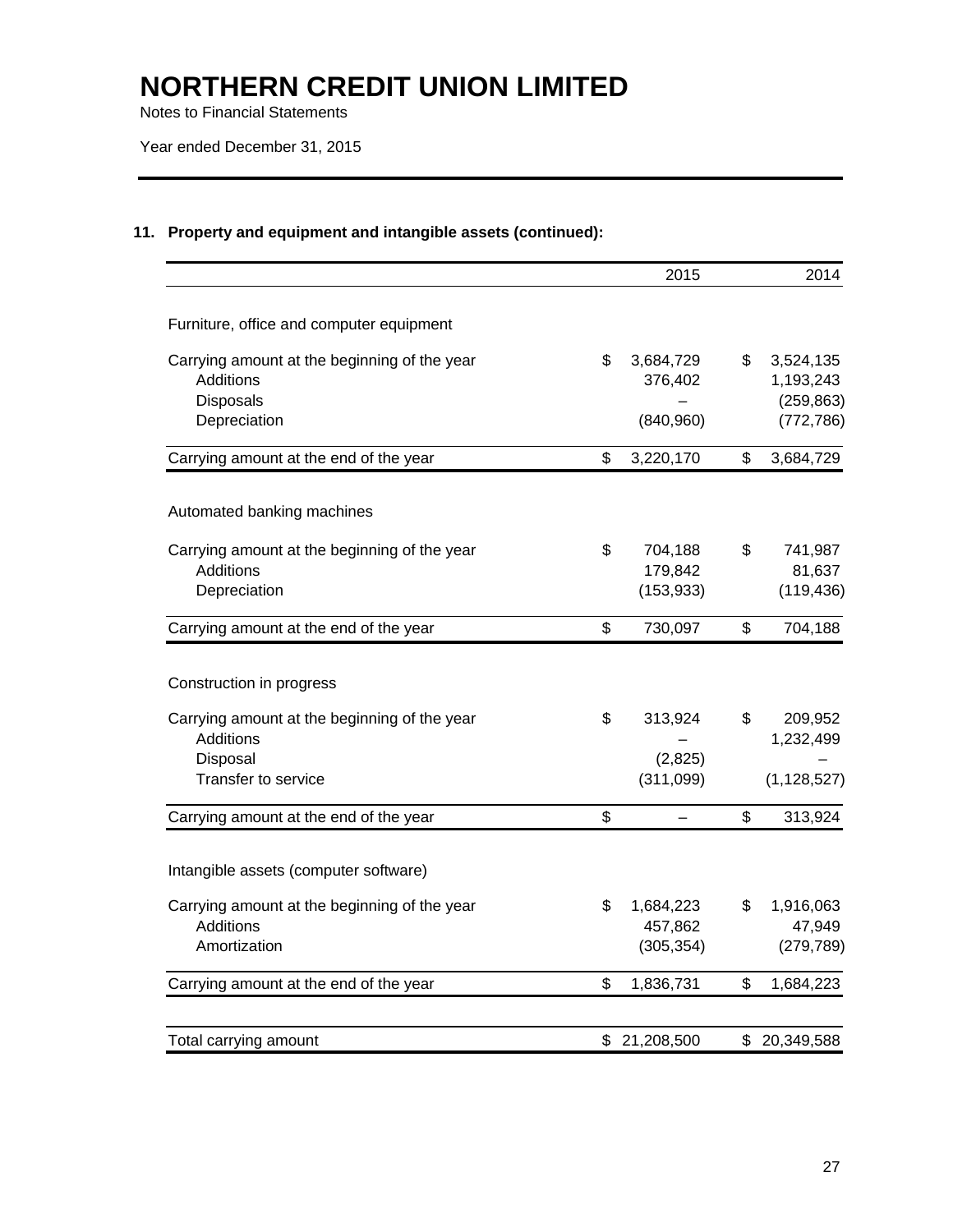Notes to Financial Statements

Year ended December 31, 2015

#### **12. Members' deposits:**

|                                        | 2015            |     | 2014        |
|----------------------------------------|-----------------|-----|-------------|
| Non-interest bearing deposits          | \$<br>1,465,197 | \$  | 1,651,069   |
| Deposits with variable interest rates: |                 |     |             |
| Chequing                               | 243,500,674     |     | 200,436,137 |
| Savings                                | 186,834,765     |     | 143,791,615 |
| Registered retirement plans            | 28,592,832      |     | 26,267,387  |
|                                        | 458,928,271     |     | 370,495,139 |
| Deposits with fixed interest rates:    |                 |     |             |
| Term deposits                          | 213,048,887     |     | 162,425,421 |
| Registered retirement plans            | 186,083,797     |     | 145,387,690 |
| <b>Accrued interest</b>                | 4.349.734       |     | 3,277,870   |
|                                        | 403,482,418     |     | 311,090,981 |
|                                        | 863,875,886     | \$. | 683,237,189 |

The following summarizes the Credit Union's Members' deposits by the contractual repricing or maturity date, whichever is earlier:

|                    |    | 2015                                            |          |     | 2014                        |                  |
|--------------------|----|-------------------------------------------------|----------|-----|-----------------------------|------------------|
|                    |    | Principal<br>Average<br><b>Balance</b><br>Yield |          |     | Principal<br><b>Balance</b> | Average<br>Yield |
|                    |    |                                                 |          |     |                             |                  |
| Floating           | S  | 458,928,271                                     | 0.30%    | \$. | 370,495,139                 | 0.36%            |
| Within 1 year      |    | 180,498,997                                     | 1.82%    |     | 155,544,606                 | 1.53%            |
| Over 1 year        |    | 218,633,687                                     | 2.03%    |     | 152,268,505                 | 1.42%            |
|                    |    | 858,060,955                                     | $0.90\%$ |     | 678,308,250                 | 0.67%            |
| Non-rate sensitive |    | 5,814,931                                       |          |     | 4,928,939                   |                  |
|                    | S. | 863,875,886                                     |          |     | 683,237,189                 |                  |

#### **13. Short-term borrowings with Central 1 Credit Union:**

The Credit Union has authorized credit facilities available with Central 1 in the aggregate amount of \$49,500,000 million. These credit facilities are secured by a general security agreement and an assignment of book debts. At the end of the year, \$Nil (2014 - \$8,000,000) was outstanding under this facility.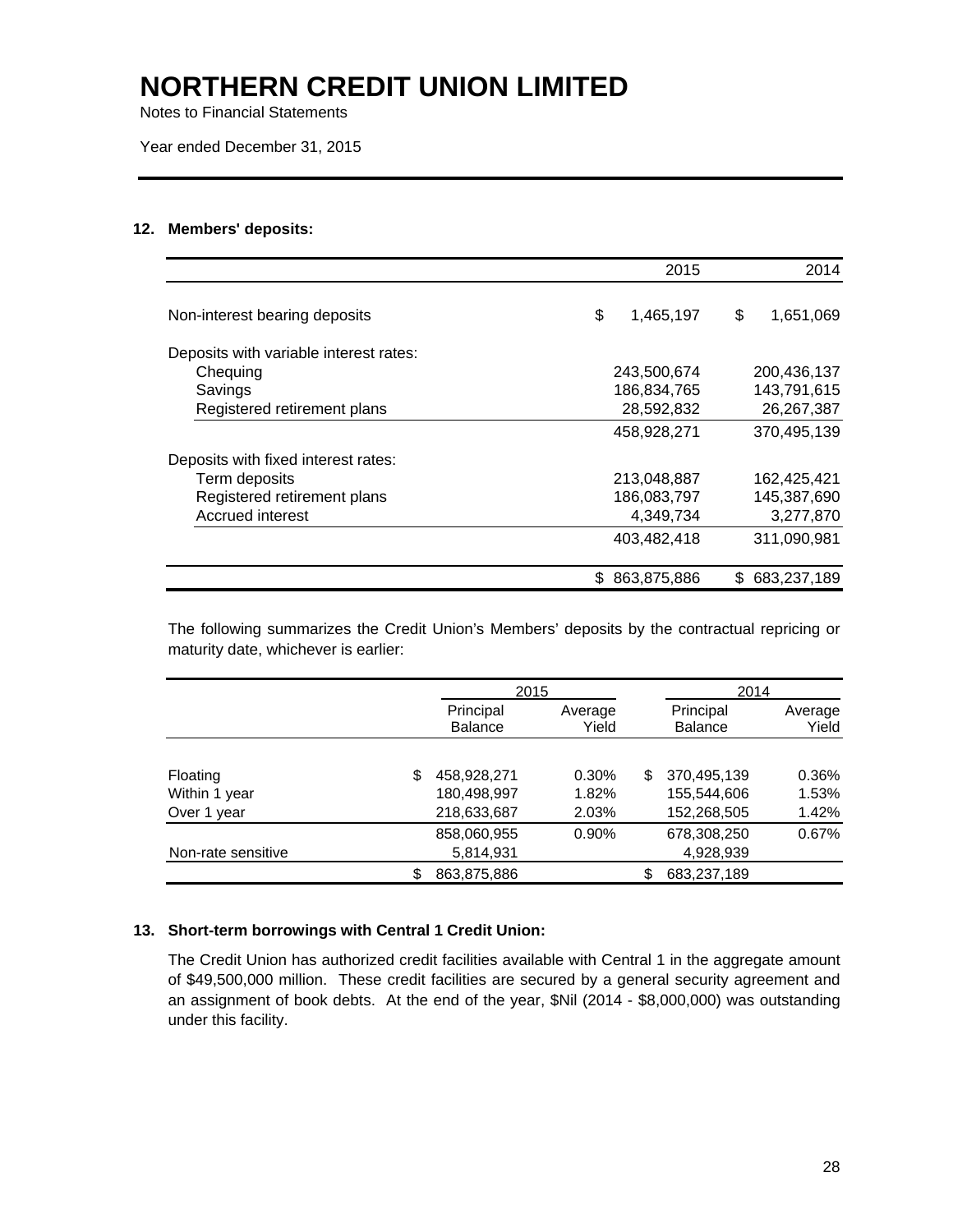Notes to Financial Statements

Year ended December 31, 2015

### **14. Liabilities qualifying as regulatory capital:**

|                                                            | 2015                                      | 2014                                      |
|------------------------------------------------------------|-------------------------------------------|-------------------------------------------|
| Membership shares<br>Patronage shares<br>Investment shares | 1,485,369<br>S<br>1,303,957<br>27,991,495 | 1,339,436<br>S<br>1,360,405<br>27,864,101 |
|                                                            | \$ 30,780,821                             | \$30,563,942                              |

Patronage and Investment shares are recognized as a liability, equity or compound instrument based on the terms and in accordance with IAS 32, Financial Instrument Presentation and IFRIC 2 Members' Shares in Cooperative Entities and Similar Instruments. If they are classified as equity, they are recognized at cost net of transaction costs. If they are recognized as liability, they are initially recognized at fair value net of any transaction costs directly attributable to the issuance of the instrument and subsequently carried at amortized cost using the effective interest rate method.

### *Terms and Conditions*

### *Membership Shares*

Membership shares have a par value of \$5 per share and members eighteen years of age and over are required to have a minimum of five shares. Members under the age of eighteen are required to have one share. Membership share balances can be withdrawn only upon termination of membership and approval of the directors. At December 31, 2015, there were 60,656 members of the Credit Union holding 297,073 membership shares (2014 – 54,284 members holding 267,887 shares). Dividends are at the discretion of the Board of Directors.

Funds invested by members in member shares are not insured by DICO. The withdrawal of member shares is subject to the Credit Union maintaining adequate regulatory capital (see note 15), as is the payment of any dividends on these shares. Membership shares are available for redemption and based on their features are classified as a liability.

#### *Patronage Shares*

The Credit Union is authorized to issue an unlimited number of non-voting, non-participating, Class A non-cumulative, redeemable patronage shares. Class A non-cumulative redeemable patronage shares can only be withdrawn subject to any restrictions imposed by the Credit Unions and Caisses Populaires Act, 1994. Issued and outstanding shares as at December 31, 2015 were 1,303,957 (2014 – 1,360,405). Patronage shares are available for redemption and based on their features are classified as a liability.

Patronage share redemptions are at the discretion of the Directors to a maximum of 10% of the shares outstanding at the previous year end.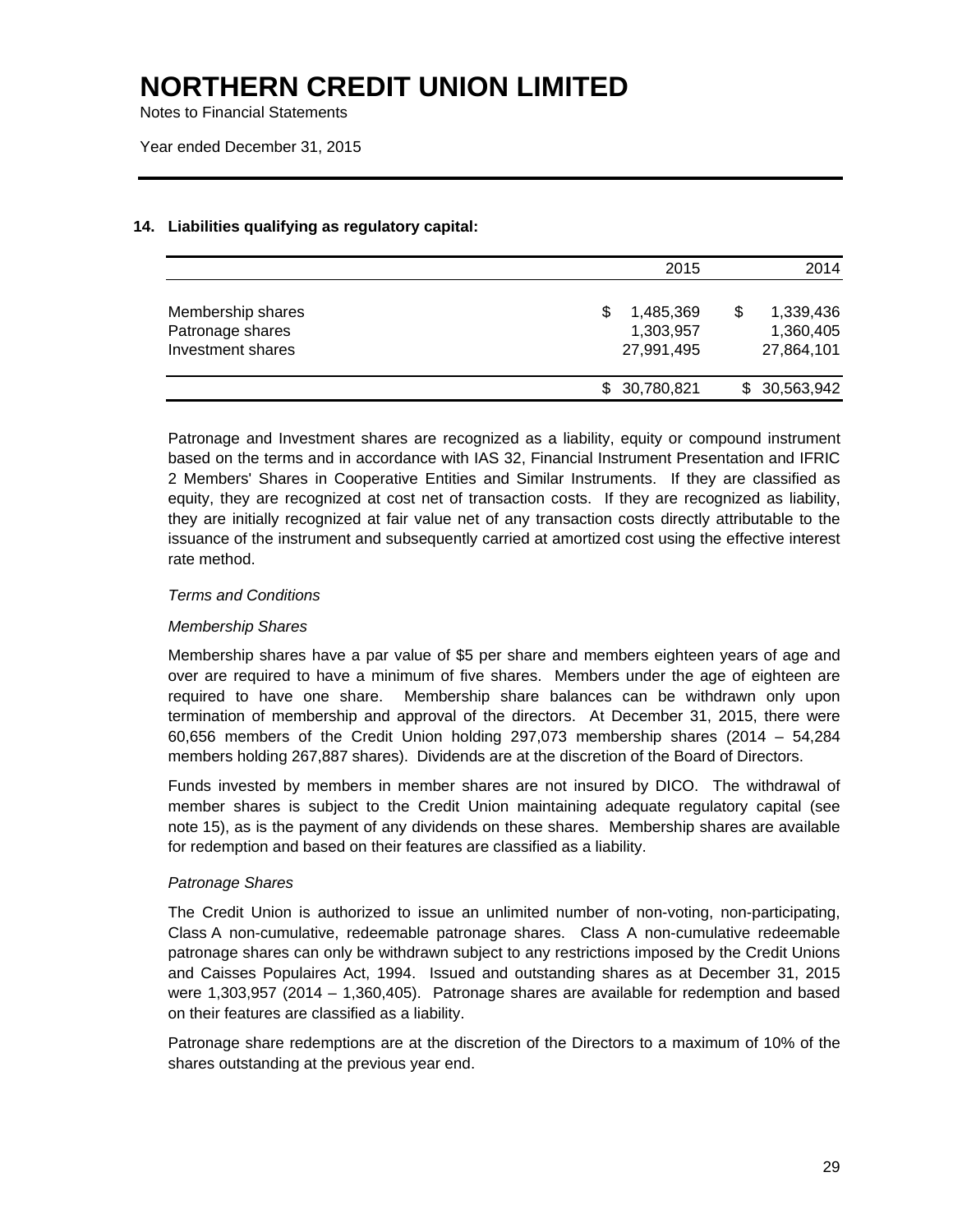Notes to Financial Statements

Year ended December 31, 2015

### **14. Liabilities qualifying as regulatory capital (continued):**

#### *Investment Shares*

Class B investment shares pay dividends at the discretion of the Board of Directors in the form of cash or additional shares, to a maximum of 10% of the shares outstanding at the previous year end. The Credit Union has the option to redeem these shares in whole or in part or on a pro-rata basis any time after five years from the date of issuance. Issued and outstanding shares as at December 31, 2015 were 27,991,495 (2014 – 27,864,101). Investment shares are non-voting, are available for redemption and based on their features are classified as a liability.

On December 10, 2015, the Board of Directors declared a dividend of 3.11% on Class B investment shares. The value of the dividend is \$873,140.

### **15. Capital management:**

The Credit Union maintains policies and procedures relative to capital management so as to ensure that capital levels are sufficient to cover risks inherent in the business.

The Credit Union's objectives when managing capital are to implement a policy that:

- ensures that the quantity, quality and composition of capital needed that reflects the inherent risks of the Credit Union and to support the current and planned operations; and
- provides distributions of dividends and redemptions of capital instruments to members.

The Credit Union Act requires credit unions to maintain minimum regulatory capital, as defined by the Act. Regulatory capital is calculated as a percentage of total assets, and of risk-weighted assets. Risk-weighted assets are calculated by applying risk weight percentages, as prescribed by the Act, to various asset categories, operational and interest rate risk criteria. The prescribed risk weights are dependent upon the degree of risk inherent in the asset.

The Act requires credit unions to maintain a capital ratio of 4.00% and a risk-weighted capital ratio of 8.00%. The Credit Union has a stated policy that it will maintain at all times capital equal to the minimum required by the Act plus a prudent cushion. The current minimum ratios per board policy are a capital ratio of 4.00% and a risk-weighted capital ratio of 8.00%. The Credit Union is in compliance with the Act as indicated by the table below:

|                   | Regulatory<br>Capital | Capital leverage<br>minimum<br>actual |       | minimum  | Risk weighted<br>actual |
|-------------------|-----------------------|---------------------------------------|-------|----------|-------------------------|
| December 31, 2015 | \$82,112,270          | 4.00%                                 | 8.01% | 8.00%    | 15.44%                  |
| December 31, 2014 | \$71,347,179          | 4.00%                                 | 8.78% | $8.00\%$ | 16.92%                  |

The Credit Union manages its Tier 1 and Tier 2 capital in accordance with internal policies and regulatory requirements. Tier 1 capital is the highest quality and consists of retained earnings, membership shares and the portion of the value of Class A and B investment and patronage shares that are not redeemable within 12 months. Tier 2 capital is comprised of the value of Class A and B investment and patronage shares ineligible as Tier 1 capital and the eligible portion of the allowance for impaired loans.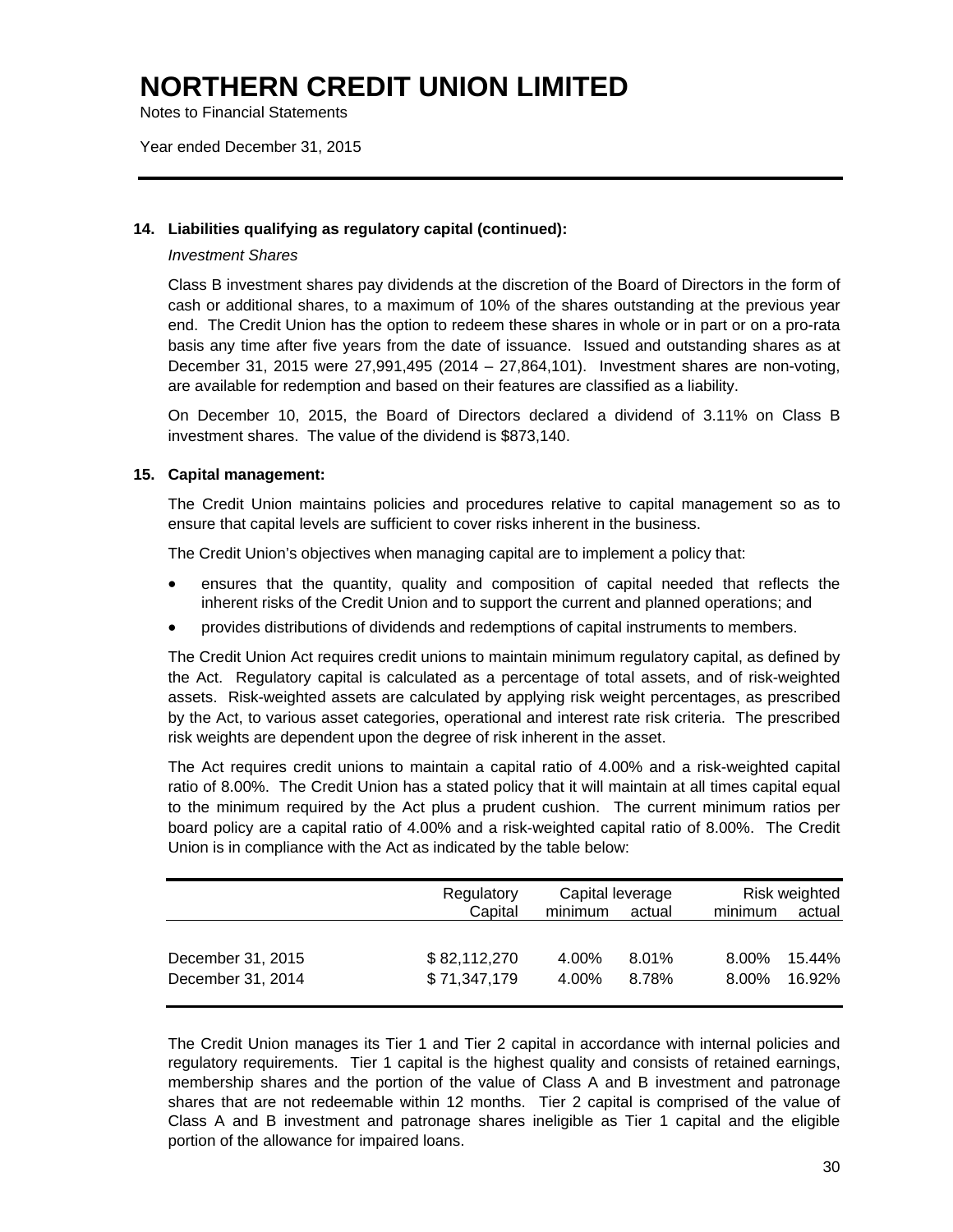Notes to Financial Statements

#### **15. Capital management (continued):**

The amount of composition of Tier 1 and Tier 2 capital was as follows:

|                                                      |     | 2015          | 2014          |
|------------------------------------------------------|-----|---------------|---------------|
| <b>Tier 1 Capital</b>                                |     |               |               |
| Retained earnings                                    |     | \$ 32,975,321 | \$ 31,300,298 |
| Contributed surplus                                  |     | 17,802,856    | 8,892,785     |
| Membership shares                                    |     | 1,485,369     | 1,339,436     |
| Class A non-cumulative redeemable                    |     |               |               |
| patronage shares (90%)                               |     | 1,224,364     | 1,296,621     |
| Class B non-cumulative, non-voting,                  |     |               |               |
| non-participating investments shares (90%)           |     | 25,529,366    | 27,210,397    |
| Tier 2 Capital                                       |     |               |               |
| Class A non-cumulative redeemable                    |     |               |               |
| patronage shares (10%)                               |     | 79,593        | 63,784        |
| Class B non-cumulative, non-voting,                  |     |               |               |
| non-participating investment shares (10%)            |     | 2,462,129     | 653,703       |
| Non-specific collective allowance for impaired loans |     | 553,272       | 590,154       |
| Total regulatory capital                             | \$. | 82,112,270    | \$71,347,178  |

#### **16. Commitments and contingencies:**

- (a) As at December 31, 2015, commitments for authorized but not issued loans to members amounted to approximately \$19,684,266 (2014 - \$21,237,927).
- (b) As at December 31, 2015, commitments for unused lines and letters of credit amounted to approximately \$139,909,901 and \$2,129,034 respectively (2014 - \$114,131,761 and \$2,033,121, respectively).
- (c) The Credit Union has commitments for the rental of branch premises under long-term noncancelable operating leases and other rental agreements which expire on various dates to 2028. Future annual minimum lease payments are approximately as follows:

| 2016       | S | 549,198   |
|------------|---|-----------|
| 2017       |   | 495,477   |
| 2018       |   | 496,977   |
| 2019       |   | 491,277   |
| 2020       |   | 453,899   |
| Thereafter |   | 1,016,582 |
|            |   |           |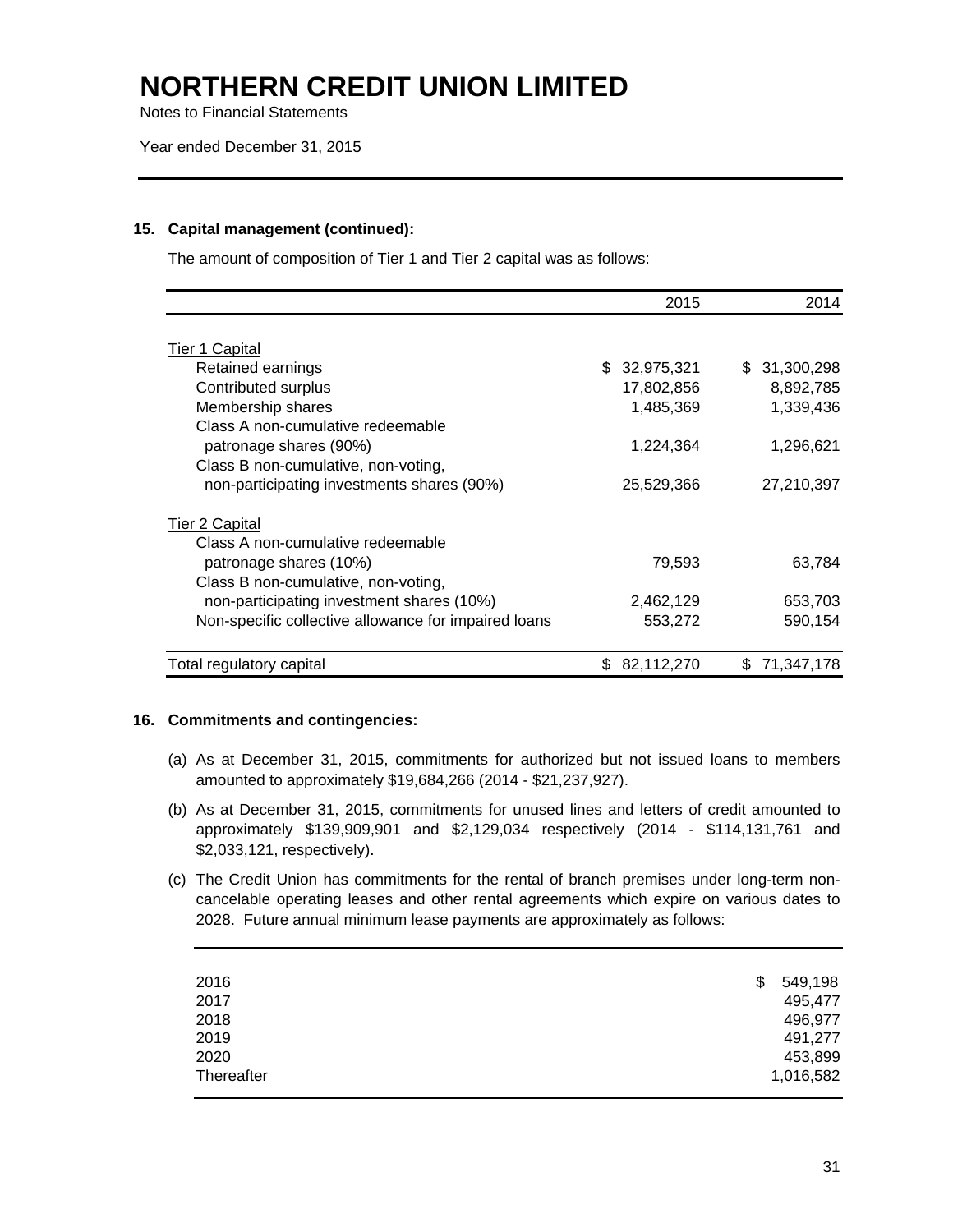Notes to Financial Statements

Year ended December 31, 2015

### **16. Commitments and contingencies (continued):**

(d) The Credit Union is involved in certain legal matters and litigation from time to time, the outcomes of which are not presently determinable. The effects, if any, from such contingencies will be accounted for in the periods in which the matters are probable.

### **17. Income taxes:**

The components of income tax expense (benefit) are as follows

|                                                                      |    | 2015                  |   | 2014                 |
|----------------------------------------------------------------------|----|-----------------------|---|----------------------|
| Current income tax expense<br>Deferred income tax (recovery) expense | \$ | 495.887<br>(234, 400) | S | 363,951<br>(150,000) |
| Total income tax expense                                             | S  | 261.487               |   | 213,951              |

Income tax expense differs from the amount that would be computed by applying the federal and provincial statutory rate of 26.5% (2014 - 26.5%) to income before income taxes. The reasons for the difference are as follows:

|                                                                                                                                           |     | 2015                             | 2014                                        |
|-------------------------------------------------------------------------------------------------------------------------------------------|-----|----------------------------------|---------------------------------------------|
| Income before income tax                                                                                                                  | S.  | 1,936,510                        | \$<br>1,280,082                             |
| Statutory tax rate                                                                                                                        |     | 26.5%                            | 26.5%                                       |
| Computed tax expense                                                                                                                      | \$  | 513,175                          | \$<br>339,222                               |
| Increase (decrease) resulting from:<br>Lower rate on preferred rate amount<br>Small business deduction<br>Non-deductible expense<br>Other |     | (238, 248)<br>19.240<br>(32,680) | (37,022)<br>(55,000)<br>15,567<br>(48, 816) |
| Total income tax expense                                                                                                                  | \$. | 261,487                          | \$<br>213,951                               |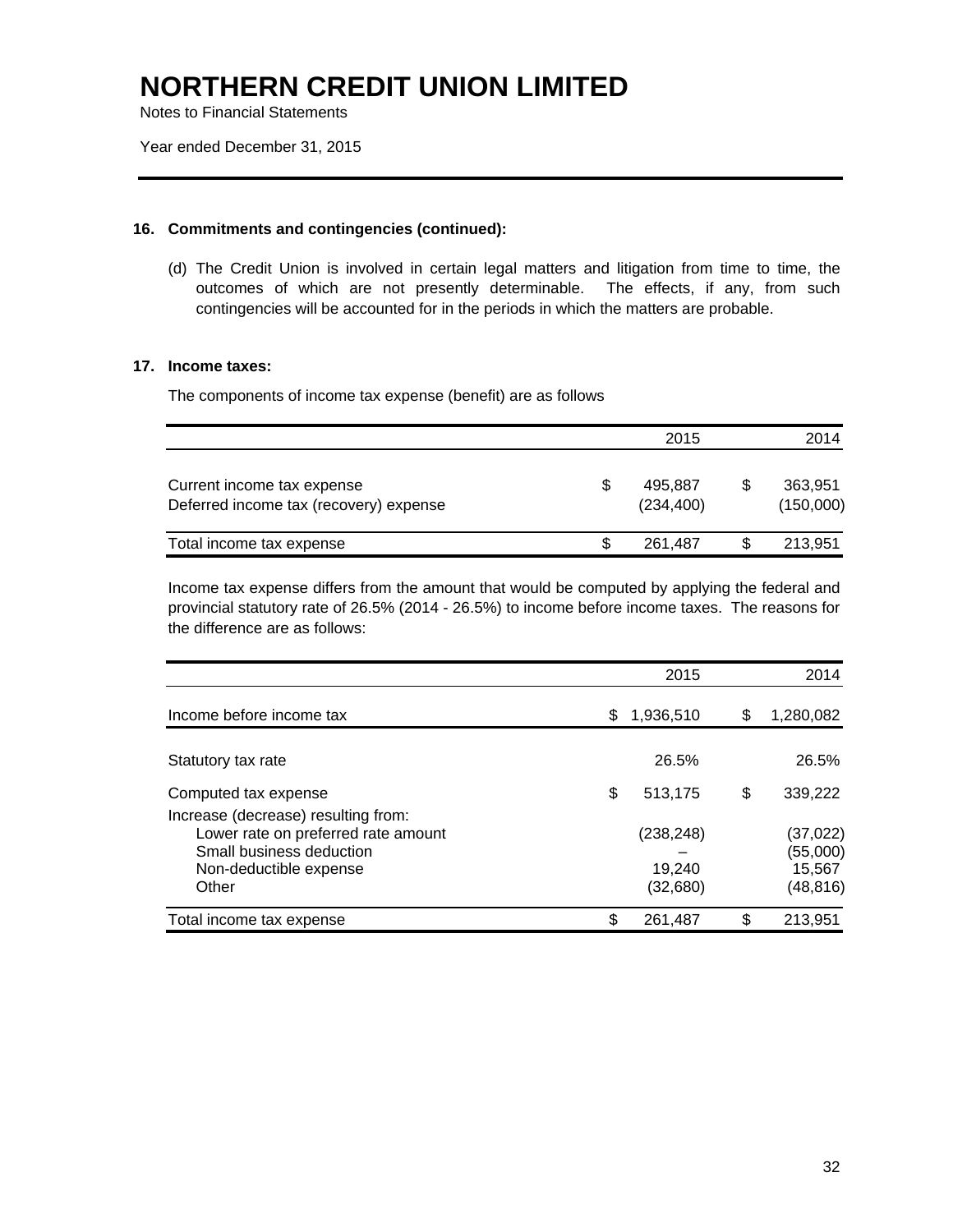Notes to Financial Statements

### **17. Income taxes (continued):**

The movements of deferred tax assets and liabilities are presented below:

| 2015                                                                                                               |    | Opening<br><b>Balance</b> | Recognized<br>in OCI | Recognized Recognized<br>Directly<br>in Equity | in Profit<br>or loss              | Closing<br><b>Balance</b> |
|--------------------------------------------------------------------------------------------------------------------|----|---------------------------|----------------------|------------------------------------------------|-----------------------------------|---------------------------|
| Deferred tax assets:<br>Employee retirement benefits                                                               | \$ | 621,000                   | (395,000)            |                                                | 223,000                           | 449,000                   |
| Allowance for impaired loans<br>Non-capital loss                                                                   |    | 216,000                   |                      | 1,512,000                                      | (4,000)                           | 212,000<br>1,152,000      |
| Total deferred tax assets                                                                                          | \$ | 837,000                   | (395,000)            | 1,512,000                                      | 219,000                           | 2,173,000                 |
| Deferred tax liabilities:<br>Investments<br>Property, equipment and                                                | \$ | 367,000                   |                      |                                                | (68,000)                          | 299,000                   |
| intangible assets<br>Bargain purchase gain                                                                         |    | 247,400                   |                      | 2,521,000                                      | 52,600                            | 300,000<br>2,521,000      |
| Total deferred tax liabilities                                                                                     | \$ | 614,400                   |                      | 2,521,000                                      | (15, 400)                         | 3,120,000                 |
|                                                                                                                    |    |                           |                      |                                                |                                   |                           |
| Total movement taken to<br>income tax expense                                                                      | S  | 222,600                   | (395,000)            | (1,009,000)                                    | 234,400                           | (947,000)                 |
|                                                                                                                    |    |                           |                      |                                                |                                   |                           |
| 2014                                                                                                               |    | Opening<br><b>Balance</b> | Recognized<br>in OCI |                                                | Recognized in<br>Profit or loss   | Closing<br>Balance        |
| Deferred tax assets:<br>Employee retirement benefits \$<br>Allowance for impaired loans<br>Mortgage securitization |    | 175,300<br>22,800         | \$<br>537,900        | \$                                             | (92, 200)<br>216,000<br>(22, 800) | \$<br>621,000<br>216,000  |
| Total deferred tax assets                                                                                          | \$ | 198,100                   | \$<br>537,900        | \$                                             | 101,000                           | \$<br>837,000             |
| Deferred tax liabilities:<br>Investments                                                                           | \$ | 304,400                   | \$<br>(3,700)        | \$                                             | 66,300                            | \$<br>367,000             |
| Property, equipment and<br>intangible assets<br>Allowance for impaired loans                                       |    | 205,100<br>157,600        |                      |                                                | 42,300<br>(157,600)               | 247,400                   |
| Total deferred tax liabilities                                                                                     | \$ | 667,100                   | \$<br>(3,700)        | \$                                             | (49,000)                          | \$<br>614,400             |
| Total movement taken to<br>income tax expense                                                                      | \$ | (469,000)                 | \$<br>541,600        | \$                                             | 150,000                           | \$<br>222,600             |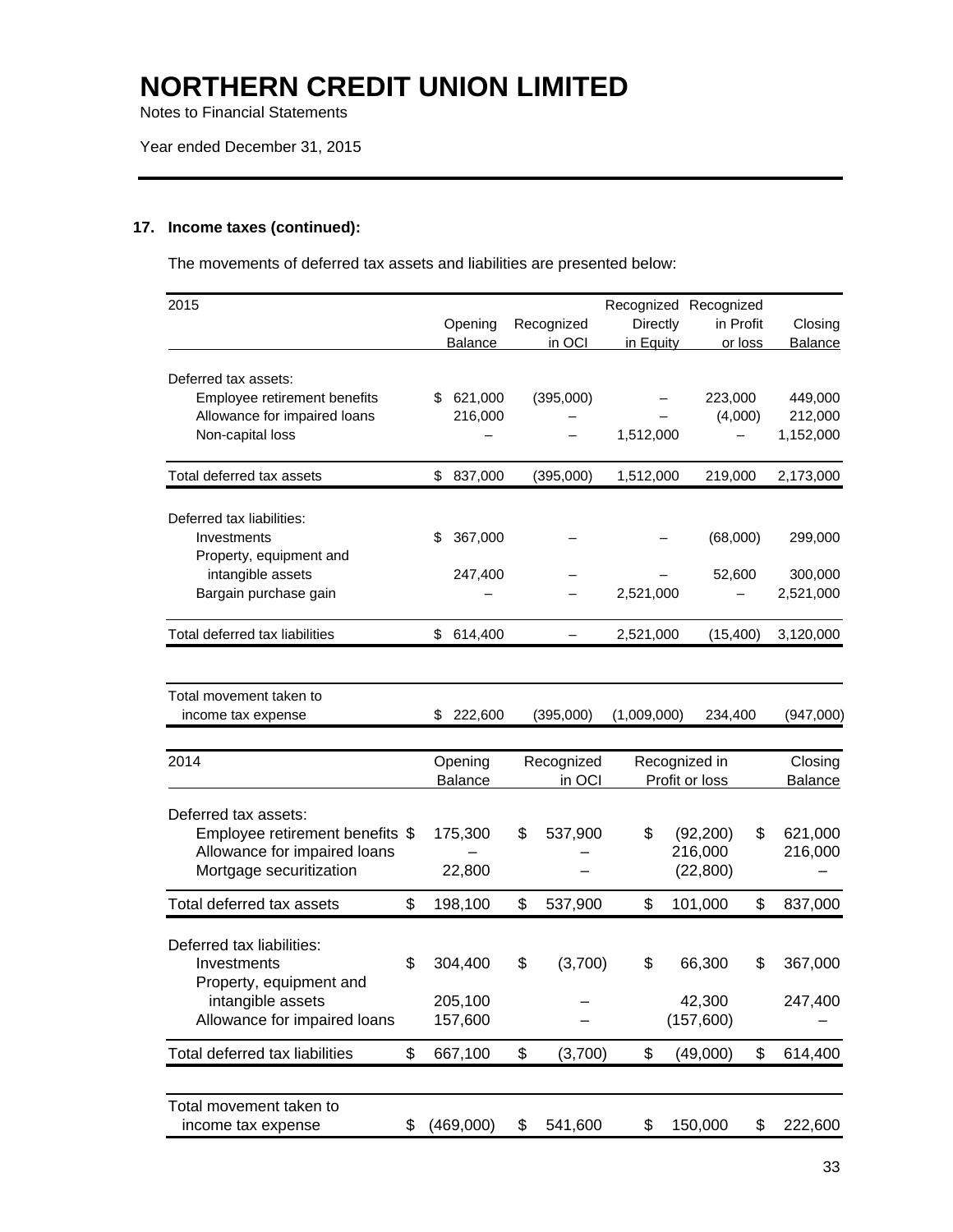Notes to Financial Statements

Year ended December 31, 2015

#### **17. Income taxes (continued):**

The ultimate realization of future tax assets is dependent upon generation of taxable income during future periods in which the unused tax losses are available.

The Credit Union has net capital loss carryforwards of \$154,000 with no expiry date which are available to reduce future taxable income. The tax benefit of the losses will be recognized in the year that it is determined that it is probable that they will be realized.

#### **18. Employee future benefits:**

The Credit Union has a defined benefit pension plan for certain management employees. All other employees of the Credit Union may elect to participate in the Canadian Credit Union Employees Pension Plan, a defined contribution plan, as provided by CUMIS Life Insurance Company.

The total expense for the pension plans are as follows:

|                                                                                       | 2015                   | 2014                     |
|---------------------------------------------------------------------------------------|------------------------|--------------------------|
| Defined benefit pension plan net benefit expense<br>Defined contribution pension plan | \$1,315,600<br>186.172 | \$<br>802,800<br>163,000 |
|                                                                                       | \$1,501,772            | 965,800                  |

Information about the Credit Union's defined benefit plan is as follows:

|                                |    | 2015        |     | 2014       |
|--------------------------------|----|-------------|-----|------------|
| Accrued benefit obligation:    |    |             |     |            |
| Balance, beginning of year     | \$ | 13,529,700  | \$  | 10,277,800 |
| Current service cost           |    | 1,388,300   |     | 1,000,900  |
| Interest cost                  |    | 585,000     |     | 533,900    |
|                                |    |             |     |            |
| Benefits paid                  |    | (424, 100)  |     | (626,000)  |
| Actuarial losses (gains)       |    | (1,617,000) |     | 2,412,200  |
| Administration fees            |    | (80, 300)   |     | (69, 100)  |
| Balance, end of year           | S  | 13,381,600  | \$  | 13,529,700 |
|                                |    |             |     |            |
| Plan assets:                   |    |             |     |            |
| Fair value, beginning of year  | \$ | 11,468,500  | \$  | 9,868,100  |
| Expected return on plan assets |    | 463,000     |     | 495,400    |
| <b>Employer contributions</b>  |    | 522,200     |     | 944,300    |
| Employees' contributions       |    | 194,700     |     | 236,600    |
| Benefits paid                  |    | (424, 100)  |     | (626,000)  |
| Actuarial gains (losses)       |    | (127,500)   |     | 619,200    |
| <b>Administration fees</b>     |    | (80, 300)   |     | (69, 100)  |
| Fair value, end of year        | S  | 12,016,500  | \$. | 11,468,500 |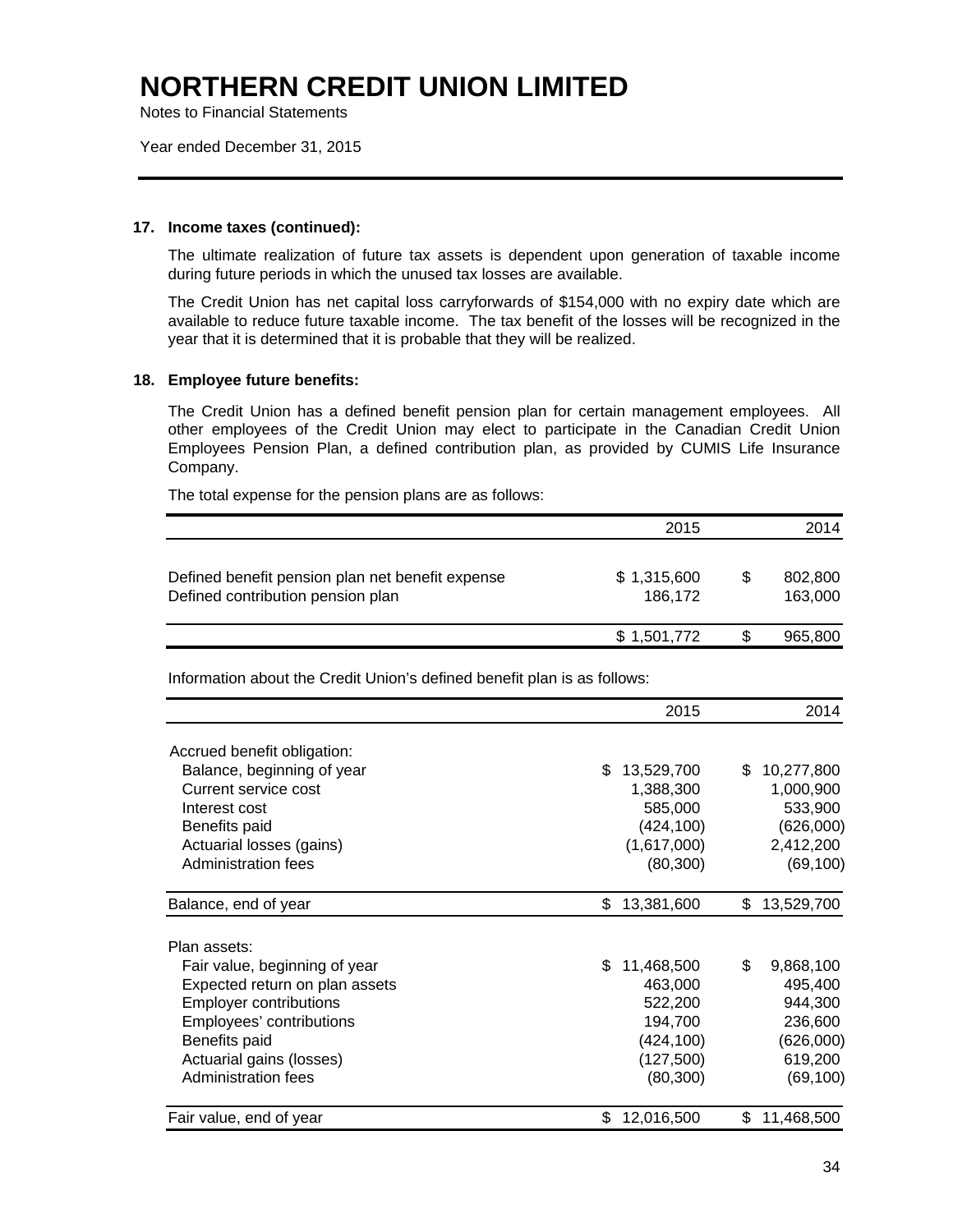Notes to Financial Statements

Year ended December 31, 2015

### **18. Employee future benefits (continued):**

Experience adjustments incurred were as follows:

|                                           | 2015                   | <b>Defined Benefit Pensions</b><br>2014 |  |
|-------------------------------------------|------------------------|-----------------------------------------|--|
| Accrued benefit obligation<br>Plan assets | 1,617,000<br>(127,500) | \$<br>(2,412,200)<br>619,200            |  |
| Total for the year                        | 1,489,500              | (1,793,000)                             |  |

The accrued benefit liability is included in accounts payable and accrued liabilities.

The following table provides the amount recognized in the statement of financial position:

|                                                                                          |     | Defined Benefit Pensions<br>2014 |  |               |
|------------------------------------------------------------------------------------------|-----|----------------------------------|--|---------------|
| Funded status (deficit) being accrued benefit<br>liability included in other liabilities | SS. | (1,365,100)                      |  | \$(2,061,200) |
| Net amount recognized                                                                    |     | (1,365,100)                      |  | (2,061,200)   |

The significant actuarial assumptions adopted in measuring the Credit Union's accrued benefit obligations are as follows:

|                                                  |          | <b>Defined Benefit Pensions</b> |  |
|--------------------------------------------------|----------|---------------------------------|--|
|                                                  | 2015     |                                 |  |
|                                                  |          |                                 |  |
| Discount rate                                    | 4.10%    | 4.00%                           |  |
| Rate of compensation increase                    | $3.00\%$ | 3.50%                           |  |
| Expected long-term rate of return on plan assets | 4.10%    | 4.00%                           |  |
| Rate of maximum pension increase                 | $3.00\%$ | 3.00%                           |  |

The expected rate of return on plan assets is based on the risks and associated returns expected of the underlying plan assets. Plan assets are held in balanced funds which include equities and fixed income investments.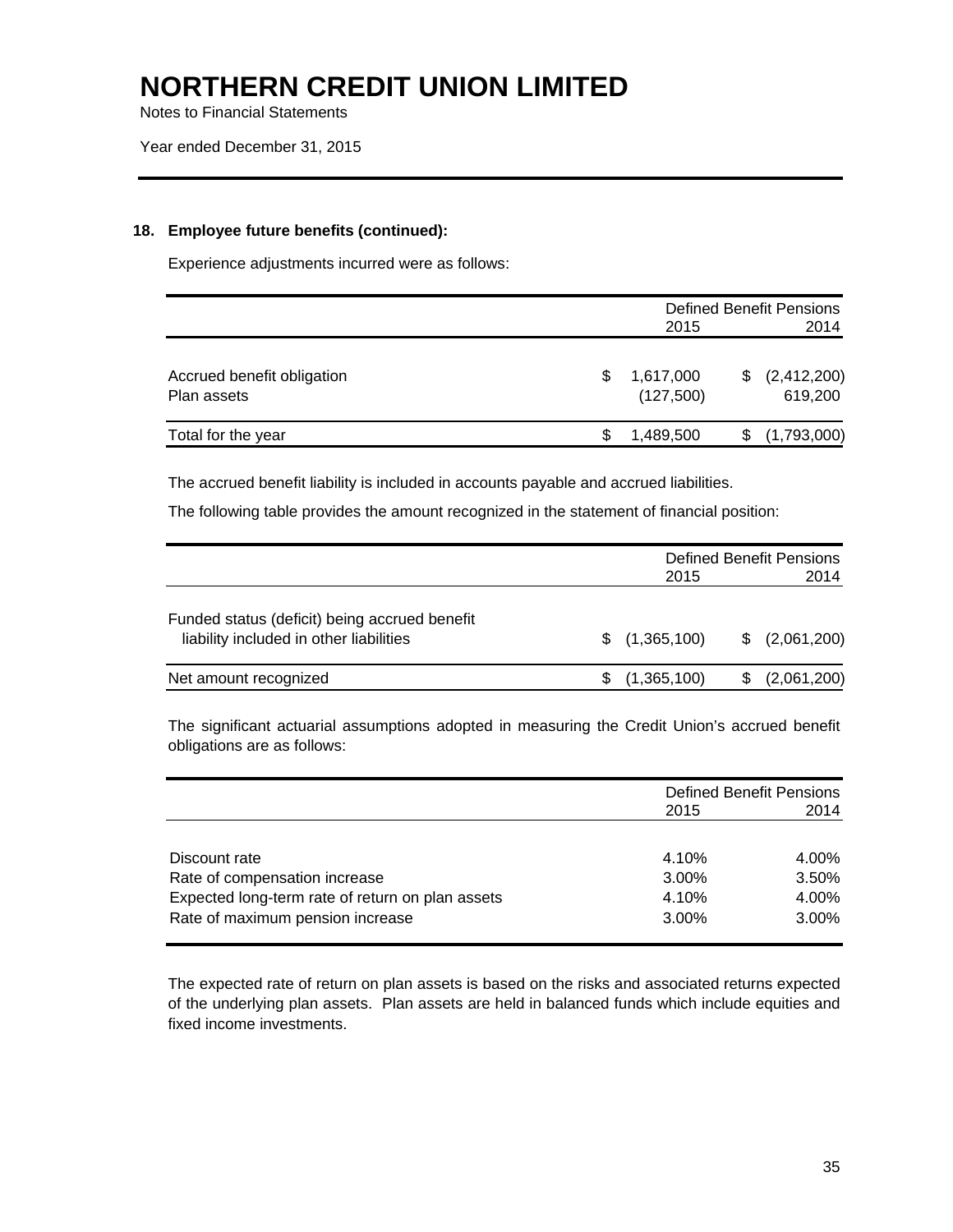Notes to Financial Statements

#### **18. Employee future benefits (continued):**

The Credit Union's net benefit plan expense is as follows:

|                                                                                                          | 2015                                | <b>Defined Benefit Pensions</b><br>2014 |
|----------------------------------------------------------------------------------------------------------|-------------------------------------|-----------------------------------------|
| Current service cost, net of employees' contributions<br>Interest cost<br>Expected return on plan assets | \$1,193,600<br>585,000<br>(463,000) | 764,300<br>533,900<br>(495, 400)        |
| Net benefit plan expense                                                                                 | \$1,315,600                         | 802,800                                 |

These net benefit plan expenses are included in salaries and employee benefits on the statement of income. Aggregate contributions relating to the defined benefit pensions plan for the year ended December 31, 2015 is \$522,200 (2104 - \$944,300).

The defined benefit plan assets comprise:

|                                       | 2015             | 2014         |
|---------------------------------------|------------------|--------------|
| Mawer balanced fund                   | 6,567,089<br>SS. | \$5,827,243  |
| Howson Tattersall Saxon balanced fund | 5,436,223        | 5,629,844    |
| <b>CUMIS</b> retirement security fund | 13,195           | 11,427       |
|                                       | \$12,016,507     | \$11,468,514 |

The actual return on plan assets for the year-ended December 31, 2015 was \$463,000 (2014 - \$495,400).

A 1% decrease in the discount rate would increase the pension benefit obligation at December 31, 2015 by 18.9% or \$2,528,800 to \$15,910,400. In addition, a 1% decrease in the discount rate would increase the fiscal 2016 net service cost by 26.8% or \$218,200 to \$1,031,600.

A 1% decrease in the salary scale would decrease the pension benefit obligation at December 31, 2015 by 3.2% or \$430,600 to \$12,951,000. In addition, a 1% decrease in the salary scale would decrease the fiscal 2016 net service cost by 9.8% or \$79,500 to \$733,900.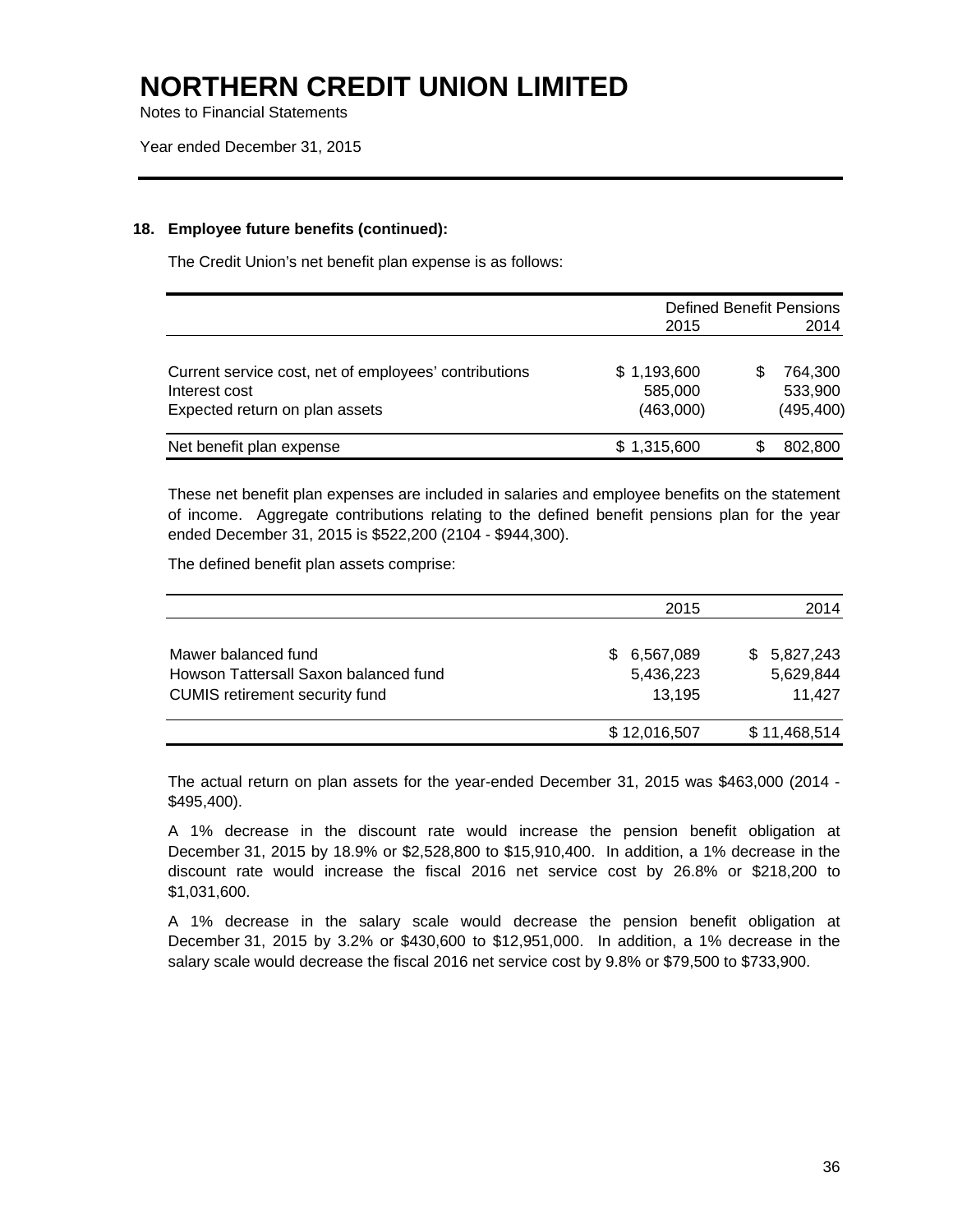Notes to Financial Statements

Year ended December 31, 2015

#### **19. Fair value of financial instruments:**

Estimated fair value of on-balance sheet financial instruments:

The amounts are designed to approximate the fair values of the Credit Union's financial instruments using the valuation methods and assumptions described below. Since many of the Credit Union's financial instruments lack an available trading market, the fair values represent estimates of the current market value of instruments, taking into account changes in the market rates that have occurred since their origination. Due to the use of judgement and estimates, the fair value amounts should not be interpreted as being necessarily realizable in immediate settlements of the instruments.

| (000's of \$'s)                                                                                                                         |                                            |                                      | 2015                                            | 2014                                            |
|-----------------------------------------------------------------------------------------------------------------------------------------|--------------------------------------------|--------------------------------------|-------------------------------------------------|-------------------------------------------------|
|                                                                                                                                         | Fair<br>Value                              | <b>Book</b><br>Value                 | Fair Value<br>Over (Under)<br><b>Book Value</b> | Fair Value<br>Over (Under)<br><b>Book Value</b> |
| <b>Financial assets</b>                                                                                                                 |                                            |                                      |                                                 |                                                 |
| Cash resources<br>Loans to members<br>Investments                                                                                       | \$<br>28,774<br>897,096<br>80,443          | 28,774<br>891,964<br>80,095          | 5,132<br>347                                    | 3,739<br>655                                    |
| <b>Financial liabilities</b>                                                                                                            |                                            |                                      |                                                 |                                                 |
| Members' deposits<br>Payables and accruals<br>Loans payable<br>Securitized liabilities<br>Liabilities qualifying for regulatory capital | \$<br>867,685<br>5,801<br>71,092<br>30,781 | 863,876<br>5,801<br>71,092<br>30,781 | 3,809                                           | 1,635<br>4                                      |

The estimated fair value of the Credit Union's financial instruments is set out as follows:

The following methods and assumptions were used to estimate the fair values.

Investments are valued using quoted market value prices when available. Book values are used when no quoted market prices are available and fair value cannot be determined reliably.

The estimated fair value of fixed rate member loans and fixed rate member deposits are determined by discounting the expected future cash flows of these loans and deposits at current market rates for products with similar terms and credit risks.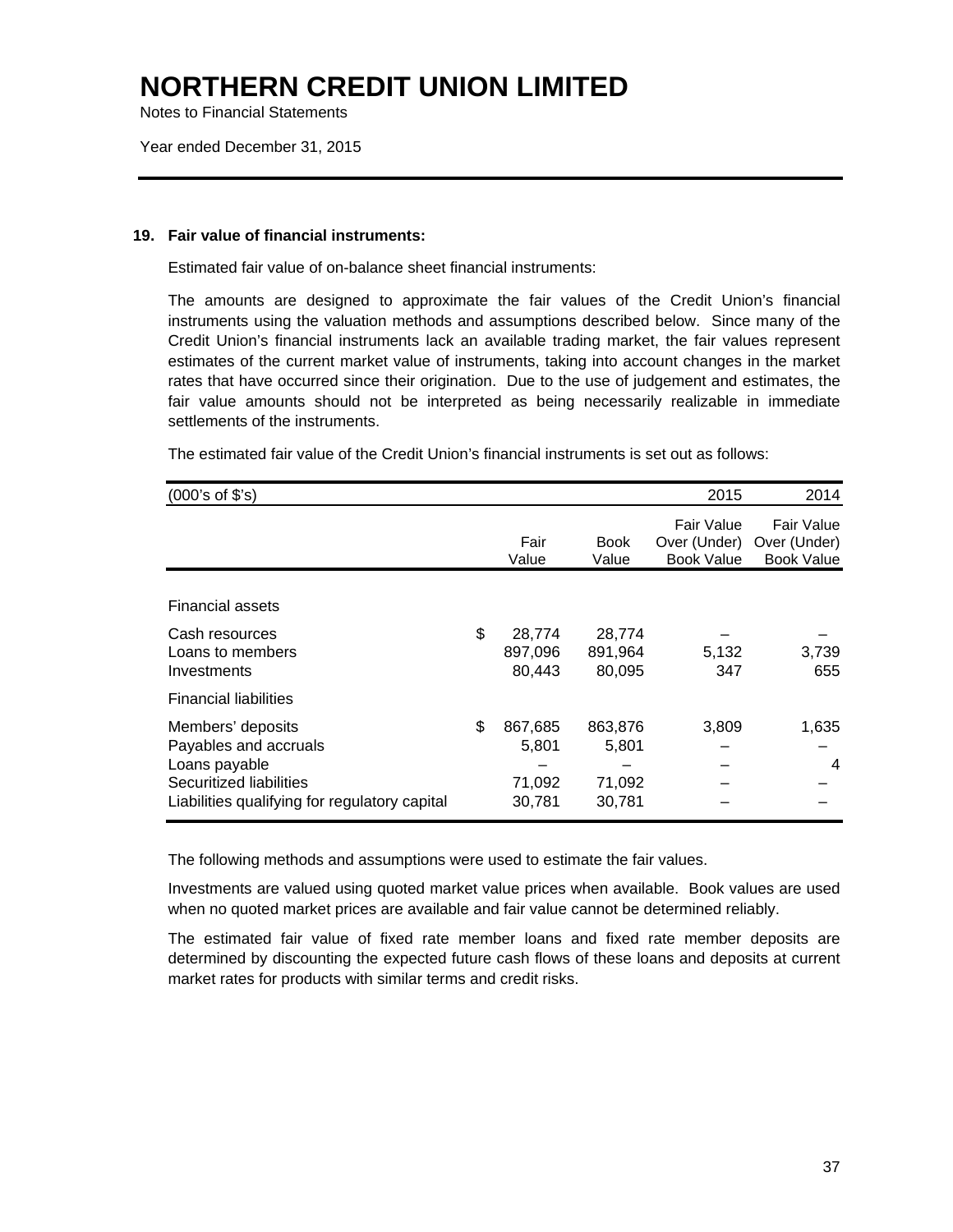Notes to Financial Statements

Year ended December 31, 2015

#### **20. Derivative financial instruments:**

a) Notional amounts of derivatives:

The notional amounts of derivatives shown in the tables below do not represent amounts exchanged by the parties and, thus, are not a measure of the exposure of the Credit Union through its use of derivatives. The amounts exchanged are calculated on the basis of the notional amounts and the other terms of the derivatives, which relate to interest rates.

The Credit Union is exposed to credit-related losses in the event of non-performance by counterparties to financial instruments, but it does not expect any counterparties to fail to meet their obligations given their high credit ratings. The credit exposure of interest rate contracts is represented by the fair value of contracts with a positive fair value at the reporting date.

b) Interest rate risk management:

The Credit Union has entered into interest rate contracts to manage interest rate risk and variable rates to alter interest rate exposure. Interest rate swaps allow the Credit Union to finance transactions and effectively swap them into fixed rate terms. Under interest rate swaps, the Credit Union agrees with the counterparty to exchange, at the maturity date, the difference between fixed-rate and floating-rate interest amounts calculated by reference to the notional amount.

The following table indicates the swaps and options in place at December 31, 2015 and the interest rate.

|                                              |                                      |                             |                                              |                                              | 2015                            |
|----------------------------------------------|--------------------------------------|-----------------------------|----------------------------------------------|----------------------------------------------|---------------------------------|
| Date Agreement Entered                       | Notional Principal                   | <b>Fixed Rate</b>           | <b>Start Date</b>                            | <b>Expiry Date</b>                           | <b>Fair Value</b>               |
|                                              |                                      |                             |                                              |                                              |                                 |
| Interest Rate Swaps                          |                                      |                             |                                              |                                              |                                 |
| May 30, 2013<br>July 9, 2015<br>July 9, 2015 | 25,000,000<br>3,000,000<br>5,000,000 | 1.71%<br>0.774%<br>$0.77\%$ | Jan 15, 2015<br>Jan 20, 2016<br>Feb 17, 2016 | Jan 15, 2016<br>Jan 20, 2017<br>Feb 17, 2017 | \$<br>186,216<br>(129)<br>(672) |
|                                              |                                      |                             |                                              |                                              | \$<br>185,415                   |
|                                              |                                      |                             |                                              |                                              |                                 |
|                                              |                                      |                             |                                              |                                              | 2014                            |
| Date Agreement Entered                       | Notional Principal                   | <b>Fixed Rate</b>           | <b>Start Date</b>                            | <b>Expiry Date</b>                           | Fair Value                      |
|                                              |                                      |                             |                                              |                                              |                                 |
| <b>Interest Rate Swaps</b>                   |                                      |                             |                                              |                                              |                                 |
| May 30, 2013                                 | 50,000,000                           | 1.43%                       | Jan 15, 2014                                 | Jan 15, 2015                                 | \$<br>76,211                    |
| May 30, 2013                                 | 25,000,000                           | 1.71%                       | Jan 15, 2015                                 | Jan 15, 2016                                 | 35,741                          |
|                                              |                                      |                             |                                              |                                              | \$<br>111,952                   |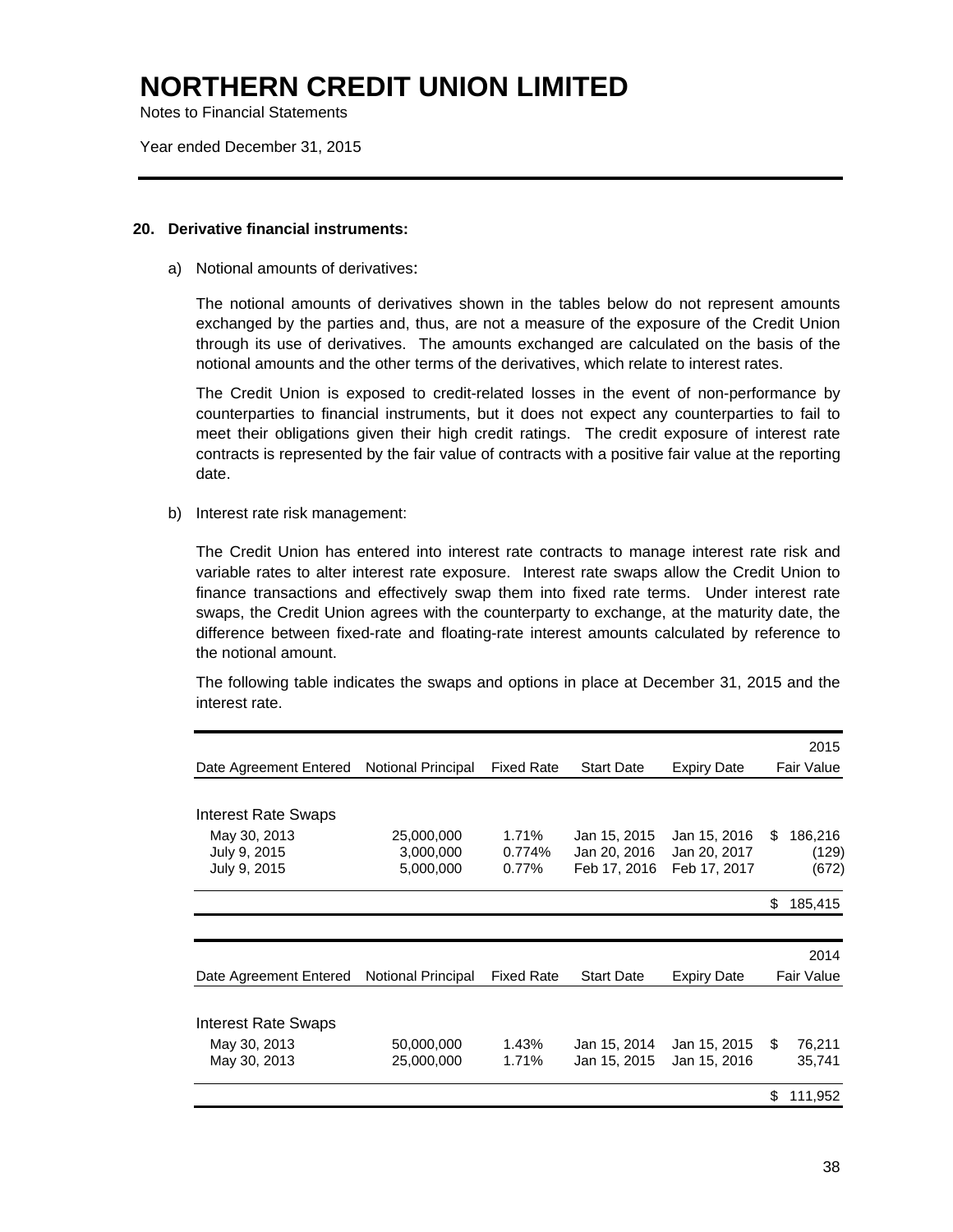Notes to Financial Statements

Year ended December 31, 2015

### **20. Derivative financial instruments (continued):**

c) Foreign exchange forward contracts:

 As part of its ongoing program of managing foreign currency exposure, the Credit Union enters into forward rate agreements to purchase US dollars. These agreements function as a hedge against the Credit Union's net US dollar denominated liability position. The net fair value of these contracts as at December 31, 2015 was \$(19,702) (2014 - \$4,924).

d) Equity swap agreements:

 The fair value of the index linked swap contracts at year end is approximately \$175,428 (2014 - \$430,954).

### **21. Related party transactions:**

The Credit Union entered into the following transactions with key management personnel, which are defined by IAS 24, Related Party Disclosures, as those persons that have authority and responsibility for planning, directing and controlling the activities of the Credit Union.

|                                                                                                                                                       |    | 2015                        | 2014                              |
|-------------------------------------------------------------------------------------------------------------------------------------------------------|----|-----------------------------|-----------------------------------|
| Compensation:<br>Salaries and other short-term employee benefits<br>Total pension and other post-employment benefits                                  | \$ | 853,572<br>167,022          | \$<br>834,516<br>110,860          |
|                                                                                                                                                       | S  | 1,020,594                   | \$<br>945.376                     |
| Loans to key management personnel:<br>Aggregate value of loans advanced<br>Interest received on loans advanced<br>Aggregate value of unadvanced loans | \$ | 750,327<br>23,826<br>83,357 | \$<br>793,770<br>19,163<br>76,695 |

The Credit Union's policy for lending to key management personnel is that the loans are approved and deposits accepted on the same terms and conditions which apply to members for each class of loan or deposit.

|                                                                                                                                            | 2015             | 2014             |
|--------------------------------------------------------------------------------------------------------------------------------------------|------------------|------------------|
| Deposits from key management personnel:<br>Aggregate value of term and savings deposits<br>Total interest paid on term and saving deposits | 628,177<br>8.778 | 536.929<br>8.059 |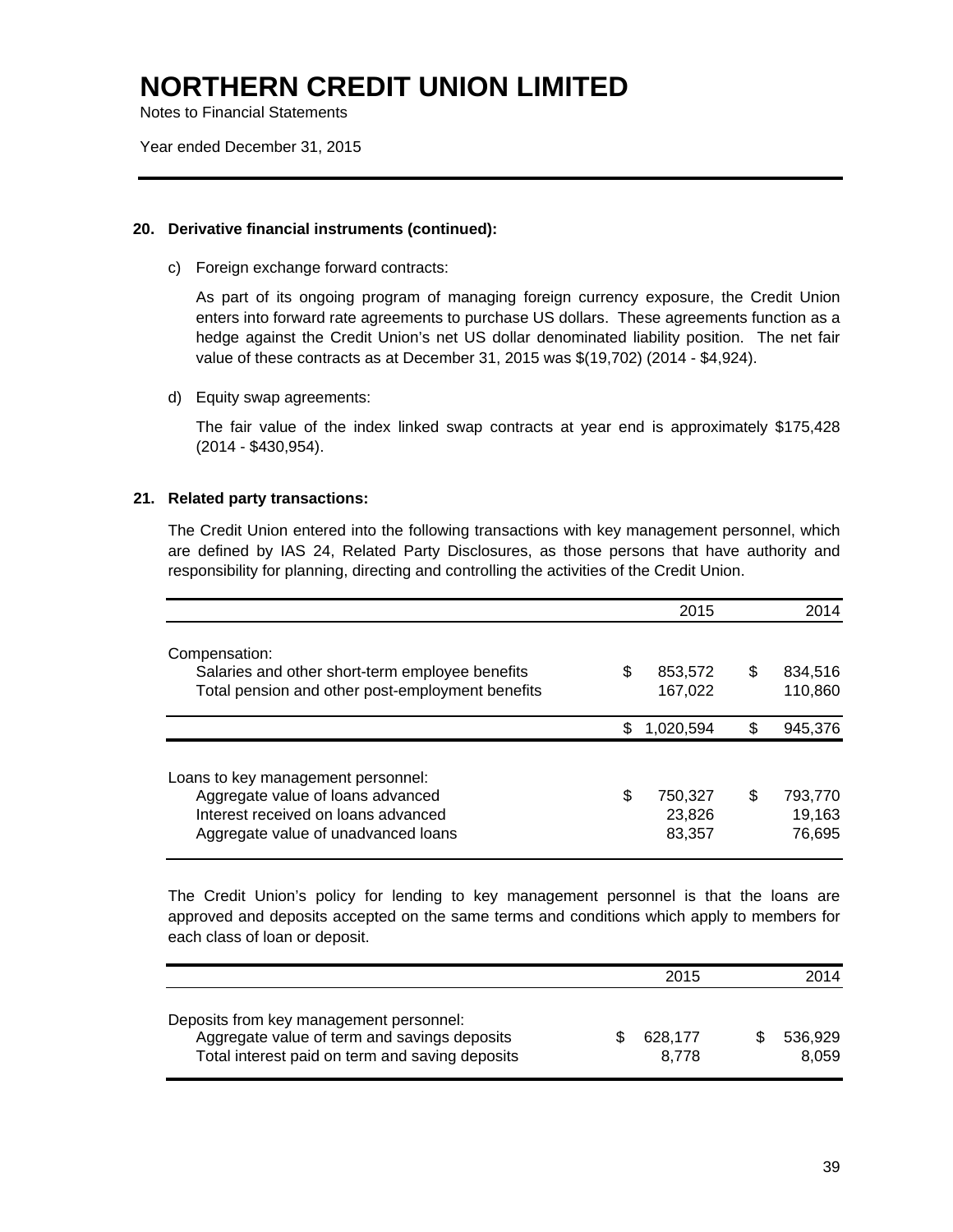Notes to Financial Statements

Year ended December 31, 2015

#### **21. Related party transactions (continued):**

The Credit Union's policy for receiving deposits from key management personnel is that all transactions are approved and deposits accepted on the same terms and conditions which apply to members for each type of deposit. There are no benefits or concessional terms and conditions applicable to key management personnel or close family members.

 The total remuneration paid to the directors and committee members amounted to \$143,728 (2014 - \$140,075). The aggregate value of loans to related parties is as follows:

|                                 | 2015                        | 2014                  |
|---------------------------------|-----------------------------|-----------------------|
| Directors and officers<br>Staff | \$<br>749,059<br>15,217,772 | 762,532<br>14,686,922 |
|                                 | 15,966,831<br>\$.           | \$15,449,454          |

All loans issued to related parties conform to the Credit Union's policies for terms, interest rates, limits and credit.

 In accordance with the required disclosure under Ontario Regulation 237/09, section 28, of the Credit Unions and Caisses Populaires Act 1994, Mr. Albert W. Suraci, President and Chief Executive Officer earned a salary of \$323,441 and earned benefits amounting to \$64,897. Mr. Richard Adam, Senior Vice-President Finance and Administration earned a salary of \$204,817 and earned benefits amounting to \$38,107. Mr. Tony Dunham, Senior Vice-President Sales and Service earned a salary of \$190,365 and earned benefits amounting to \$38,107. Ms. Brandy Heikoop, Vice-President of Human Resources earned a salary of \$134,949 and earned benefits amounting to \$25,911. No other officer or employee of the Credit Union had remuneration greater than \$150,000 during the year.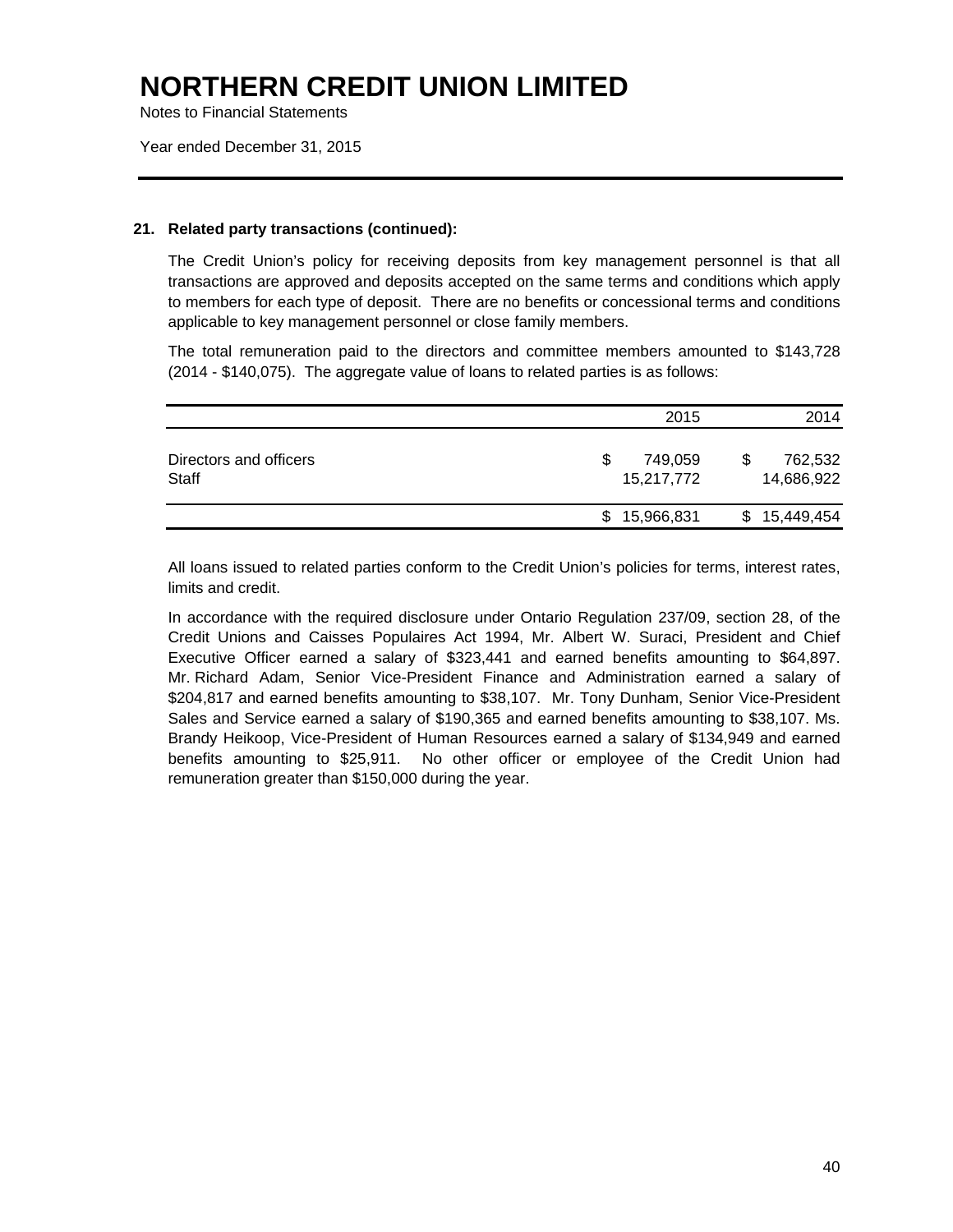Notes to Financial Statements

Year ended December 31, 2015

#### **22. Financial risk management:**

The Board of Directors has overall responsibility for the establishment and oversight of the Credit Union's risk management framework. The Board has established the Audit Committee and charged them with the responsibility for, among other things, the development and monitoring of risk management policies. An Asset Liability Committee (ALCO) has been established consisting of senior management and an external consultant. This committee meets on a monthly basis to review the results of income simulation models and duration analysis and reports regularly to the Board on its activities.

### a) Liquidity risk:

Liquidity risk arises in the course of managing our assets and liabilities. It is the risk that the entity is unable to meet its financial obligations in a timely manner and at reasonable prices. The Credit Union's liquidity risk management strategies seek to maintain sufficient liquid financial resources to continually fund our balance sheet under both normal and stressed market environments. The Credit Union's liquidity risk is subject to extensive risk management controls and is managed within the framework of polices and limits approved by the Board. These policies and limits ensure, among other things, that the Credit Union is in full adherence to the regulatory requirements prescribed in the Credit Union Act as well as DICO's standards of Sound Business and Financial Practices. The Board receives regular reports on risk exposures and performance against approved limits.

The Credit Union believes that liquidity risk management is a necessary part of prudent financial administration, and is committed to engaging in proper liquidity risk management practices to comply with regulatory requirements and to guarantee the orderly funding of member needs and obligations. The Credit Union will ensure responsible liquidity risk management at all times to provide a cushion for unforeseen liquidity needs.

The key elements of the Credit Union's liquidity risk management framework establishes an overall framework of liquidity risk management which ensures that the Credit Union faces limited exposure to all material risks as well as addressing limits on the sources, quality and amount of liquid assets to meet normal operational, contingency funding for significant deposit withdrawals, and regulatory requirements.

The Credit Union targets to maintain operating liquidity within the range of 6% to 14%. The low end of the range has been established to maintain membership in Central 1. A cap has been placed on the range in recognition of the fact that too much excess liquidity has a negative impact on earnings. As at December 31, 2015, the Credit Union's liquidity ratio was 10.66% (2014 - 9.63%).

Assets held for liquidity purposes consist of cash resources designated as held for trading in the amount of \$28,773,709 and liquidity reserve deposits and term deposits held by Central 1 designated as loans and receivables totaling \$70,451,704.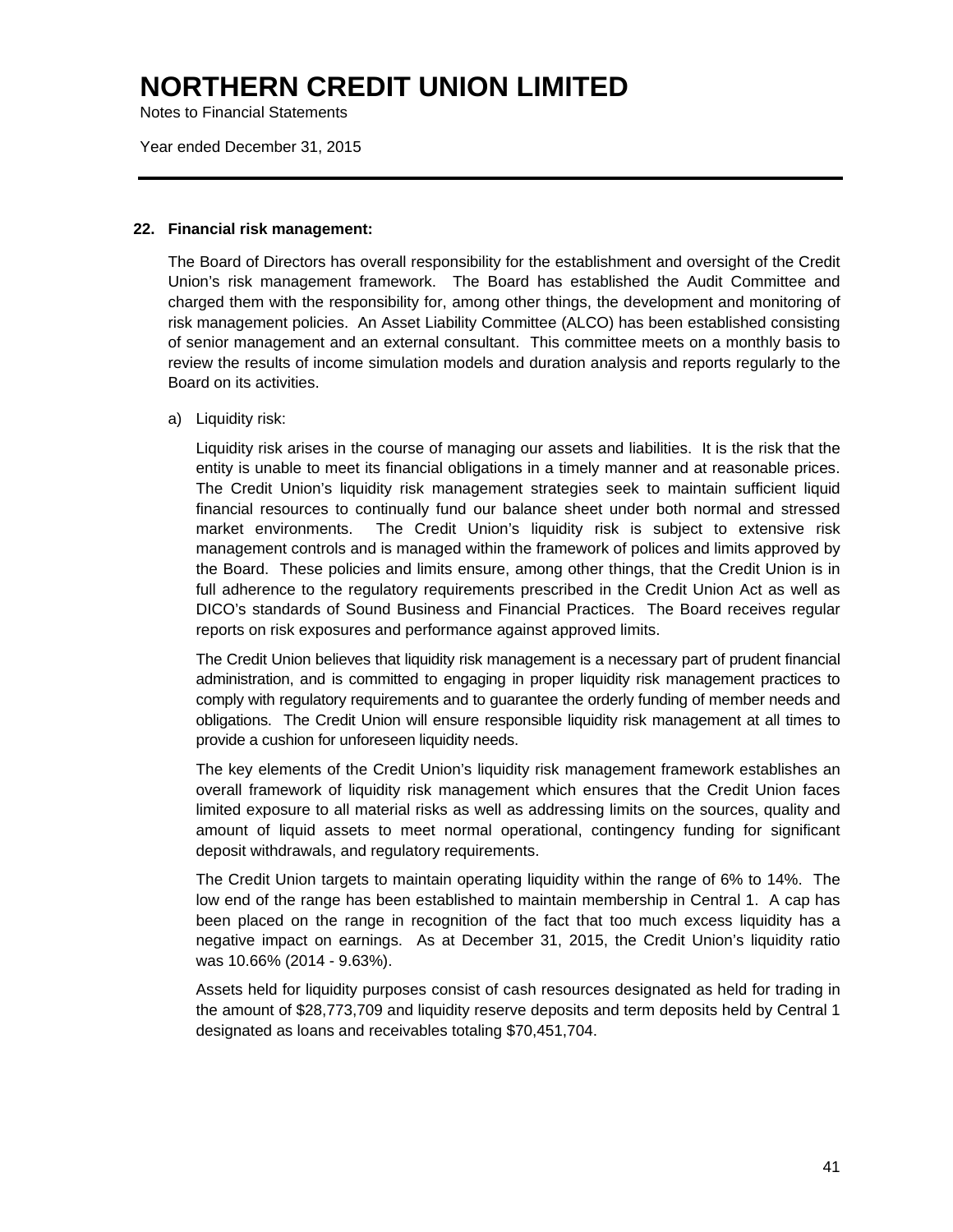Notes to Financial Statements

Year ended December 31, 2015

#### **22. Financial risk management (continued):**

a) Liquidity risk (continued):

The table below sets out the period in which the Credit Union's monetary assets and liabilities will mature and be eligible for renegotiation or withdrawal. In addition to the cash flows detailed below, the Credit Union is exposed to potential cash outflows in the form of commitments and contingencies as set out in note 16.

December 31, 2015

|                                        |    | Within 3 | 3 months  | 1 to 5  | Over 5 | Not       |                  |
|----------------------------------------|----|----------|-----------|---------|--------|-----------|------------------|
| (in \$000's)                           |    | months   | to 1 year | years   | years  | specified | Total            |
|                                        |    |          |           |         |        |           |                  |
| <b>Assets</b>                          |    |          |           |         |        |           |                  |
| Financial assets:                      |    |          |           |         |        |           |                  |
| Cash and cash equivalents              | \$ | 28,774   |           |         |        |           | 28,774           |
| Investments                            |    | 47,871   | 25,911    | 6,313   |        |           | 80,095           |
| Loans to members                       |    | 236,771  | 111,327   | 488,685 | 55,181 |           | 891,964          |
|                                        |    | 313,416  | 137,238   | 494,998 | 55,181 |           | 1,000,833        |
| Non-financial assets:                  |    |          |           |         |        |           |                  |
| Other assets                           |    |          |           |         |        | 23,928    | 23,928           |
|                                        |    |          |           |         |        |           |                  |
| <b>Total assets</b>                    | \$ | 313,416  | 137,238   | 494,998 | 55,181 |           | 23,928 1,024,761 |
|                                        |    |          |           |         |        |           |                  |
| <b>Liabilities and Members' Equity</b> |    |          |           |         |        |           |                  |
| Members' deposits                      | S. | 509,691  | 135,551   | 218,634 |        |           | 863,876          |
| <b>Other liabilities</b>               |    |          |           |         |        | 77,840    | 77,840           |
| Share capital                          |    | 30,781   |           |         |        |           | 30,781           |
| Members' equity                        |    | 52,264   |           |         |        |           | 52,264           |
| Total liabilities and                  |    |          |           |         |        |           |                  |
| members' equity                        | \$ | 592,736  | 135,551   | 218,634 |        | 77.840    | 1,024,761        |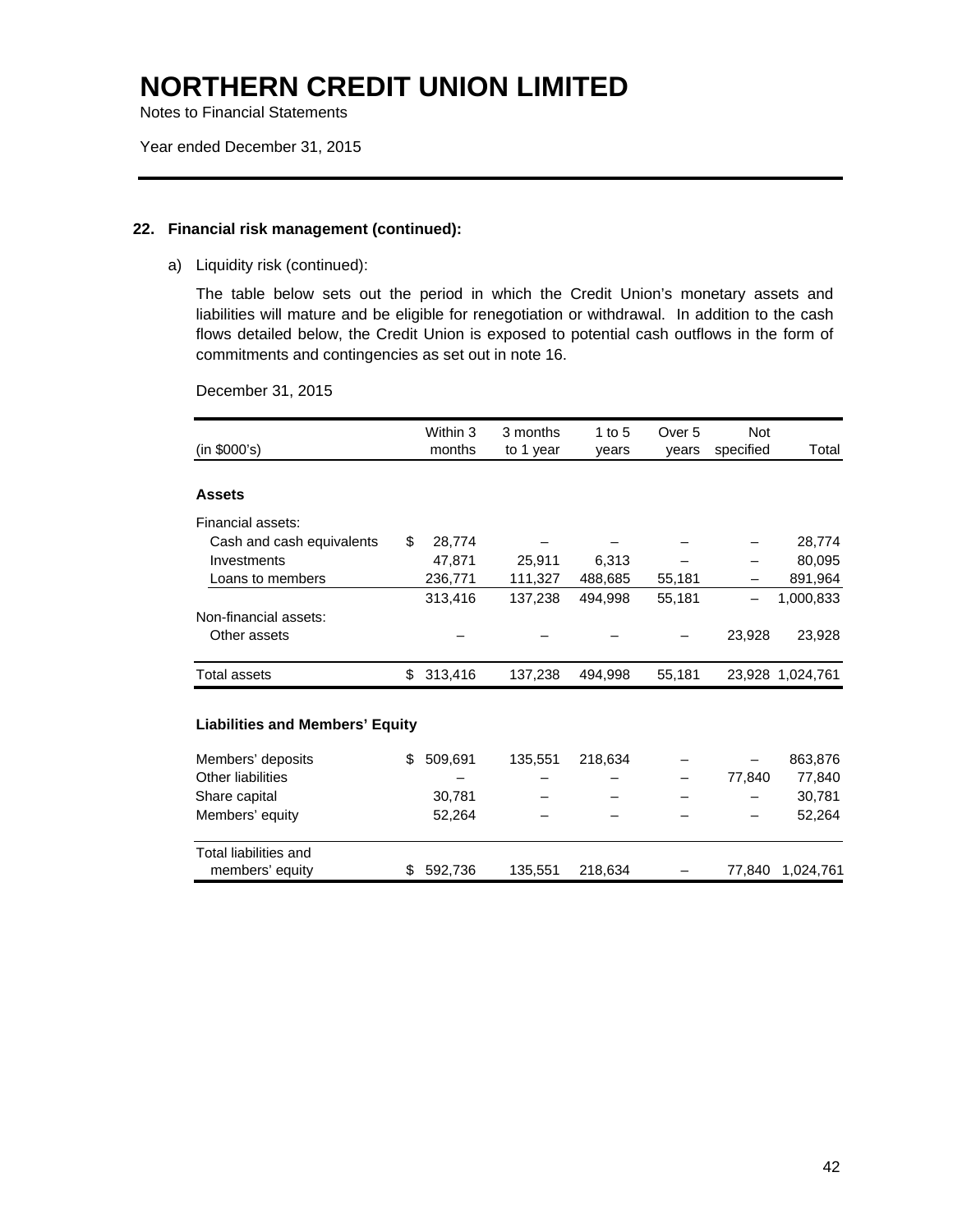Notes to Financial Statements

Year ended December 31, 2015

#### **22. Financial risk management (continued):**

a) Liquidity risk (continued):

December 31, 2014

Total liabilities and

| (in \$000's)                           | Within 3<br>months | 3 months<br>to 1 year | 1 to $5$<br>years | Over <sub>5</sub><br>vears | <b>Not</b><br>specified | Total   |
|----------------------------------------|--------------------|-----------------------|-------------------|----------------------------|-------------------------|---------|
| <b>Assets</b>                          |                    |                       |                   |                            |                         |         |
| Financial assets:                      |                    |                       |                   |                            |                         |         |
| Cash and cash equivalents              | \$<br>21,935       |                       |                   |                            |                         | 21,935  |
| Investments                            | 22,589             | 10,343                | 23,860            |                            |                         | 56,792  |
| Loans to members                       | 198,920            | 116,687               | 385,163           | 10,947                     |                         | 711,717 |
|                                        | 243,444            | 127,030               | 409,023           | 10,947                     |                         | 790,444 |
| Non-financial assets:<br>Other assets  |                    |                       |                   |                            | 22,123                  | 22,123  |
| Total assets                           | \$<br>243,444      | 127,030               | 409,023           | 10,947                     | 22,123                  | 812,567 |
| <b>Liabilities and Members' Equity</b> |                    |                       |                   |                            |                         |         |
| Members' deposits                      | \$<br>397,192      | 133,777               | 152,268           |                            |                         | 683,237 |
| Other liabilities                      | 58,181             |                       |                   |                            |                         | 58,181  |
| Share capital                          | 30,564             |                       |                   |                            |                         | 30,564  |
| Members' equity                        | 40,585             |                       |                   |                            |                         | 40,585  |

It is estimated that immediate and sustained parallel increase in interest rates of 1% across all maturities and currencies would increase net interest income by approximately \$428,000 and a decrease in interest rates of 1% across all maturities and currencies would decrease net interest income by approximately \$9,000 over the next twelve months using the following assumptions:

members' equity \$ 526,522 133,777 152,268 – – 812,567

- (i) accrued interest receivable and payable as at December 31, 2015 are excluded from the calculation;
- (ii) no hedging or interest rate exposures are made;
- (iii) instruments reprice evenly within their respective time bands, and;
- (iv) existing credit commitments will not be drawn upon.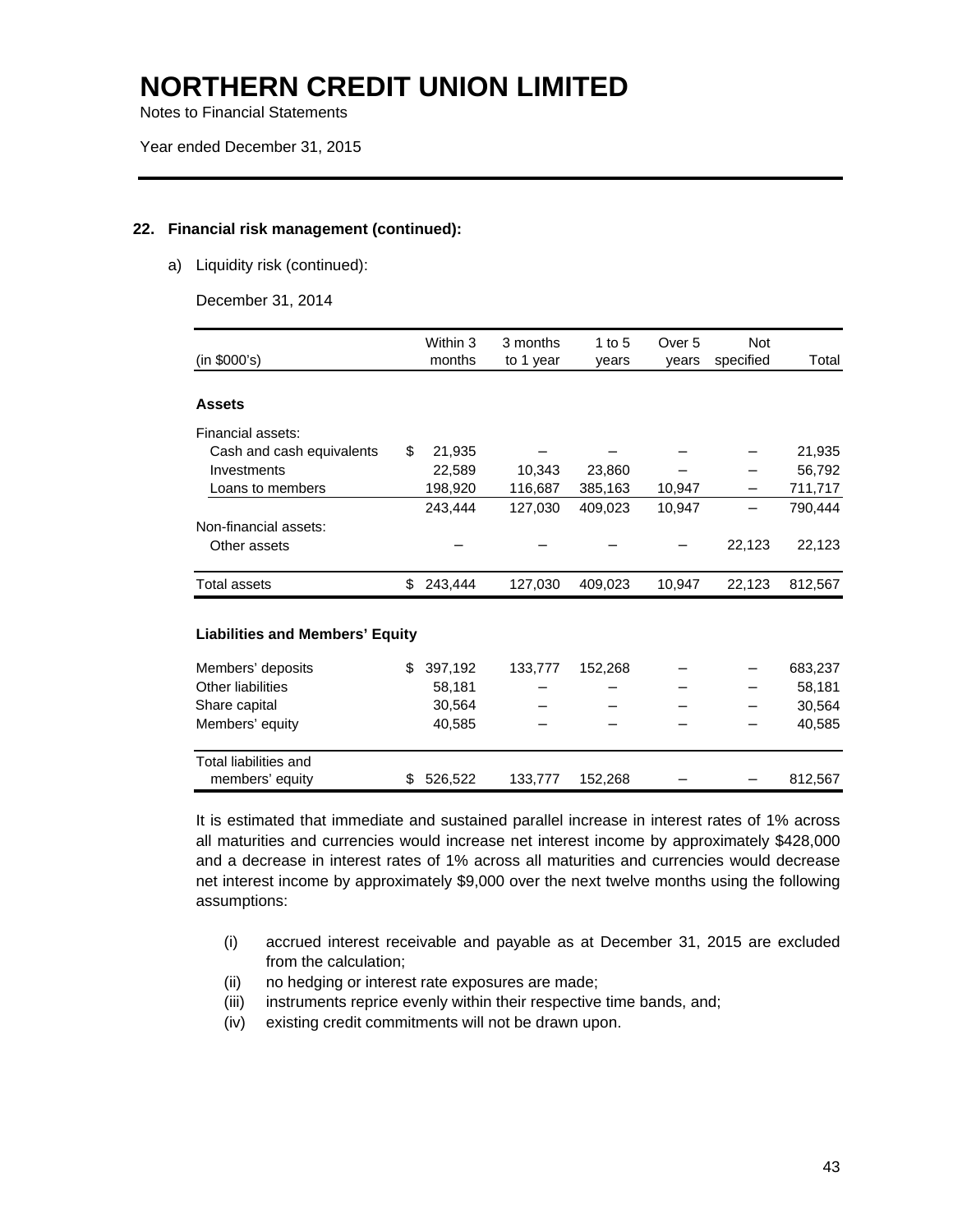Notes to Financial Statements

Year ended December 31, 2015

#### **22. Financial risk management (continued):**

b) Credit risk

Credit risk is the potential for financial loss to the Credit Union if a borrower or guarantor fails to meet payment obligations in accordance with agreed terms. Every loan, extension of credit or transaction that involves settlements between the Credit Union and other parties or financial institutions exposes the Credit Union to some degree of credit risk.

The Credit Union's primary objective is to create a methodological approach to its credit risk assessment in order to better understand, select and manage our exposures to deliver stable ongoing earnings. The strategy is to ensure central oversight of credit risk, fostering a culture of accountability, independence and balance. The responsibility for credit risk management is organization-wide in scope, and is managed through an infrastructure based upon:

- Ensuring that credit quality is not compromised for growth;
- Diversifying credit risks in transactions, relationships and portfolios;
- Using our credit risk weighting and scoring systems, policies and tools;
- Pricing appropriately for the credit risk taken;
- Mitigating credit risk through preventive and detective controls;
- Transferring credit risk to third parties where appropriate through approved credit; and, risk mitigation techniques including insurance coverage.
- c) Interest rate risk:

Interest rate risk is the sensitivity of the Credit Union's financial position to movements in interest rates. The Credit Union is exposed to interest rate risk when it enters into banking transactions with our members, primarily deposit and lending activities. When asset and liability principal and interest cash flows have different payment or maturity dates, this results in mismatched positions. An interest-sensitive asset or liability is re-priced when interest rates change, when there is cash flow from final maturity, normal amortization, or when members exercise prepayment, conversion or redemption options offered for the specific product. The Credit Union's exposure to interest rate risk depends on the size and direction of interest rate changes, and on the size and maturity of the mismatched positions. It is also affected by new business volumes, renewals of loans or deposits, and how actively members exercise options, such as prepaying a loan before its maturity date.

The Credit Union's interest rate risk is subject to extensive risk management controls and is managed within the framework of policies and limits approved by the Board. These policies and limits ensure, among other things, that the entity is in full adherence to the regulatory requirements prescribed in the Act as well as DICO's standards of Sound Business and Financial Practices. Overall responsibility for asset/liability management rests with the Board.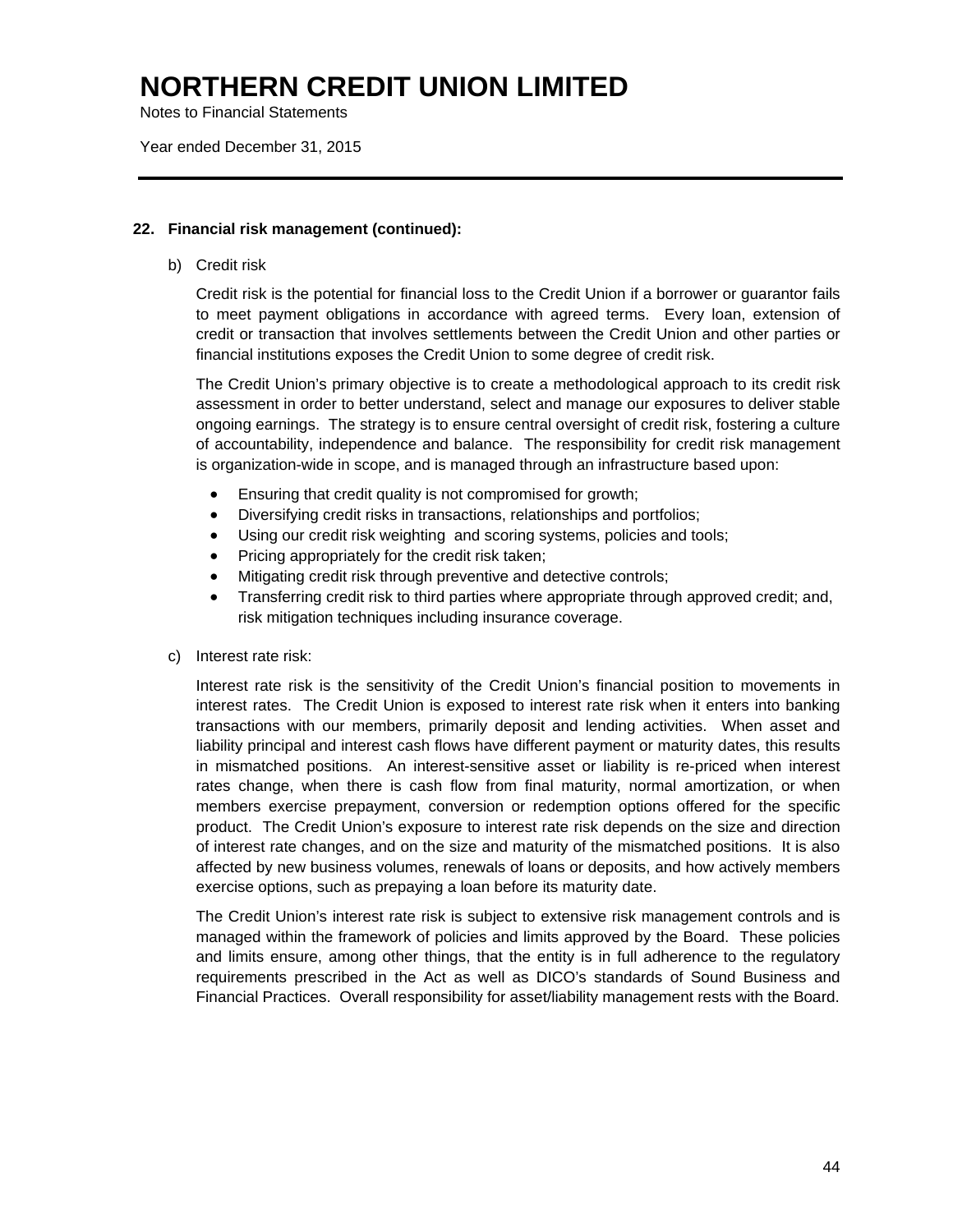Notes to Financial Statements

#### **22. Financial risk management (continued):**

c) Interest rate risk (continued):

At the reporting date the interest rate profile of the Credit Union's interest-bearing financial instruments was:

|                                                                                      | Carrying amount                  |    |                            |
|--------------------------------------------------------------------------------------|----------------------------------|----|----------------------------|
|                                                                                      | 2015                             |    | 2014                       |
| Fixed rate instruments<br><b>Financial assets</b><br><b>Financial liabilities</b>    | \$<br>761,790,517<br>399,132,684 | \$ | 605,129,338<br>307,813,111 |
|                                                                                      | \$<br>362,657,833                | \$ | 297,316,227                |
| Variable rate instruments<br><b>Financial assets</b><br><b>Financial liabilities</b> | \$<br>200,624,985<br>458,928,271 | \$ | 153,989,576<br>370,495,139 |
|                                                                                      | (258, 303, 286)                  | S  | (216, 505, 563)            |

Fair value sensitivity analysis for fixed rate instruments

The Credit Union does not account for any fixed rate financial assets and liabilities at fair value through profit or loss, and the Credit Union does not designate derivatives (interest rate swaps) as hedging instruments under a fair value hedge accounting model; therefore a change in interest rates at the reporting date would not affect profit or loss.

A change of 100 basis points in interest rates would have increased or decreased equity by \$666,000 (2014 - \$267,000).

d) Market risk:

Market risk is the risk that changes in market prices, such as interest rates, equity rates, foreign exchange rates and credit spreads, will affect the Credit Union's income or the value of its holdings of financial instruments. The objective of market risk is to manage and control market risk exposures within acceptable parameters, while optimizing the return on risk.

The Credit Union uses income simulation modeling to measure exposure to changes in interest rates over short term periods. Earnings at risk, is calculated by forecasting the net interest margin for the next 12 months using the most likely assumptions. These assumptions include management's estimates of future growth rates, and future interest rates and term preferences of members. Future growth rates are initially based on the board approved budget. Future interest rates are based on the most current interest rate path. These earnings at risk are then shocked by a change in rates sustained for a 12 month period. The resulting change in the forecast as a result of the rate shock then determines the earnings at risk. Maximum limits are established under these scenarios and are approved by the Board of Directors.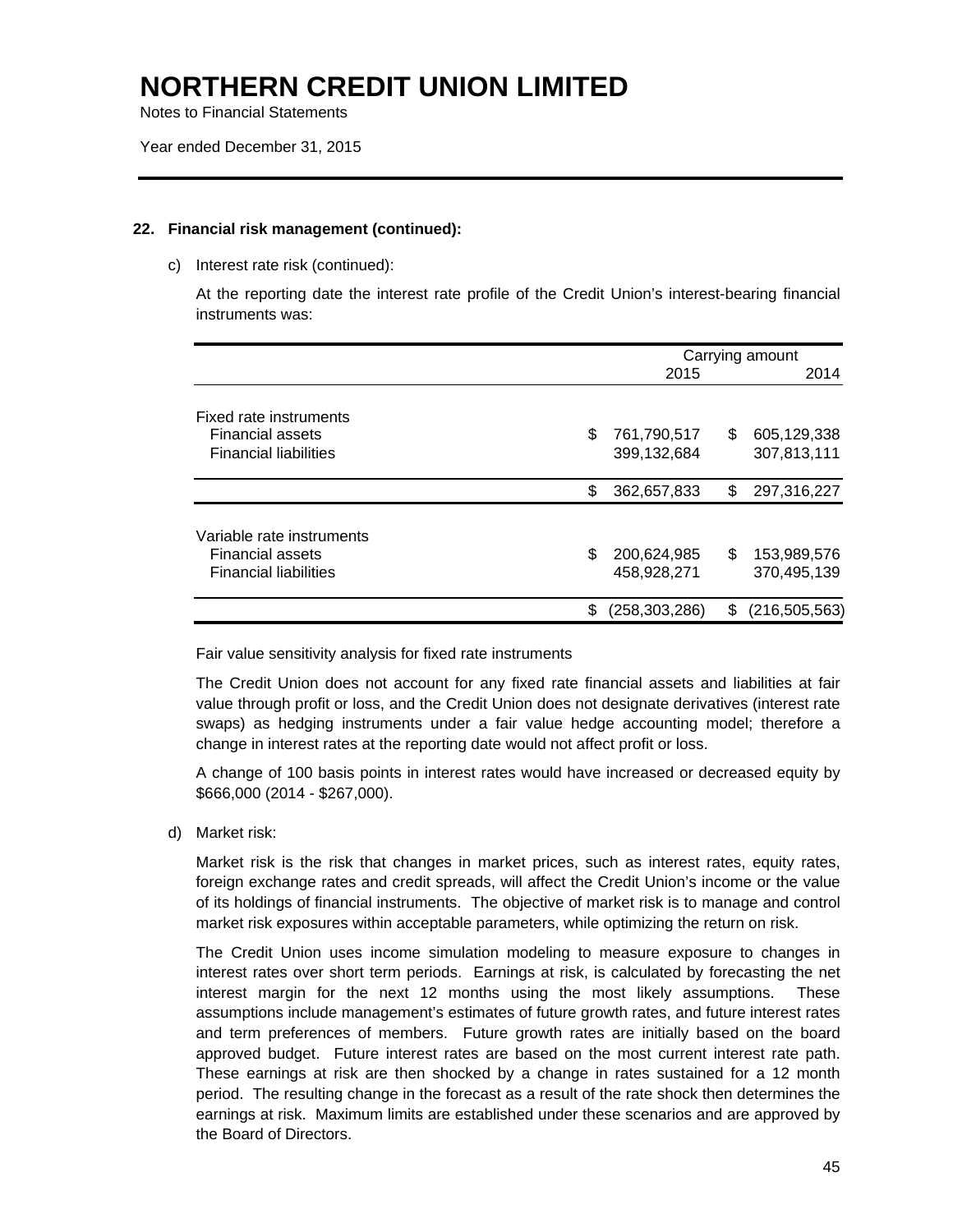Notes to Financial Statements

Year ended December 31, 2015

#### **22. Financial risk management (continued):**

d) Market risk (continued):

Long-term interest rate risk is measured using duration analysis. The duration of an asset, is an expression of its term to maturity taking into account the yield of the asset.

Maximum limits are established for both earnings at risk and duration of capital and are approved by the Board of Directors. The current maximum limit and projected change is indicated below:

|                                   | Maximum limit        | Projected change            |
|-----------------------------------|----------------------|-----------------------------|
| 0.50% shock down<br>1.0% shock up | \$750,000<br>750,000 | (76,000)<br>S.<br>1.475.000 |

### e) Foreign currency risk:

 Foreign currency risk is the risk that the fair value of future cash flows of a financial instrument will fluctuate because of changes in foreign exchange rates. The Credit Union is exposed to foreign currency risk as a result of its members' activities in foreign currency denominated deposits and cash transactions. All foreign currency risk comes from U.S. dollar transactions. The Credit Union's foreign currency risk is subject to extensive risk management controls and is managed in accordance with the framework of policies and limits approved by the Board. These policies and limits ensure, among other things, that the entity is in full adherence to the regulatory requirements prescribed in the Act as well as DICO's standards of Sound Business and Financial Practices.

Prudent limits will be placed on unhedged liquid assets denominated in a foreign currency. Limits are established in relation to the size of the overall liquidity portfolio and are to apply at the time of purchase.

At December 31, 2015, the Credit Union was in compliance with Board policy on financial risk management.

### **23. Comparative information:**

The financial statements have been reclassified, where applicable, to conform to the presentation used in the current year. The changes do not affect prior year net income.